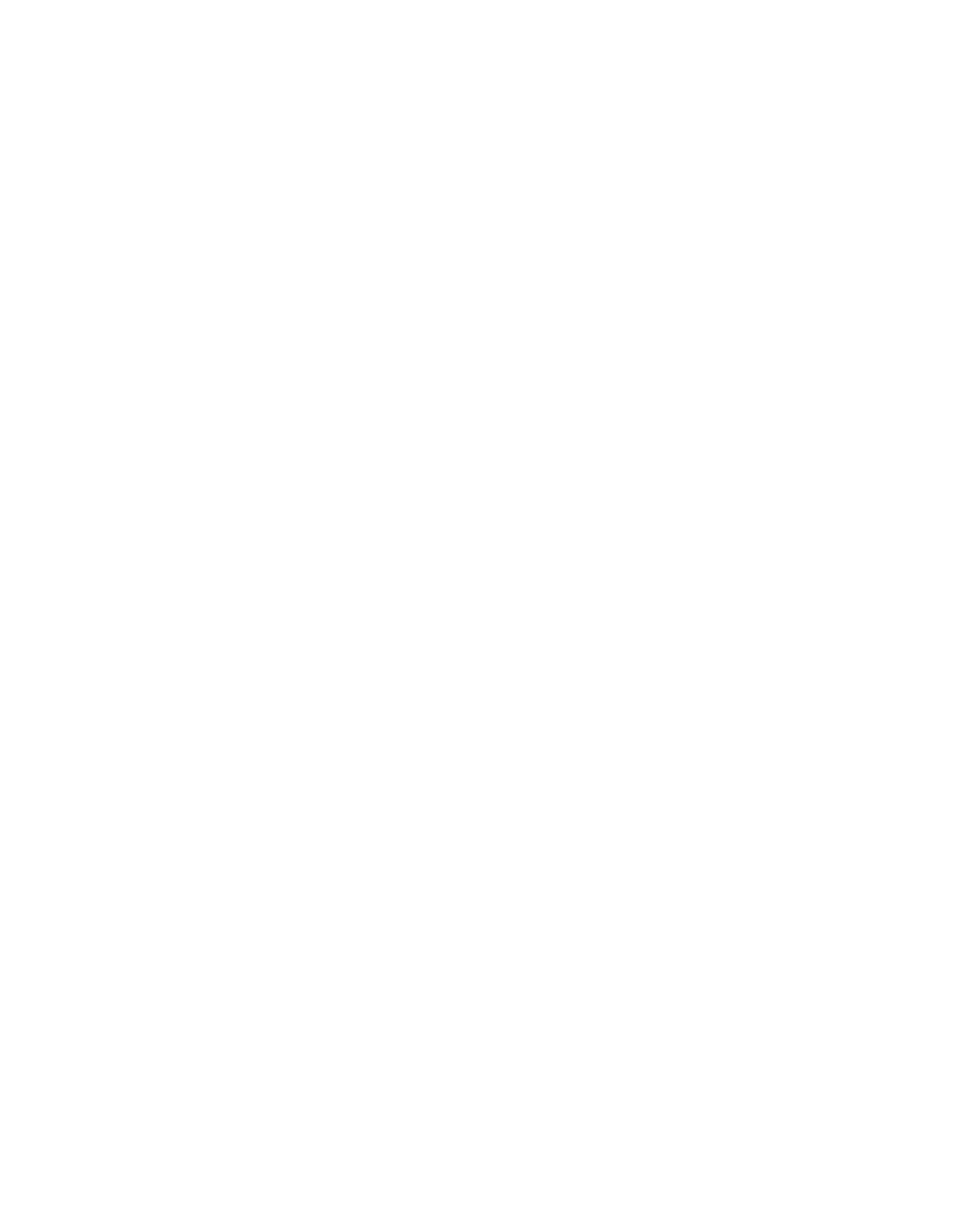## **I. PROLOGUE**

Our charge from the National Science Foundation (NSF) was "to evaluate the significance of the long-term scientific findings and approach to research of the Long Term Ecological Research (LTER) Network over the last decade, and its readiness to support the research of future decades". The era of LTER science has been one of unprecedented advancements of ecosystem ecology, but also one of human transformations of the Earth system that were unimaginable four decades ago. During this era, the human population increased from 4.4 to 7.9 billion<sup>1</sup>. Anthropogenic  $CO_2$  emissions increased from 21 to 33.5 gigatons per year2. Human use now directly affects over 70% of Earth's land surface 3 and now appropriates a volume of freshwater equal to half the river discharge to oceans<sup>4</sup>. We appropriated a quarter of net primary production from terrestrial ecosystems in 20005. Nitrogen inputs for crop production increased fourfold from the 1960s to 20106, and the mass of plastic now exceeds the living biomass of all animals<sup>7</sup>. Every aspect of the Earth system is being altered by human activities, with implications for ecosystems, the biological communities they support, and life-supporting functions they provide. As the fifth decade of LTER science begins, we thought it appropriate to use human domination of planet Earth as a backdrop for evaluating the significance of the LTER program and the challenges and opportunities it faces as global changes accelerate.

 network of sites to answer questions about ecological change and the mechanisms underlying that change across scales beyond local ecosystems. Hence, we see LTER at a LTER is poised to make great progress on synthetic, cross-ecosystem science that builds on decades of high-quality, site-specific research. A central conclusion of this report is that a foremost strength of LTER science is, and should remain, site-based research; however, we anticipate that some of the most important, transformative scientific discoveries in the coming decades will stem from use of LTER site data to address largescale problems and questions. LTER is in the early stages of embracing the distributed transition point in its trajectory, with an opportunity to ask, and potentially answer, continental-, basin-, and global-scale questions based on comparative analyses across ecosystems. The challenge facing LTER in the next decade remains how to leverage the rich site-based knowledge for broader initiatives, while sustaining high quality, place-based research that remains the primary strength of the program.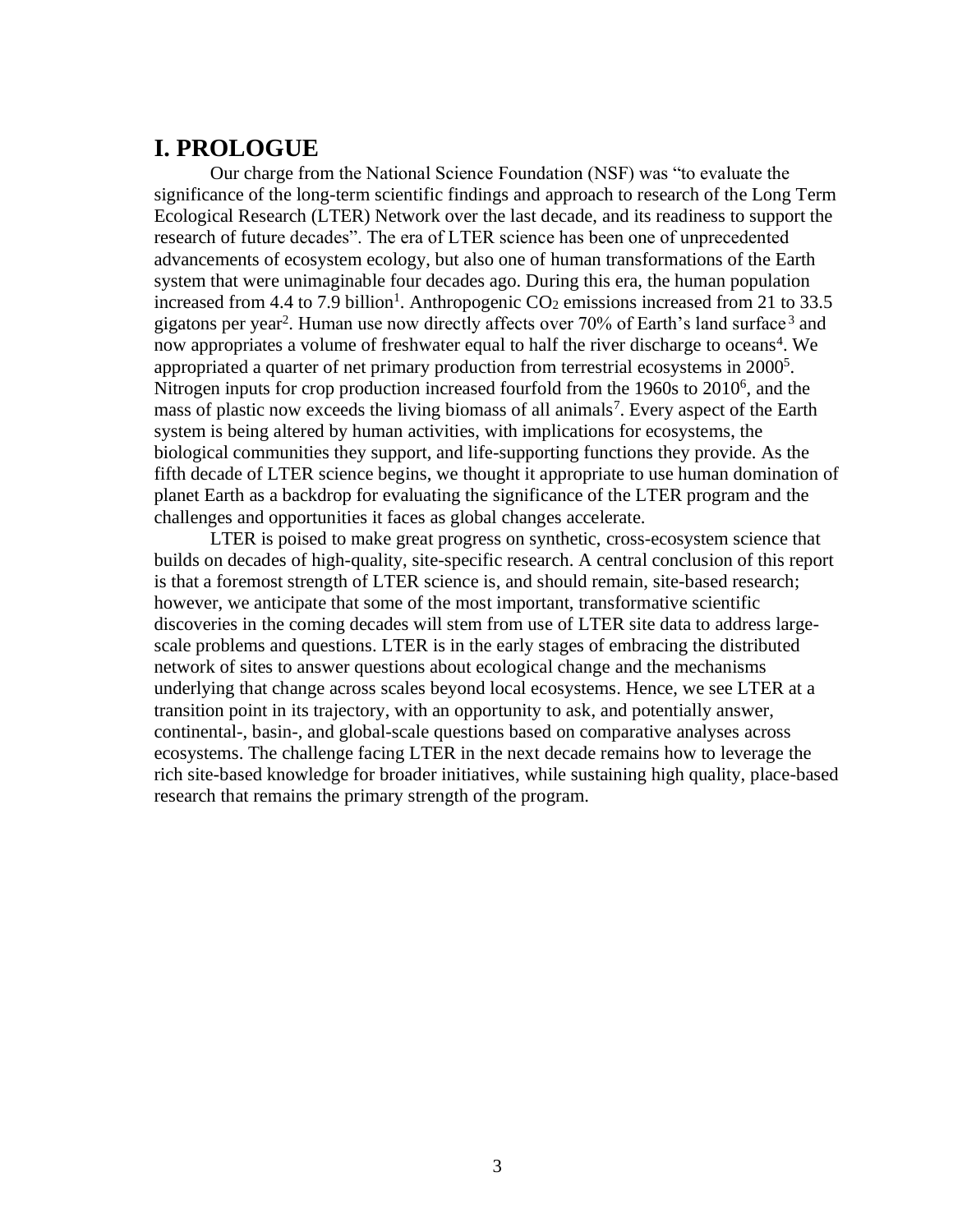## **II. EXECUTIVE SUMMARY**

We have identified two major priorities that should be a focus of LTER activities in the coming decade.

- 1) After four decades of site-based observations, experiments and theory development, the LTER network has a unique opportunity to project and offer solutions to human-driven alterations of ecosystems and their life-supporting functions.
- progress toward advancing Diversity, Equity, and Inclusion across the Ecological 2) Following decades of work the LTER network has now established trusted and well-developed relationships with local communities – we see these relationships as having matured to the point where the network can now make demonstrable and Earth Sciences.

We view these two priorities with a strong sense of urgency and see the LTER network as one of the few ecological programs in the world positioned to make real progress in these areas over the coming decade. In this report, we offer 12 recommendations for strengthening the network over the next decade. We also offer numerous paths that we view as opportunities to make progress toward these recommendations. It is our hope that actions toward these recommendations will improve the network's capacity to address these two priorities in the coming decade.

## *Strengths*

- 1. The LTER program plays an outsized role in driving the direction and establishment of new research frontiers in Ecology, and more generally in the Earth and Environmental sciences, including oceanography, hydrology, and climate science. Over the past decade, the program has demonstrated outstanding productivity, amassing >800 peer-reviewed publications and numerous graduate student theses, and offering substantial return on investment through leveraged funding. The effectiveness of LTER science is further demonstrated by its reach into local communities, schools, and use of program resources (data, people, physical infrastructure) providing opportunity for LTER to engage in conservation, environmental planning, and resource management.
- temporal and spatial ecological change across time and space scales ranging from 2. The strength of the LTER network lies with high-quality, place-based, long-term observations and experiments conducted across a spatially distributed network of sites. This research will become increasingly valuable to our understanding of hourly to decadal, local to regional. Such observations will become increasingly valuable to our understanding of temporal and spatial ecological change.
- 3. Over the past decade, LTER has made considerable progress in comparative, crosssite, synthesis science. This includes high-profile publications in top journals (e.g., Science, Nature, PNAS, Trends in Ecology and Evolution) and a large number of other top tier publications in a wide range of discipline-specific journals. Impressively, a considerable fraction of this science productivity has derived from funding leveraged against the core program support.
- 4. The model of longevity in funding (6 yr grants with opportunity for renewal in perpetuity) is unique to LTER, and this model allows the establishment of trusted research, education, and outreach partnerships. There are notable examples where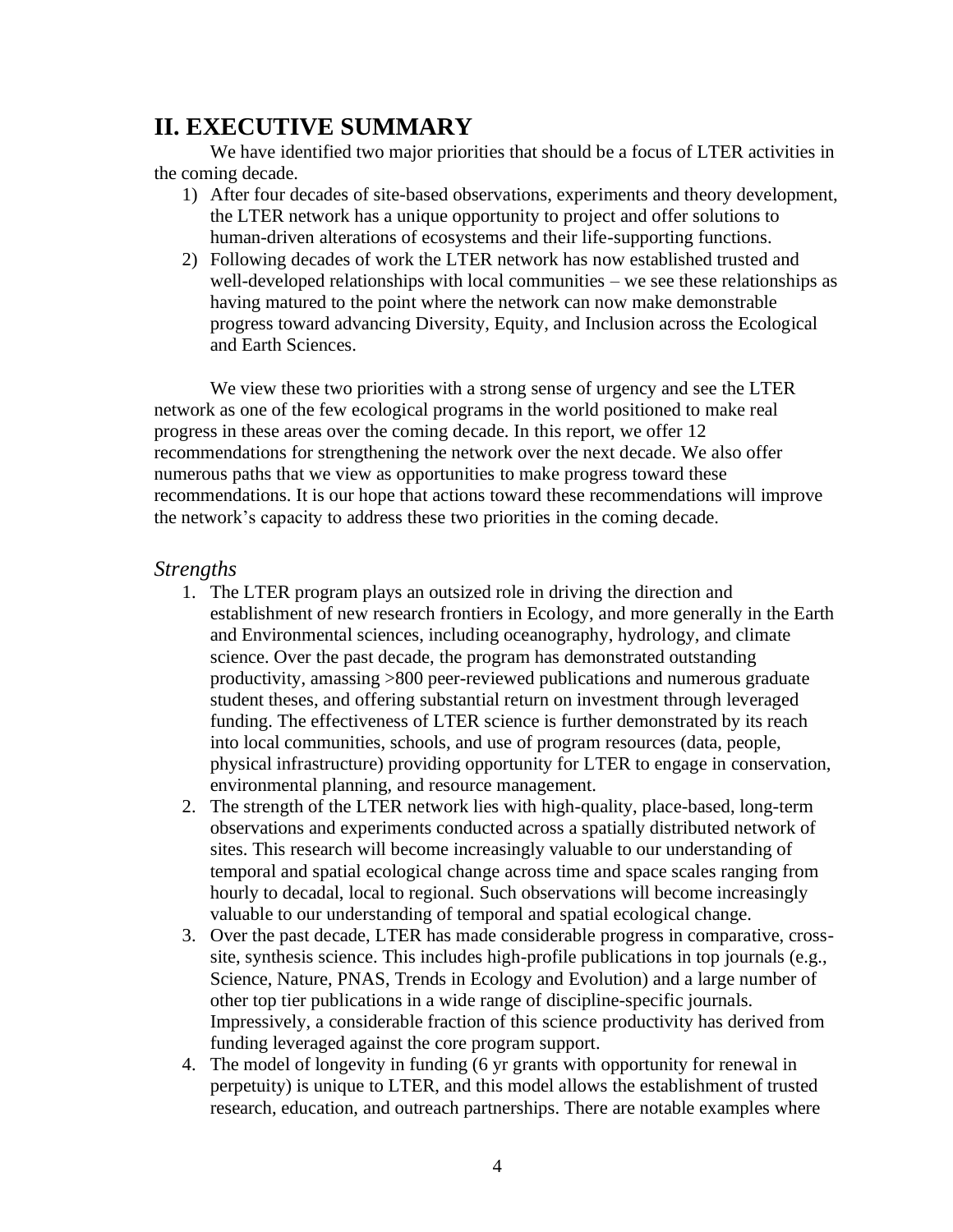sites have utilized this long-term funding model to develop meaningful and highly effective educational and community outreach programs. Moreover, stability in funding allows for the development and pursuit of creative, higher risk science.

- 5. LTER has been able to define well-established educational and research programs (K-12, REU programs) that have been successful in engaging students from underrepresented minority groups in site science activities. LTER has a successful record of training graduate students and post-docs and these early career scientists benefit from networking opportunities afforded because of the network of sites. Moreover, the network model provides an advantage to retaining and tracking the professional and career trajectories of students trained within LTER.
- 6. The intellectual capital at LTER field sites and stations, deriving in many cases from people with deep historical ties to field sites, is profound, as is the accessibility of historical site-specific data essential for contextualizing contemporary science. Moreover, physical resources (equipment, sampling infrastructure, etc.) add significant value to sites.
- science that includes human-ecological interactions could prove a springboard for 7. Where successful, integration of social and ecological sciences by LTER sites has proven transformative. Human activities have touched on ecological processes in all of the ecosystems studied by LTER. In some cases, particularly for the urban LTER field sites, human activities are primary components of ecosystem function. How humans interact with and modify their environments will continue to be a focal point of ecological research in the coming decades. The LTER network is well poised to capitalize on the burgeoning area of research that studies the role of human actions and decisions, including ecosystem management, as central components of ecological processes. Continued focus on and expansion to LTER attracting a more diverse community of scientists, students, and educators into the disciplines of Ecology and Earth Sciences.
- providing FAIR (Findable, Accessible, Interoperable, and Reusable) data to the 8. Data management has significantly improved with the establishment of the Environmental Data Initiative. This change, since the last decadal review, has positioned LTER to better provide data needed for synthesis work, and has helped strengthen the utility of LTER science for use among other observational networks. LTER site PIs and information managers have demonstrated commitment to research community, a step that will enable the reuse of LTER data for future continental-, basin-, and global-scale research.

## *Challenges*

1. Each decadal review of the LTER Program has provided guidance about what has been described as a "tension" between balancing site-based research and conducting network-level (cross-site, collaborative) science. LTER was conceived, funded and organized to use sustained observations and experiments to develop theories and principles of ecosystem dynamics. To date, it remains highly successful in placebased ecosystem science. But there is broad recognition that the combination of observational and experimental data deriving from multiple sites contains information essential for testing the generality of theories and principles across ecosystems. All previous decadal reviews have recommended further effort to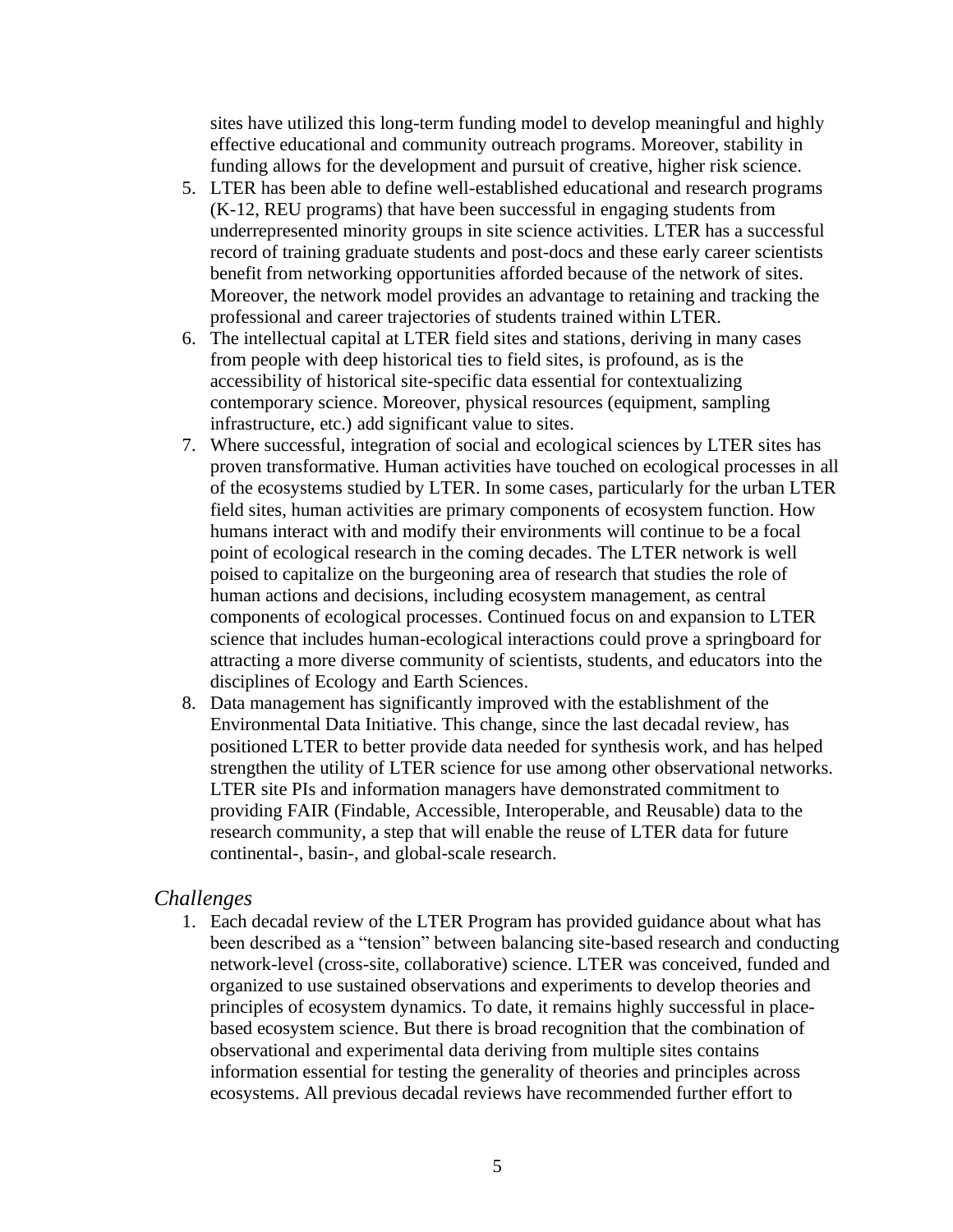data. We see evidence that LTER has functioned more as a network over the past of opportunities to sustain and build on momentum of the past decade to advance extract that information through cross-site and cross-ecosystem syntheses of LTER decade. That evidence includes a growing number of collaborations and data syntheses across sites and now across networks. This easing of the tension is a result of (1) LTER support for Synthesis Working Groups, and (2) initiatives taken by groups of researchers to support collaborative synthetic studies with external funding. We laud the network for these advances. However, we note that they have been made primarily at terrestrial sites with emphasis on the ecology of plant communities (there are exceptions). Rather than a fully integrated network, LTER appears to be siloed into groups of continental, coastal, and polar ocean sites, with continental and coastal sites seeming to be more actively engaged within their own groups in synthesis science, and polar ocean sites being less engaged. The opportunity to assess the generality of theories or concepts across continental, transitional and marine ecosystems has not been exploited. We identified a number syntheses of LTER and other network data within and particularly across all ecosystem types.

- approaches to moving LTER further toward syntheses. We hope these ideas might revisions to the five core area model to develop cross-cutting thematic research foci 2. As currently structured, LTER sites are united through a shared approach to studying ecological change. But each site is currently reviewed and evaluated based on their site-specific contributions to ecological science, rather than cross-site, network-level findings and scientific advances. As a result, the network aspects of LTER science are currently largely conducted on a post-hoc basis, where sites strive for excellence in their own place-based research and then look to identify commonality in trends or ecological patterns across sites or ecosystems as a means to comparative syntheses. We have tried to identify more proactive and deliberate also enable greater flexibility in site resource allocation. Our ideas include potential and network-wide, purposeful discussions, identifying unifying research questions that might guide network-level science across all sites. Such intentional planning would structure data collection around a common set of questions, catalyzing future use of LTER data for cross-site and cross-ecosystem syntheses.
- 3. The role of social sciences in LTER remains unclear. There are notable examples where the integration of social science has been transformative and LTER has been instrumental in the development and advancement of the trans-discipline of socioecology. However, it is unclear if NSF views socioecology as within or outside of ecological science. LTER has now trained generations of scientists at this interface, yet there is a lack of clarity about the extent to which socioecology is supported by NSF core programs, or whether research on the role of humans in ecosystem processes is viewed by NSF as mainly supported by cross-Directorate collaborations such as Dynamics of Integrated Socio-Environmental Systems (DISES). Given this uncertainty, it is difficult for PIs to make decisions about what types of socioecological processes to study within the scope of LTER.
- 4. LTER efforts toward diversity, equity, and inclusion (DEI) are in early stages of development. A formal LTER DEI committee was initiated in 2019 and that committee has begun sharing ideas on DEI activities across sites. Given the severe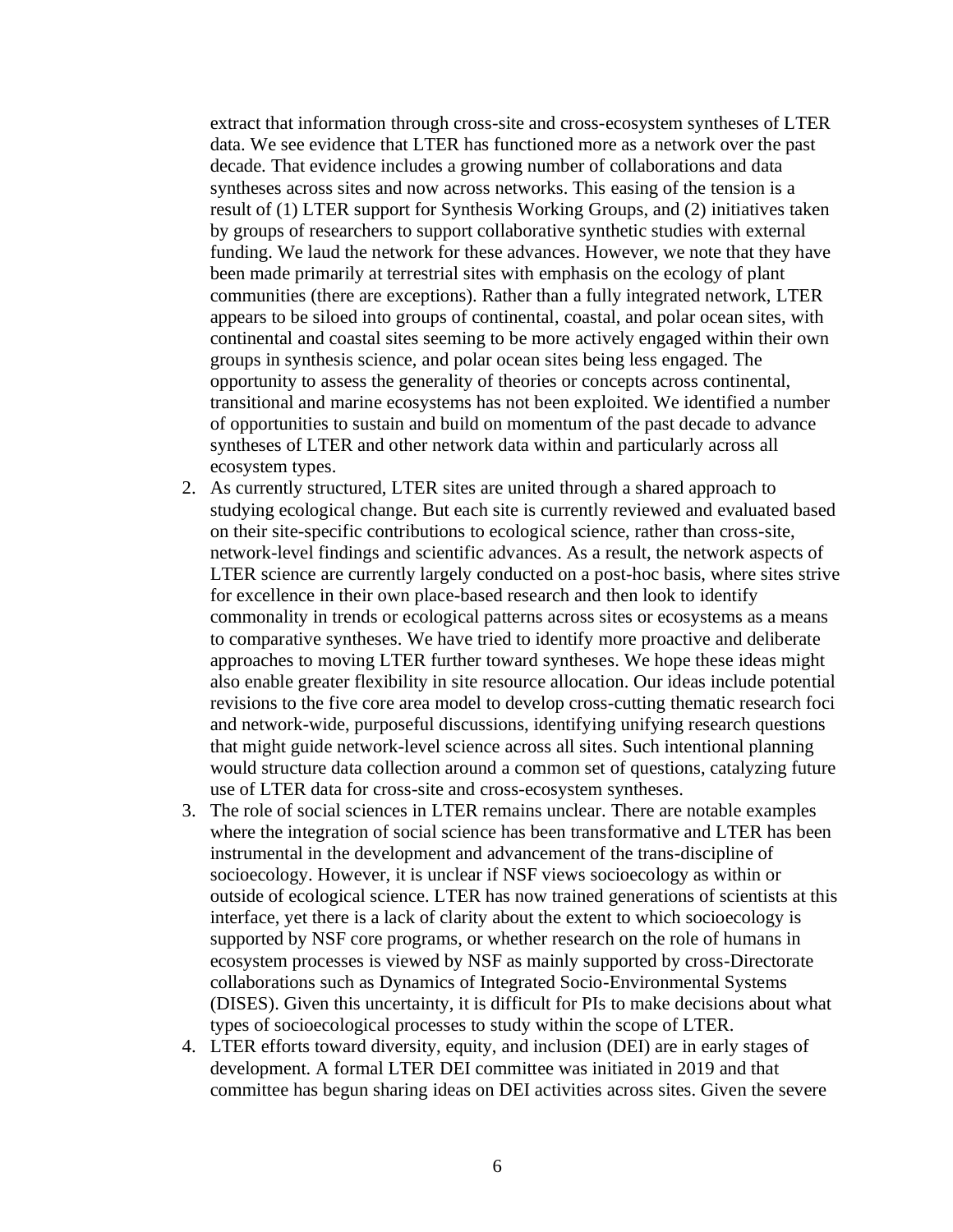guidance from NSF on expectations and goals. We recognize the challenges inherent to this model, not least including geographically dispersed sites and underrepresentation of students and faculty of color in both Ecology and Earth sciences across the United States, the LTER network is in a unique position to take a leadership role in changing this situation. This is one key part of the LTER community that will require coordinated, network-wide leadership, with clear institutions, some not even in the US, with differences in the local underrepresented groups they serve. However, without clear leadership and a communicated vision coming from network leadership and NSF each site is left to manage this important issue on its own.

- 5. LTER science has progressed in an era of accelerating rates of global change as the human footprint widens and deepens. Each of the past four decades has been sequentially warmer than any previous decade; climate extremes are becoming more frequent and intense; human appropriation of water and land continues to reduce habitat and life-supporting functions for other species; a quarter of all species face extinction while the biomass of our livestock exceeds the biomass of all other mammals. While outstanding progress has been made in observational programs and advancing concepts, principles and theories of ecosystem science, the Nation's and world's ecosystems continue to degrade and species extinctions accelerate. This incongruity poses a singular grand challenge to anticipate how global change might evolve over the next few decades and to build a scientific foundation to guide action plans toward sustainability of ecosystems and their life supporting functions. We see LTER as well positioned to play essential roles in meeting this challenge.
- ecosystem synthesis, there will need to be more effort devoted to discoverability 6. LTER datasets are further along the road toward FAIR, especially with respect to being Findable and Accessible. EDI has helped in this regard through serving as a single repository for all LTER data, and by providing tools and personnel support that are bolstering the standardization and quality of the metadata associated LTER datasets. To achieve greater reuse of LTER data, particularly for the crossand interoperability both within LTER and with similar networks. As datasets grow both in complexity and volume, LTER is wrestling with issues specific to indexing of data across disparate repositories and data storage (e.g., cloud- or data centerbased), respectively.

#### *Summary of Recommendations*

1. As currently configured and funded, LTER functions largely as a collection of individual sites. We see opportunities for LTER to function to a greater extent as an ecological network, capitalizing on multi-decadal experiments and observations conducted at sites to answer cross-cutting questions at ecosystem, continental, and global scales. There has been notable progress over the past decade toward network functionality, much of which has resulted from initiative and resourcefulness within the LTER community. The fifth LTER decade will require continued leadership to promote and support syntheses of LTER and other network data at scales beyond the individual sites. Harnessing the collective strength of the site-based science that is the hallmark of LTER will require both NSF and LTER leaders to clearly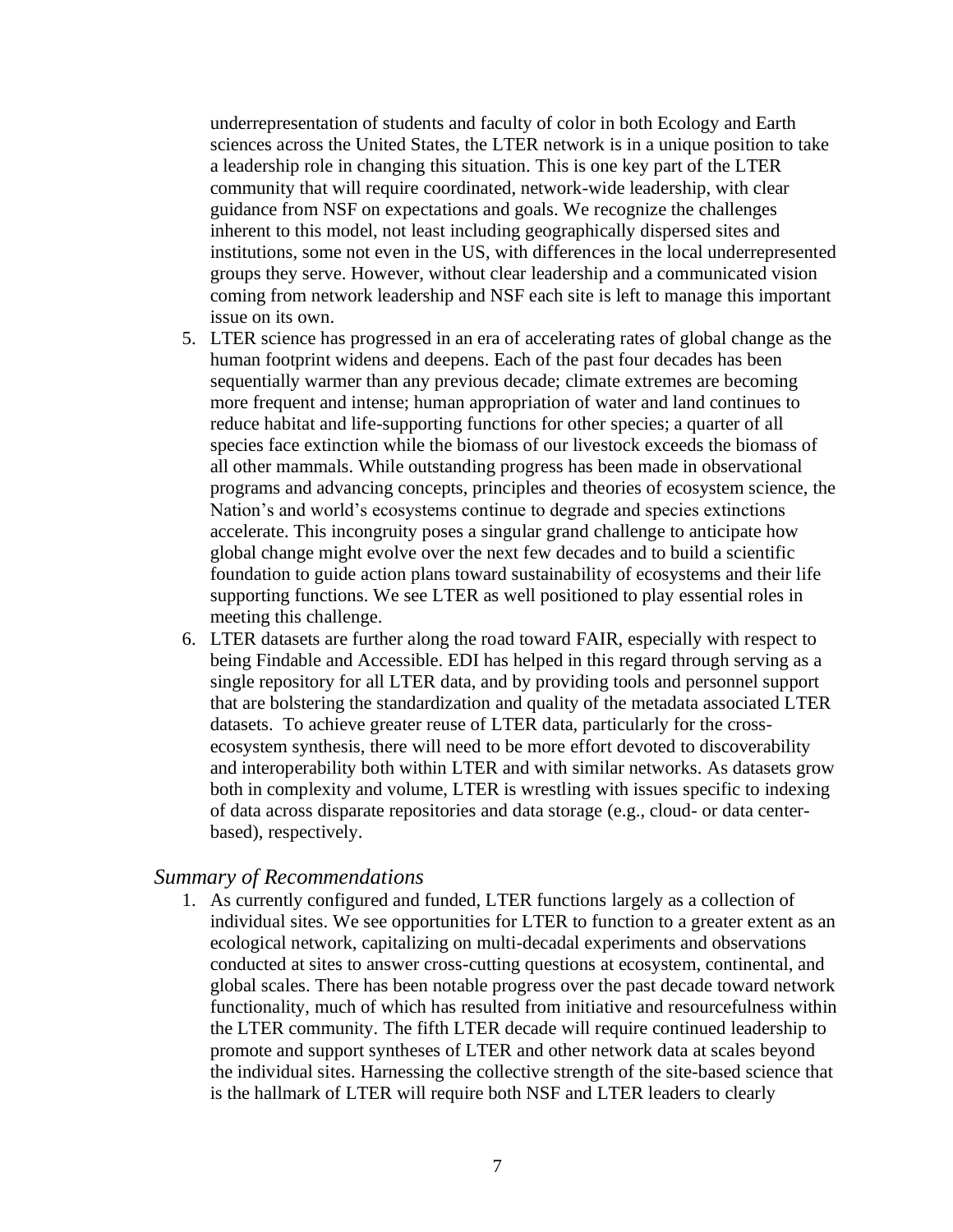opportunities may be available through NSF programs like Research Coordination articulate and define a vision for the functioning of LTER as an ecological network. Given the limited budgets available for core, site-specific science, the desired expansion of network-level science that we envision will depend on continued successful leveraging of funding external to core LTER science budgets. Such Networks (RCNs) and Opportunities for Promoting Understanding through Synthesis (OPUS).

- 2. We see areas of the current LTER organizational structure that we think could be revised in ways that may yield additional flexibility in science, resource allocation, and data collection. For example, the growing anthropogenic footprint on Earth's ecosystems necessitates further consideration of human-ecological interactions at all LTER sites. Inclusion of human-ecological interactions as a core science theme provides new opportunities for engaging ecosystem management and conservation and for diversifying the LTER workforce. We offer suggestions on alternatives to the five-core area model that we think will provide greater flexibility in how sites allocate resources and could fuel greater scientific collaboration between sites. We view such changes as strengthening site-specific and cross-site syntheses efforts.
- 3. The on-going education and public outreach activities conducted and led by LTER sites are key pillars to network success. Longevity in funding provides LTER sites with a unique advantage in fostering and sustaining trusted, long-term relationships with local communities. LTER relies heavily on these relationships to engage underrepresented communities through site-based education and outreach programs. These site-based programs provide numerous examples of successful community engagement and we encourage continued focus on developing these programs. We see added benefit in providing additional opportunities for site Education and Outreach Coordinators to share information specific to their site programs, infusing new energy and enthusiasm across the network. LTER REU supplemental awards, while providing important research opportunities for undergraduate students, in some cases lack strong cohort support. Emphasis on the student experience for these REUs, specifically to forge strong cohort networks, will build support structures for REU participants, something particularly important given the role of REUs for engaging underrepresented communities into the LTER network. Finally, we see new opportunities for LTER public engagement if the network embraces humanecological interactions as a central research theme, including possibilities of expanding network engagement *of* and partnership *with* underrepresented communities.
- 4. The reputation and scientific prestige associated with LTER places the network in a position to enable substantial progress toward Diversity, Equity, and Inclusion (DEI). The longevity of the funding model afforded by LTER provides unique opportunities for developing relationships, building networks, and creating opportunities to recruit, retain, and empower underrepresented individuals and communities. Now is the time for expanded efforts to increase representation by these communities at the graduate student, post-doc, staff, and PI levels. LTER has established programs for recruiting underrepresented participants at the K-12 and undergraduate student levels (e.g., Schoolyard and REUs). Nonetheless, there remain significant hurdles to advancing these students into graduate programs, post-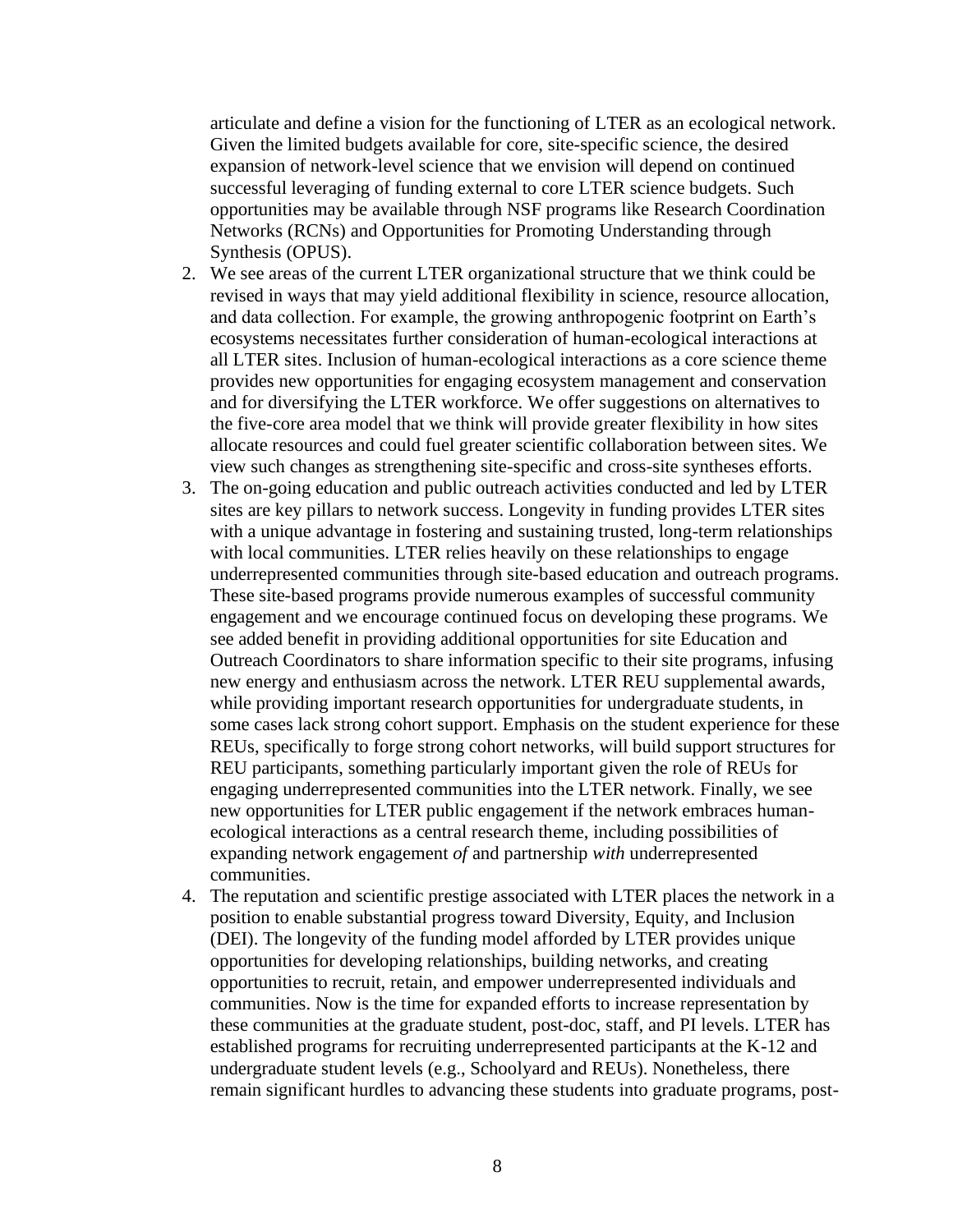doctoral positions, and PI leadership positions within the network. We see a need for network-wide leadership on this topic, including conducting a top-to-bottom review of DEI activities and formulating an overarching DEI vision with clear, quantifiable metrics of success for the next decade. These efforts would also benefit from modification to the program solicitation to clearly define what success in DEI looks like and inclusion of a site-specific DEI plan. Finally, we see value in sites being evaluated (in both the mid-term and renewal reviews) on the basis of progress toward their DEI plans.

- 5. Over the past decade, the pathways and framework for management of LTER data have changed substantially, most notably through the creation of EDI and the responsibilities of EDI for archiving and disseminating LTER data. These changes have partly shifted data management responsibilities away from individual sites toward a central repository. However, within this new framework, we see benefit in clarifying responsibilities and roles specific to data management, data curation and harmonization for syntheses, and data publishing. Development of network-wide data management vision and mission statements will help clarify those roles and responsibilities. We see data management as central to furthering cross-site collaborations. We suggest that site information managers (IMs) be included as part of the LNO synthesis working groups. Data are a key strength of LTER - we identified several areas for improving LTER data discovery via EDI. We also see benefit to LTER synthesis efforts, notably including those stemming from the LNO working groups, in publishing the curated and harmonized data products that derive from these efforts. Finally, we see a need for solutions to the growing issue of archiving and disseminating large LTER datasets (e.g., those deriving from remote and autonomous sensing platforms, model output and products) which do not currently have a clear home in EDI or other third-party data repositories.
- 6. The first four decades of LTER science have been a remarkable era of advancing mechanistic understanding of ecosystem variability. However, that era has also been one of accelerating ecosystem degradation and species extinctions. LTER science in its fifth decade should exploit opportunities to leverage site-based experiments and observations to project future ecosystem changes, their consequences for humans and other species, and outcomes of different strategies to slow or reverse ecosystem disturbances from an expanding human footprint.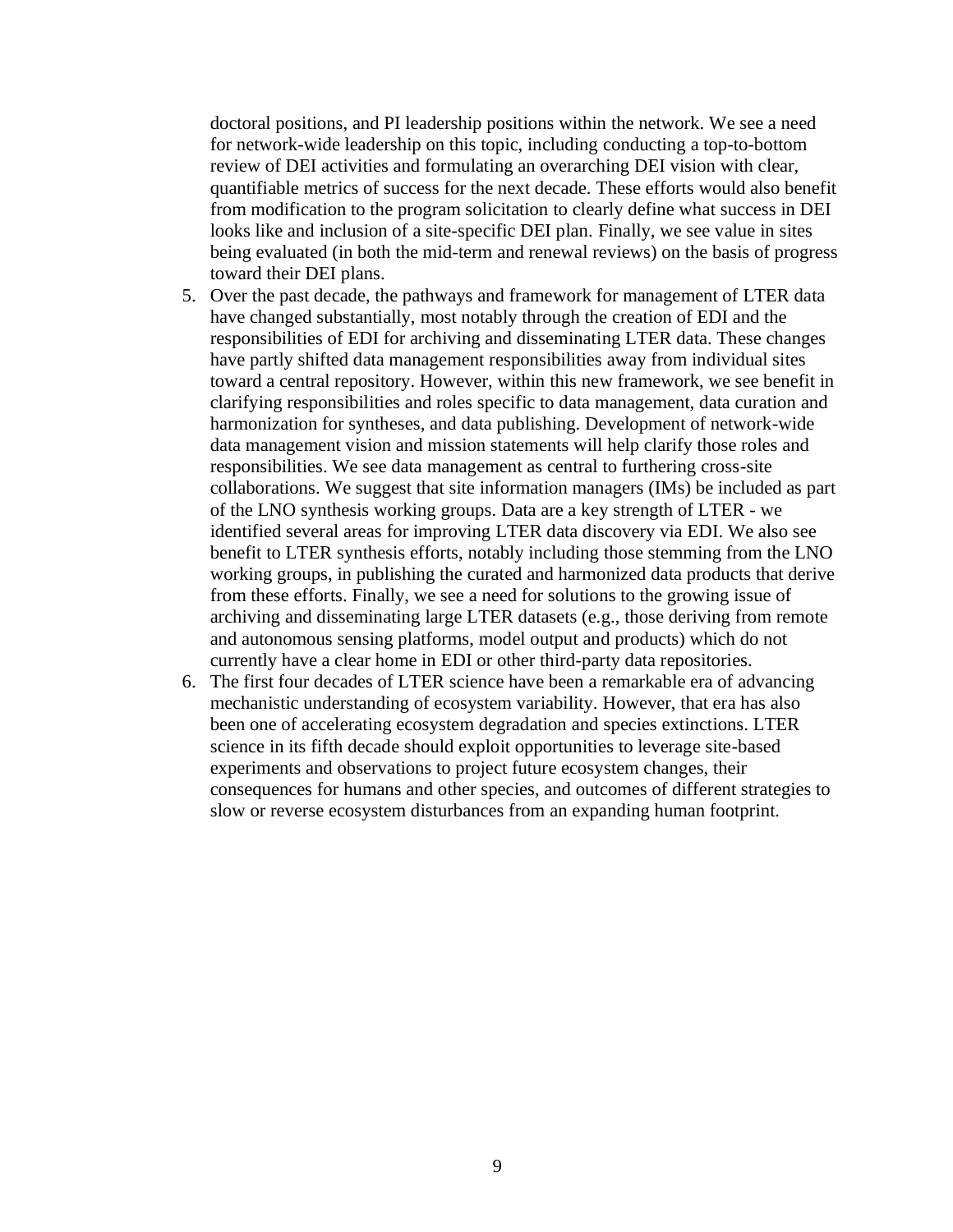## **III. INTRODUCTION**

 positioned to address some of the most pressing scientific and societal questions about the After more than 40 years of sustained support from NSF the Long Term Ecological Research (LTER) program has become one of the most highly regarded and successful programs in Ecology. The value of LTER science, education, and outreach continues to increase and strengthen through time. Numerous metrics reflect the quality of the program and its value to the field of ecology: an accelerating number of high-quality peer-reviewed publications, increasingly leveraged external funding, and an excellent track record of training the next generation of ecologists. The program has risen to become a quintessential resource for ecological research and training. The 27 interdisciplinary LTER sites, encompassing terrestrial, aquatic and transitional ecosystems, provide critical data that span multiple decades and are essential to documenting planetary change and improving understanding of processes, organisms, and ecosystems most sensitive to the driving forces of variability. Importantly, LTER research has matured to the point of permitting development and testing of ecological theory. Moreover, the decadal-scale observations permit detection and attribution of ecosystem changes, including distinguishing natural variability from changes linked to anthropogenic activities. Hence, the LTER network is behavior of Earth's ecosystems and how humans interact with these systems.

 include 24 sites (notably including the addition of two urban sites) with a core annual This is the fourth occasion that the LTER program has undergone decadal review. At the inception of the program in 1980, funding for the original 5 sites totaled \$1.2M annually. Ten years later the program had expanded to 18 sites with an annual operating budget of close to \$11M. Twenty years after the program began, LTER had expanded to operating budget of nearly \$18M. At the time of this 40-year program review, the number of sites has stabilized (there are currently 27 active sites including two urban sites, plus the LTER Network Office, LNO) and core support from NSF exceeds \$30M annually. This core budget does not include substantial additional support for field-site facilities and sampling infrastructure, for example funds in support of ship operations (from the NSF Ocean Sciences Division) and field station infrastructure (supported by the NSF Division of Biological Infrastructure).

 The current 27 sites span a diverse, but not exhaustive, list of different ecosystems that include polar ecosystems, temperate forests, coastal wetlands, grasslands, lakes, deserts, and coastal oceans. The progressive programmatic expansion provides new opportunities, for example, asking regional to continental-scale science questions that can be answered using the time-resolved observations across the collection of LTER sites. However, such expansion also brings challenges, including management and leadership of the emergent network, and articulating common disciplinary foci that includes both natural and social sciences across this network of sites.

 Since the inception of LTER, ecologists have made substantial progress on tenets and program structures to position the LTER network to be most effective at answering many of the questions initially motivating the formation of LTER. As part of this review, we considered whether such progress necessitates revisiting some of the core addressing science challenges for the coming decade.

LTER research is differentiated from other science supported by NSF in a few important ways: A) answers to LTER science questions require long-term studies, B) sites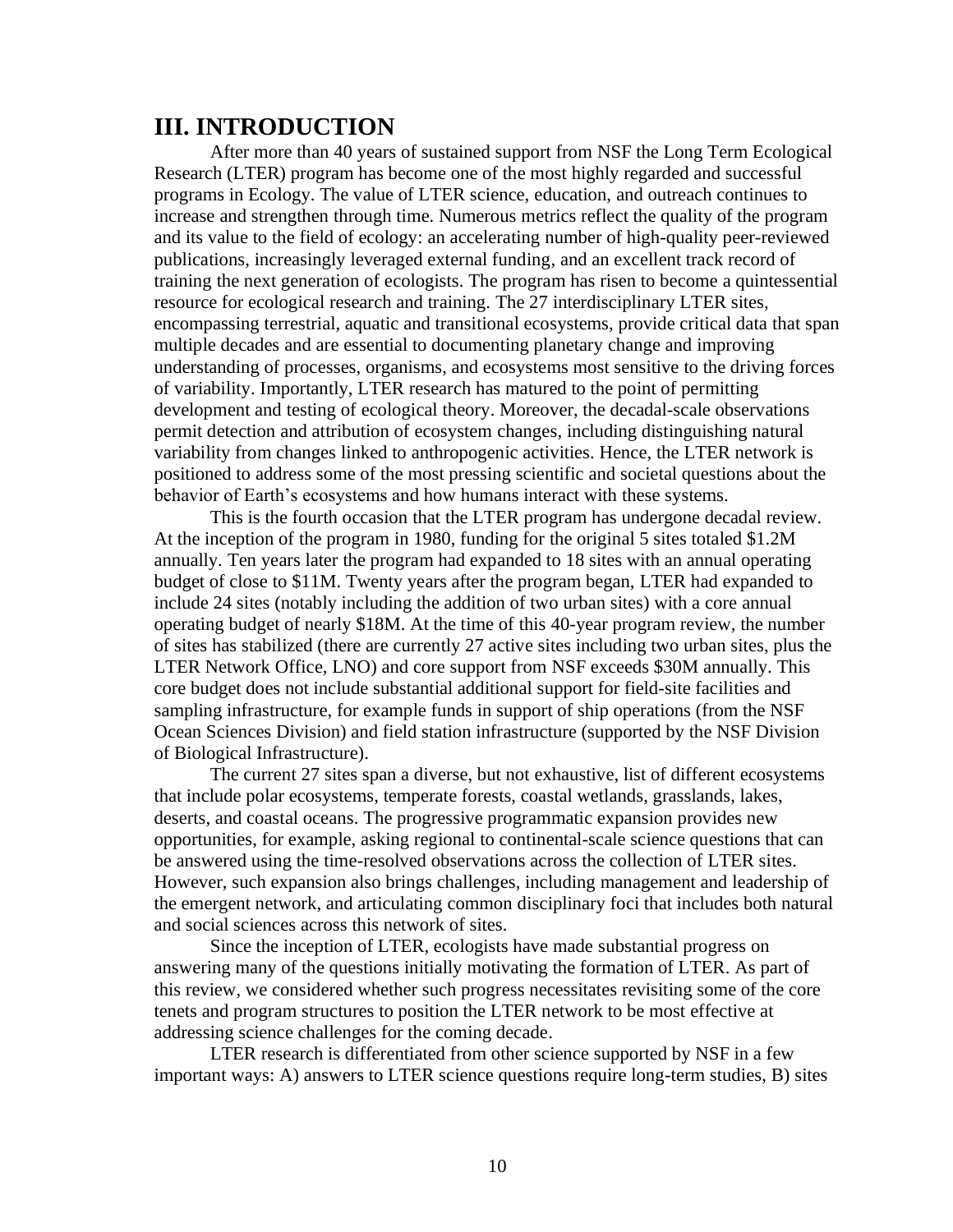specific to five core areas: must be representative of major biomes or ecosystems, and C) all sites must collect data

1) Primary production

2) Population and food web dynamics

3) Organic matter cycling

- 4) Inorganic nutrient supply and cycling
- 5) The role of disturbance in ecosystem structure

 greatly increasing the probability of sustained support. All of these considerations make the Urban LTER sites have additional requirements to collect data specific to social, economic, or cultural processes, with an eye toward integration of human-environment interactions. The funding model for LTER is also unique: unlike other NSF awards, LTER sites are funded on a 6-year cycle with the opportunity for renewal of funding in perpetuity. Moreover, the renewal process for LTER proposals is effectively a closed competition, LTER program unique, and motivate the necessity for review and assessment of program strengths, weaknesses, challenges, and opportunities.

 initiatives, LTER has new opportunities to solidify its long-standing role as the leading Since the 30-year review there have been a number of important changes to LTER and the landscape of ecological research networks in which LTER operates. These include reconfiguration of the LNO (beginning in 2015) together with support for the Environmental Data Initiative (EDI) to oversee LTER data management and distribution. In addition, several large network observatories have become operational in the past decade, notably including the National Ecological Observatory Network (NEON) in 2011and the Oceans Observatories Initiative (OOI) in 2016. These NSF-supported, distributed observing networks monitor diverse terrestrial, freshwater, and marine ecosystems, providing time-resolved measurements across a wide range of spatial scales (local, regional, continental, and basin scales). With the implementation of these new ecological network. Doing so demands robust network-level communication and coordination (i.e., the LNO), distribution and management of data (i.e., EDI), and cuttingedge science.

#### *Review of past decadal report recommendations*

Programmatic expansion of LTER, both in number of sites and funding, has been motivated in large part by recognition of the value in the "whole is greater than the sum of the parts" model. That is, having LTER function as network, rather than a collection of individual sites, could permit addressing scientific questions at much broader spatial scales than would be possible based on place-based research alone. All of the previous decadal reviews emphasize the value of such a network approach to ecosystem science.

 A recurrent theme from the past three decadal reviews of the LTER program is the potential scientific and societal value of using LTER science to address large-scale (in both time and space) questions about ecological change. All of the previous decadal reviews highlighted the unrealized value in synthetic, network-level LTER science. The first decadal review pointed to a number of areas where LTER could adjust to strengthen its emergence as a network for the coming decade. Specifically, this 10-year review emphasized that the goals for LTER research should be to "conduct long-term, continuous measurements and analyses of ecological patterns and processes at specific sites, to integrate and synthesize results both within those sites and among sites, and to seek ways to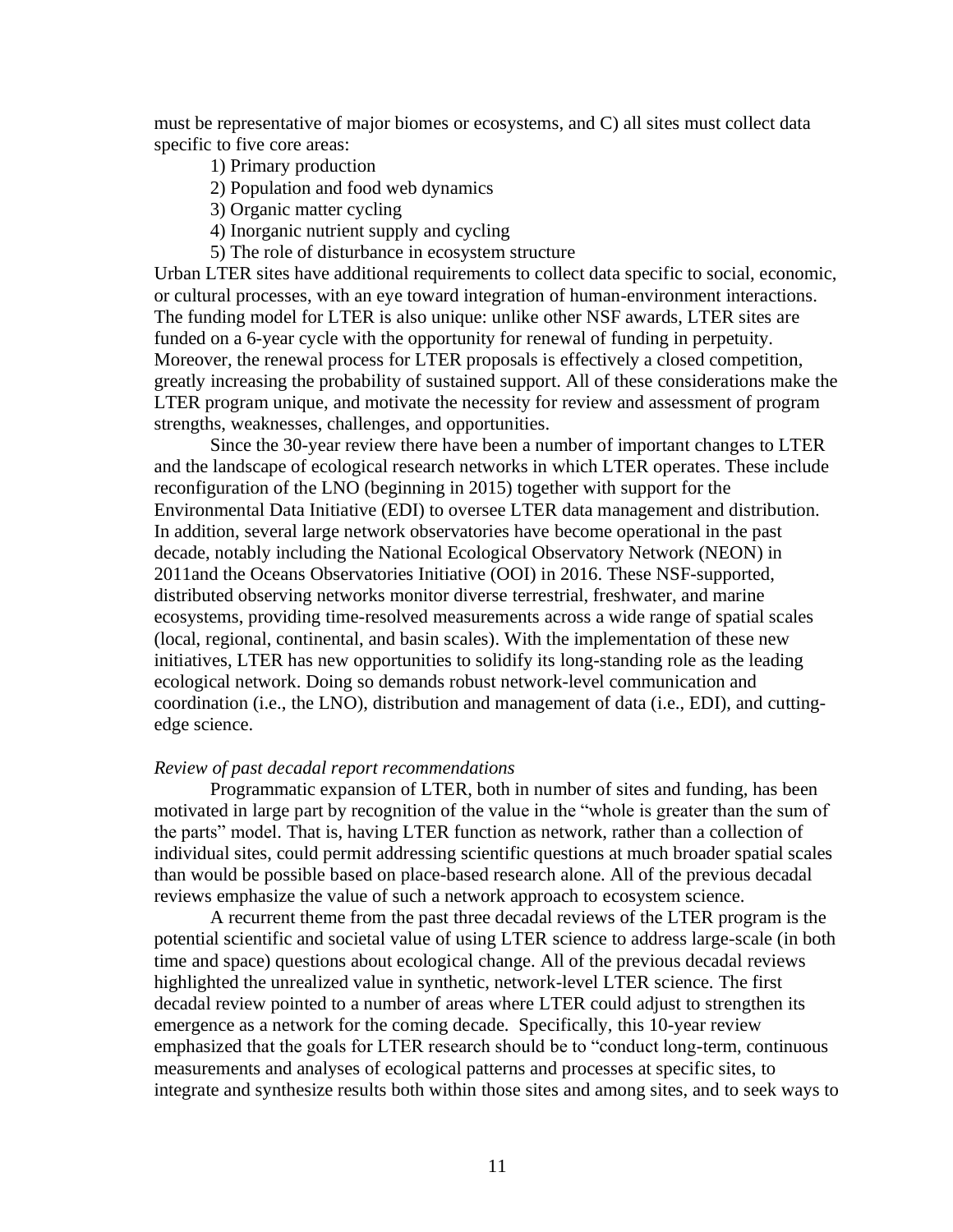generalize these results over broader spatial scales." This report went on to stress that after a decade of research, LTER was in a position to capitalize on cross-site synthesis science. Further, this review noted that al a decade of research, LTER was in a position to capitalize on cross-site synthesis science. Further, this review noted that although the 5 core research areas initially helped focus LTER science, those 5 areas could be viewed as guidelines for site-based research, and that each site should have flexibility to "investigate and document key selected ecological patterns and processes that determine the spatial and temporal ecological characteristics initial decadal report focused on governance and leadership, with a suggestion that the historical "bottom-up" leadership model needed to evolve and mature with the program to allow for effective decision-making and strategic planning. It is clear that LTER was responsive to most of these suggestions; however, many of the same topics reemerge in subsequent decadal reviews (including this one).

A decade later, the 20-year LTER review recommended the network develop a decadal-scale strategic plan, crafted jointly by the LTER community and NSF, to better position the LTER for synthetic, systems-level ecological research in the coming decade. This second decadal review provided 26 specific recommendations aimed in large part at empowering LTER to develop a network-wide science approach. In response, in 2007, LTER developed a decadal-scale strategic plan that identified three social-ecological scientific areas where the LTER network was positioned for progress: 1) land and water use change, 2) climate change, variability, and extreme events; and 3) nutrient mobilization and species introductions.

 programs such as NEON and OOI; 5) improve network-wide data management to facilitate The 30-year review, conducted in 2011, provided 8 specific recommendations aimed at encouraging the LTER program to take advantage of the decades of science, education, training, and outreach experience to propel the network into the next decade. In particular, this 30-year review called on the LTER network to: 1) clearly articulate its value to the scientific community and NSF, 2) leverage knowledge gained from decades of observations to develop cross-site experimental studies that would allow testing hypotheses at scales larger than any one ecosystem; 3) articulate and justify the value of social science in LTER; 4) embrace a leadership role in directing network-level ecological sciences, including positioning itself for leadership in large, emerging ecological monitoring cross-site comparative science; 6) leverage citizen-science initiatives across the network for increasing education, outreach, and research goals; 7) prioritize cross-site education programs; and 8) work to overcome limiting resources by either re-prioritizing LTER goals and/or proactively seeking new resources.

 and test ecological theory at local to regional scales'', and this document highlighted the Approximately coincident with the 30-year review, in 2011 LTER released a new decadal-scale Strategic Implementation Plan [\(https://lternet.edu/wp](https://lternet.edu/wp)content/uploads/2010/12/LTER\_SIP\_Dec\_05\_2010.pdf). This plan identified the primary mission of the LTER network as: "use long-term observations and experiments to generate evolution of LTER from "a loose federation of sites to an integrated research enterprise" with the capability to address "long-term continental-scale questions related to the biophysical and socioecological drivers underlying environmental change."

Partly in response to recommendations stemming from the last decadal review, the LTER network, and more generally the ecological landscape in which the LTER operates, has undergone several important changes. Beginning in 2015, NSF began supporting the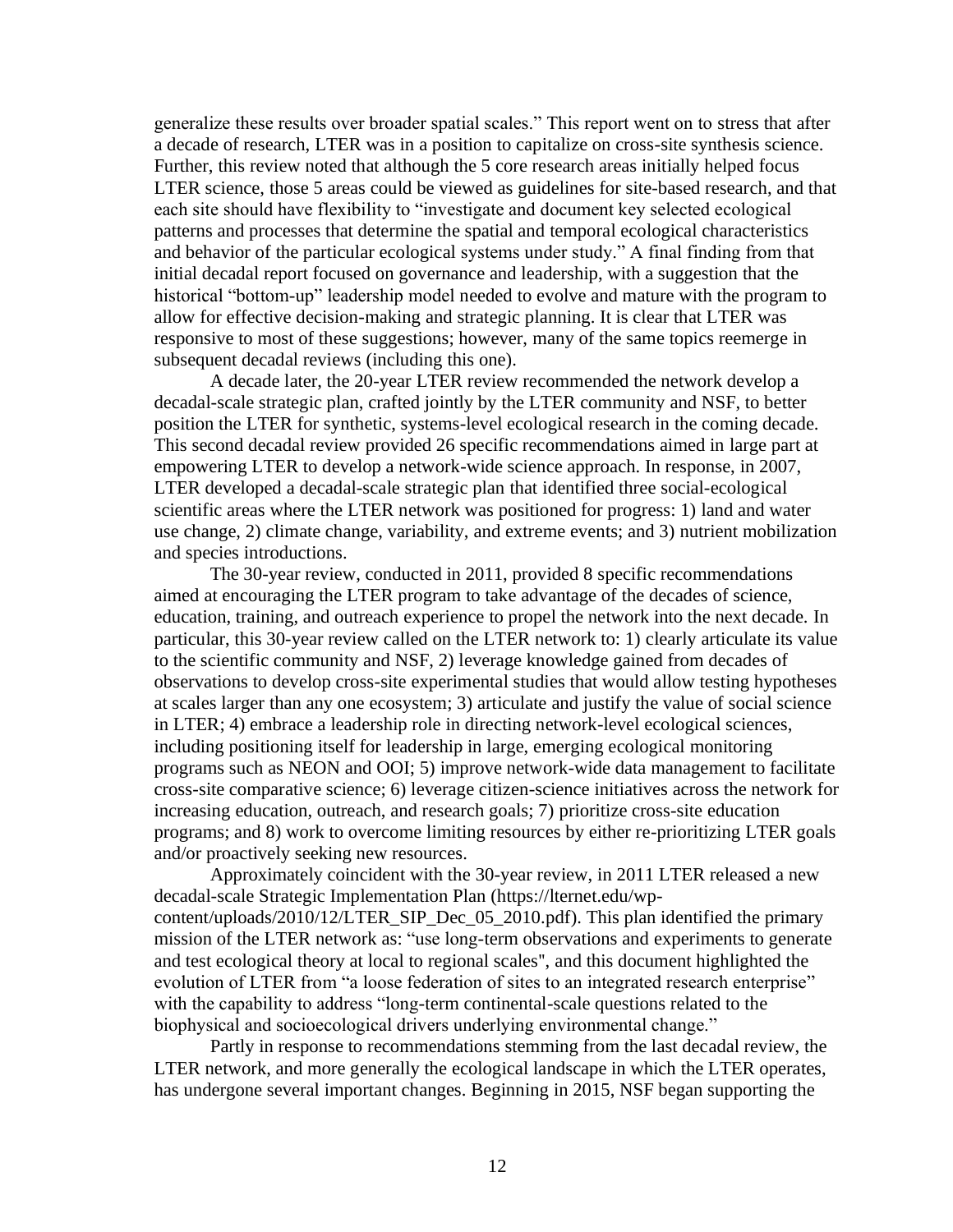Long-Term Ecological Research Network" (the McKnight Task Force Report) sketches a LTER Network Communications Office (NCO) as a core element of the LNO; the NCO's role is to facilitate network-wide communications, including maintaining the network website, writing and distributing a newsletter, overseeing network social media, and engaging in student training specific to science communications. The 2015 "Report of the Task Force to evaluate approaches for implementing the network level activities of the new vision for the LNO, one where this office serves as a service entity, not a research and development entity, whose role is partly to lead LTER science branding for the network. In 2019, the LNO was relocated to UCSB to be managed as part of the National Center for Ecological Analysis and Synthesis (NCEAS), under the leadership of Dr. Frank Davis and Director Marty Downs. The LNO coordinates numerous site-based and network-wide activities, including managing cross-site synthesis proposals and organizing subsequent Synthesis Working Group (SWG) meetings; coordinating meetings of the LTER Executive Board, Science Council, and sub-working groups; and planning, funding, and executing the annual LTER All Scientists Meetings. Another important change to the LTER program since the last decadal review was the transition to EDI supporting data archiving and publication for LTER. This transition to EDI support of LTER data management was initiated partly in response to recommendations stemming from previous decadal reviews.

## **IV. THE FORTY YEAR REVIEW CHARGE AND PROCESS**

In July 2020, NSF assembled eight scientists to serve on the fourth Decadal LTER Review Committee (Appendix A). The committee size and composition underwent changes over time, with 7 members eventually completing the review. The committee was charged (see Appendix B) with reviewing the significance of the long-term scientific findings, the network approach to research over the past decade, and how well prepared the network is to support the ecological research needs for the next decade. Specifically, the committee was charged with reporting to NSF an assessment of: 1) significance of the long-term ecological and environmental science produced by the LTER network over the last decade, and 2) strengths and weaknesses of the LTER network model of supporting long-term, sitebased research through renewable funding.

 resources or continued leveraging of funding external to the core LTER support. The committee was given explicit guidance from NSF that any recommendations emerging from our review needed to be developed in the context of an NSF program with stable support, but with flexibility to make changes. Many of the recommendations presented in this report would clearly benefit from infusion of new funding into LTER; however, given the stable funding directive, we have tried to identify places where our recommendations could be accomplished through reallocation of existing program

We divided our review activities into 4 primary working groups, each populated by 3-4 committee members. Working groups focused on the following topics:

- The LTER as a Network: Synthesis Activities, Cross-site and Beyond-site
- Assessing the Impact of LTER Science and Program Elements
- Education, Outreach, and Partnerships
- Data Management and Ecoinformatics

In addition, the entire review committee addressed the following review topics:

- Network Diversity, Equity, and Inclusion (DEI)
- Facing Forward: A Grand Science Challenge of the  $21<sup>st</sup>$  Century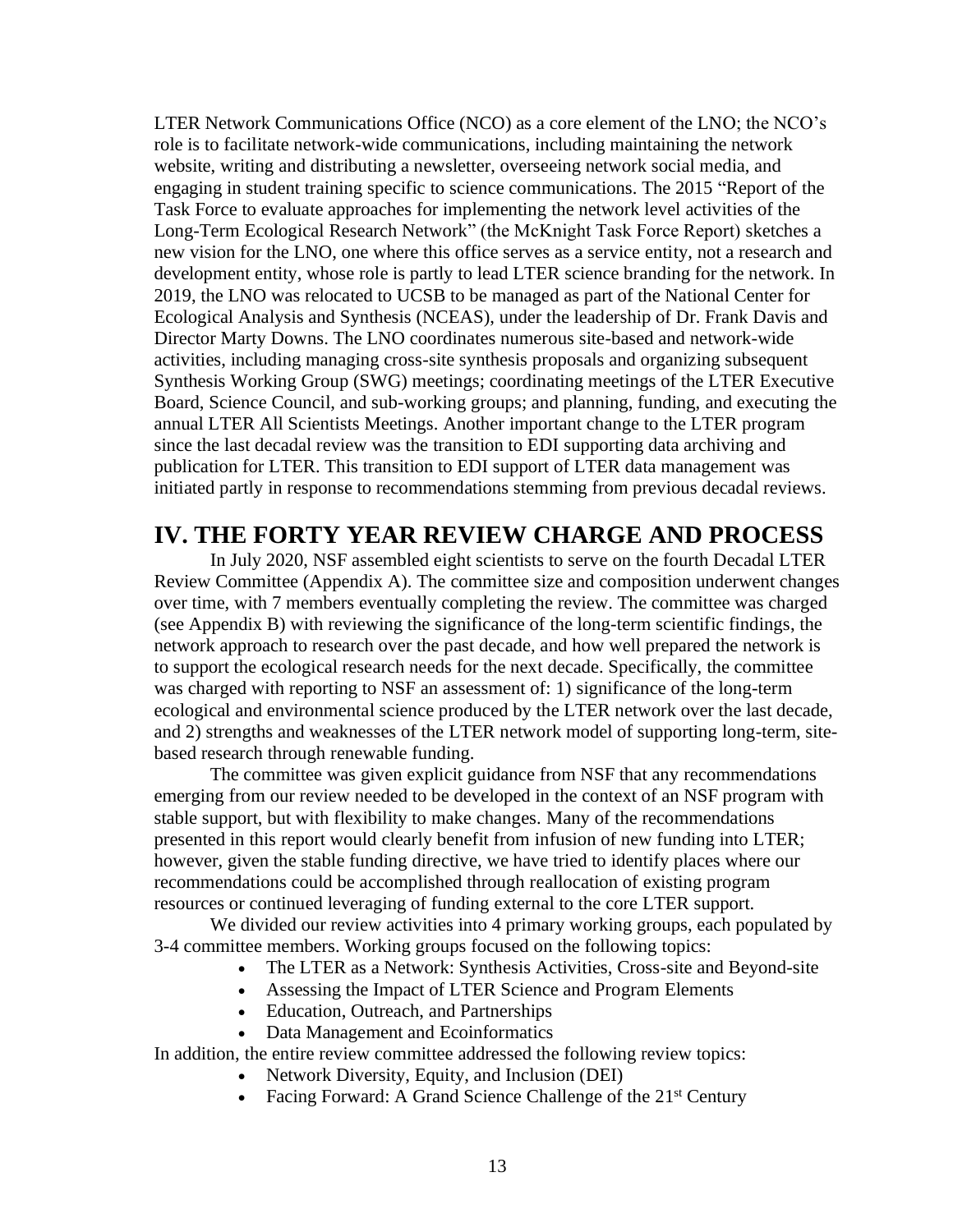Working groups met regularly (approximately monthly) and the full review committee met semi-regularly for broader group discussion of key topics reviewed by the working groups. Each working group defined questions that established the scope of the review on each topic. Working groups gathered information based on meetings with LTER and NSF personnel, surveys, peer-reviewed papers, and reports. We had multiple meetings with LTER leadership teams (Executive Board, Science Council, LNO, LTER subcommittees), site principal investigators (PIs), current and past NSF program managers, site Education and Outreach (EO) leaders, the PIs of EDI, and site Information Managers (IMs).

This report represents a culmination of our review.

## **V. FINDINGS AND RECOMMENDATIONS OF THE FORTY-YEAR REVIEW**

## **A. Synthesis Activities, Cross-site and Beyond-site**

*A1. Progress in the Advancement of Synthesis Science* 

 experiments over time and across sites. The experimental design of the LTER was LTER was launched to transform ecosystem science into a more rigorous and predictive science through development of new theories, concepts, and principles of ecosystem variability and to test their validity against site-based observations and unprecedented and, in hindsight, brilliant. It mandated repeated measurements sustained indefinitely at sites representing a broad diversity of ecosystem types. The research was designed to measure and understand variability of biological communities, ecosystem processes, and drivers of that variability. This design provided empirical bases for understanding mechanisms of variability over time and space. The spatial dimension includes variability at three scales: (1) within a site, (2) across sites of the same ecosystem type, and (3) across ecosystem types. From its inception, LTER science has focused on variability over time at individual sites that were funded to synthesize place-based data. However, there has been clear recognition from the scientific community that measurements of variability across sites and across ecosystem types contain information essential for meeting LTER goals. Synthesis transforms data into information and knowledge, and syntheses of data collected across sites and ecosystems extract information that is required for developing robust theories, concepts, and principles.

The rich data sets, knowledge, and skill at synthesis science that have accumulated over four decades of LTER create an exceptional opportunity to advance ecosystem science across a dimension that has not been fully exploited. Guidance from NSF in its 1979 announcement for the LTER program defined its goal to "initiate the collection of *comparative* data at a network of sites representative of major biotic regions of North America". The expectation of both site-based and cross-site data analyses was initially met with resistance because core funding to LTER sites provides support only for site-based syntheses. The disparity between NSF funding levels for site and larger-scale syntheses has been a conundrum for NSF and LTER leaders that has been discussed in each decadal review. The 10-year review recommended "replacing the five LTER core areas with goals that emphasize the breadth, integration and *cross-site, comparative* potential of the LTER program". The 20-year review recommended that the "LTER program should become ... a seamless, integrated continuum from site-specific to *cross-site to network- and systemslevel ecological research*". The 30-yr review noted that: "there continues to be a tension between the goal of *network-level research and the goal of site-based research*."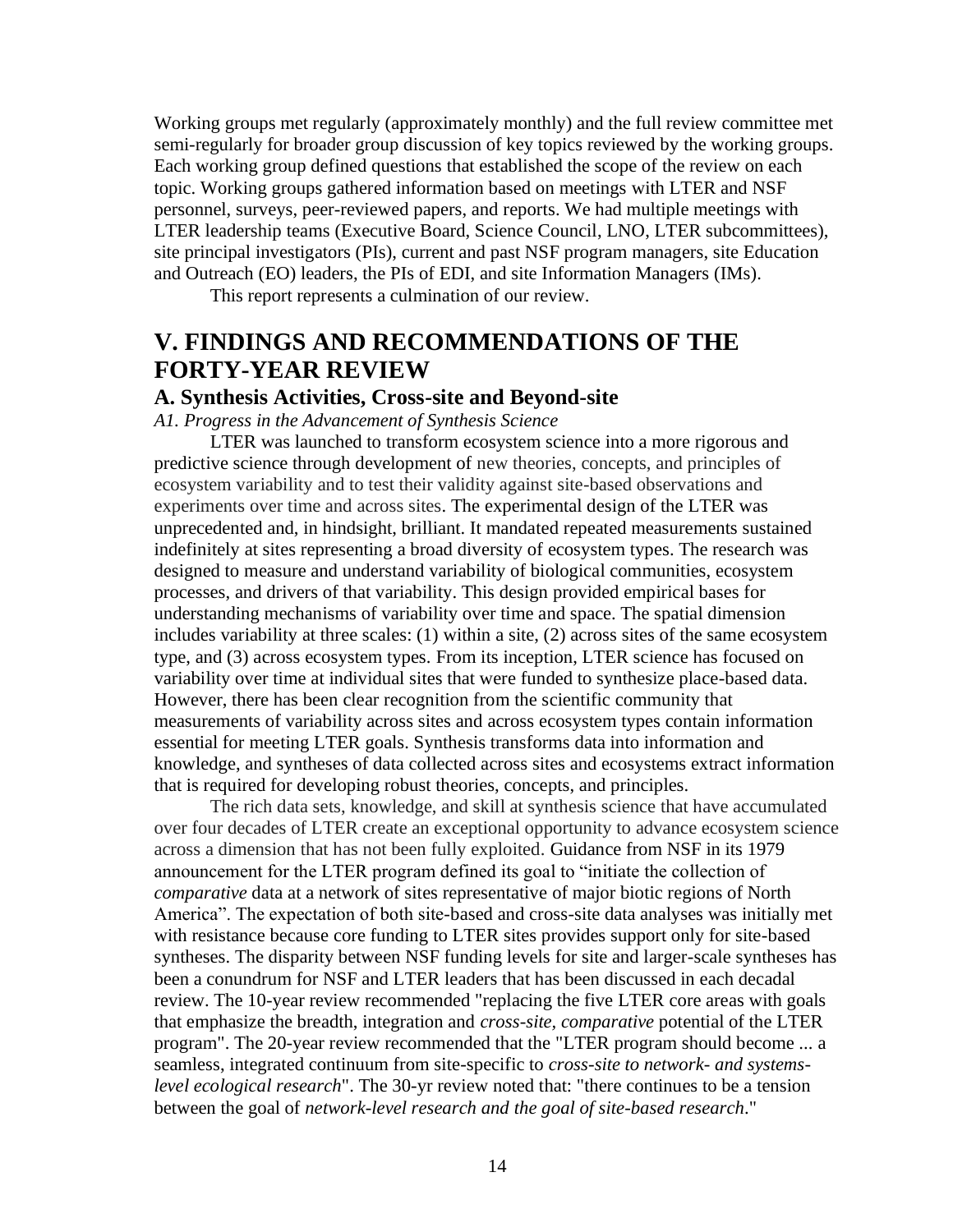century resources for cross-site comparisons were no longer readily accessible through the existing resource base to create more science per dollar, and 2) engage with NSF and others resources needed to realize that commitment. It also illustrates the power of NSF leadership John Magnuson and Robert Waide<sup>8</sup> recently recounted the history of NSF's varied responses to these recommendations. After the 10-year review, NSF took actions following the Division of Environmental Biology Director John Brooks' vision of LTER "to achieve a quantum jump in the science to create *a new comparative ecosystem science*". In this second decade the LTER Network was encouraged to plan for a significant expansion of comparative research and synthesis. It was deeply engaged in discussions about opportunities for comparative ecological research using LTER data, and NSF awarded 22 grants in 1994-95 to conduct new comparative research. However, by the end of the  $20<sup>th</sup>$ LTER program. Although Decade 2 was declared "A Decade of Synthesis", NSF eliminated cross-site research competitions after 2000 and this source of funding ended. Consequences were noted in the 30-year review: "resources are a key limiting factor for the future of the network. The network should: 1) make realistic prioritizations within the to proactively develop new resources." NSF's response was that "Priorities must be based on resources currently available" and "individual sites and the Network Office should examine other funding initiatives within NSF as opportunities to enhance the LTER research portfolio." NSF made cross-site research optional in its guidance to sites in 2014 and eliminated references to cross-site research in 2016. This history tells of a commitment by NSF to the *concept* of comparative and cross-site synthesis, but losses over time in the to shape the balance between site- and cross-site synthesis. It was from this historical perspective that we evaluated the state of LTER synthesis science in its fourth decade, with focus on syntheses at scales beyond individual sites. We see multiple lines of evidence of a transformation in the balance between network- and site-focused syntheses in the past decade.

#### *A2. Ecotrends*

 (at the time of the project) LTER sites as well as 24 other sites from the US Department of The Ecotrends Project (2004-2013) led by Dr. Debra Peters was a milestone effort to compare existing ecological data across space and time. Data were compiled from all 26 Agriculture: Agriculture Research Service, US Forest Service, and universities, and summarized as monthly and annual time series. These data were made freely available online through a single web portal. Numerous working groups convened to analyze data across systems. More than 15,000 datasets (each composed of a single data variable and a timestamp) were generated and a compilation of cross-site and cross-ecosystem syntheses– each a result of concentrated workshops between numerous site scientists including postdocs–was published in 2013: *Long-Term Trends in Ecological Systems: An Introduction to Cross-Site Comparisons and Relevance to Global Change Studies*<sup>9</sup>. Early graphs showing the value of this approach were published in the 2007 Integrated Science for Society LTER report. The data management system built by the LNO to store and publish the data was a predecessor of the Provenance Aware Synthesis Tracking Architecture (PASTA) system now used by EDI.

Some (not all) source and derived datasets from Ecotrends are available through DataONE (15,409 datasets retrieved using keyword "ecotrends") with complete metadata, and the derived datasets used in the book available on the outdated and unsecured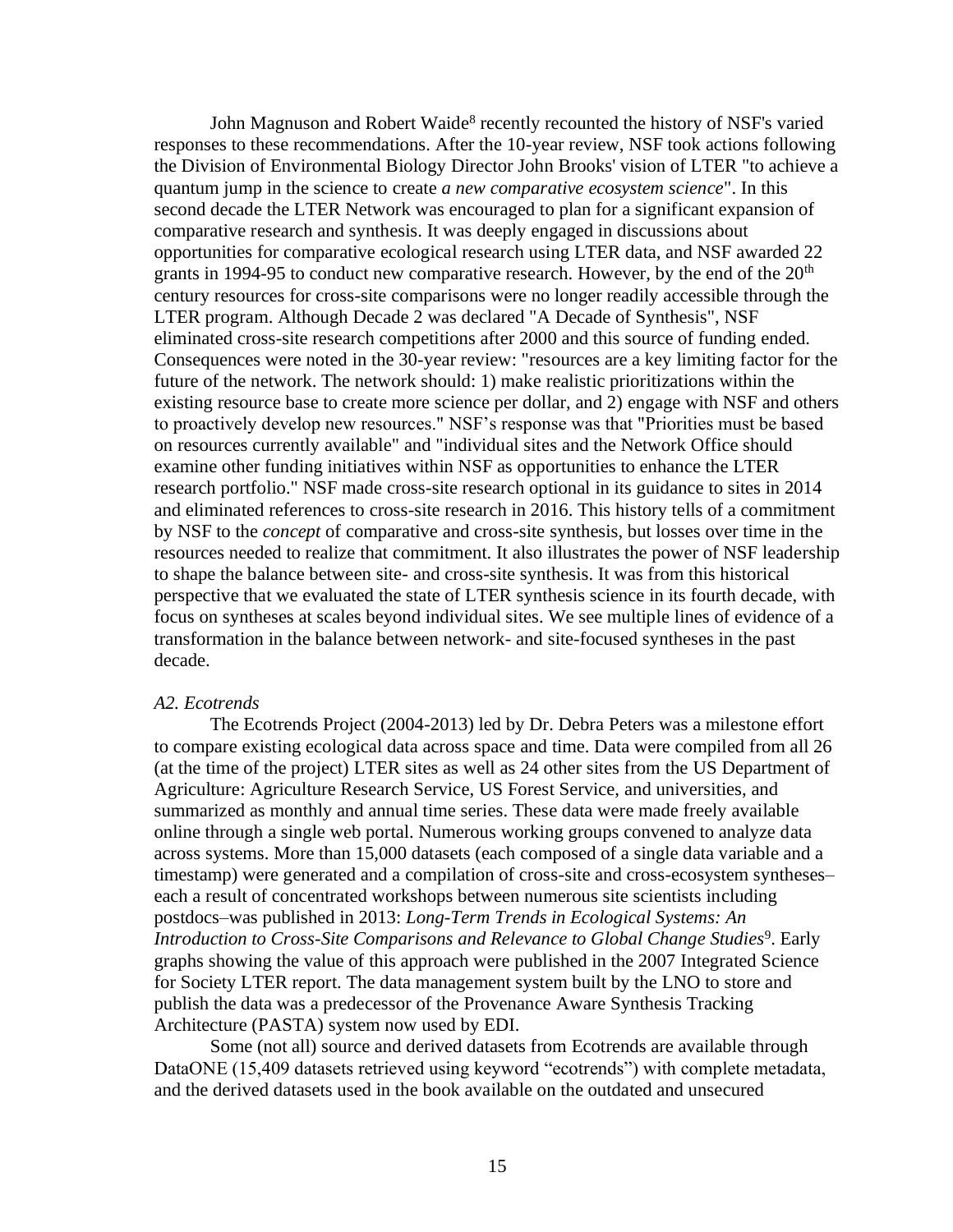EcoTrends website [\(http://www.ecotrends.info\)](http://www.ecotrends.info/). A search for EcoTrends data via the EDI portal based on the keyword "ecotrends" (or any of the project identifiers that were originally assigned to these datasets by the LNO) only brings up three results, all of which are individual site submissions for the project. Documentation of the project and the work taken to document and publish the source datasets do not appear to be available on the EDI website.

 Ecotrends Project was an effort to provide access to comparable ecological data in a way In their 2021 retrospective of LTER (*The Challenges of Long Term Ecological Research: A Historical Analysis*) 10, Robert Waide and Sharon Kingsland write that "The that would promote synthesis of long-term data", but "Integrating Ecotrends with the developing Network Information System did not occur owing to lack of funds, and as a result data in Ecotrends have remained static." This end to a program that significantly advanced syntheses of LTER data, including cross-ecosystem syntheses, is another example of the decadal oscillation of NSF-LTER support for synthesis beyond the site scale. We wonder about the state of LTER synthesis today had this program continued.

#### *A3. LNO and Synthesis Working Groups (SWGs)*

 (\$35-\$50K per year over 2 years) and support travel to working group meetings but no LTER took a step to advance synthesis science in 2016 when it began funding grants administered by the LNO to support SWGs "to use existing data to probe novel theories, test generality, and search for gaps in our understanding". Ten SWGs have been selected for funding from 60 submissions, including five awards in 2020-2021. The SWGs address a range of ecological problems such as plant community responses to global change and disturbance, steam nutrient cycling, productivity-diversity relationships, drought effects on terrestrial plants, and riverine export of silica. The awards are small salary. Most SWGs are designed to facilitate comparative/synthetic analyses by compiling and harmonizing data sets from multiple (the requirement is two or more) sites and/or developing tools to analyze them. Products so far include three published journal articles that present cross-site syntheses of: experiments at 52 sites to understand plant community responses to human disturbances; 62 plant community studies to show that asynchrony of population variability adds stability to ecosystem functions like primary production; and stream chemistry data from 2035 sites ranging from the tropics to the arctic. The first crossecosystem synthesis, of long-term experiments at 12 LTER sites, was published in 2021.

 community responses to experimental global change treatments An important and perhaps under-appreciated contribution of some SWGs has been the effort given to find, compile, validate, harmonize, and publish data from multiple LTER sites, LTER linked projects (e.g., NutNet, DroughtNet, Dirt, and Community responses to resource experiments, CORRE), and other observational networks such as National Ecological Observatory Network (NEON), the International Long Term Ecological Research Network (ILTER), and Critical Zone Observatories (CZO). This facilitates synthesis at a scale not anticipated in 1980 – the scale of cross-network comparisons and syntheses. The LTER community has stepped up and taken major strides to publish userready data and tools for analyzing them. Notable examples include a global synthesis of soil data from 6 networks<sup>11</sup>; a 1943-2010 compilation of plant communities in US grasslands<sup>12</sup>; and R packages to compute indices of diversity and community stability<sup>13</sup> and [\(https://github.com/klapierre/community\\_difference\\_synthesis\)](https://github.com/klapierre/community_difference_synthesis). The effort required to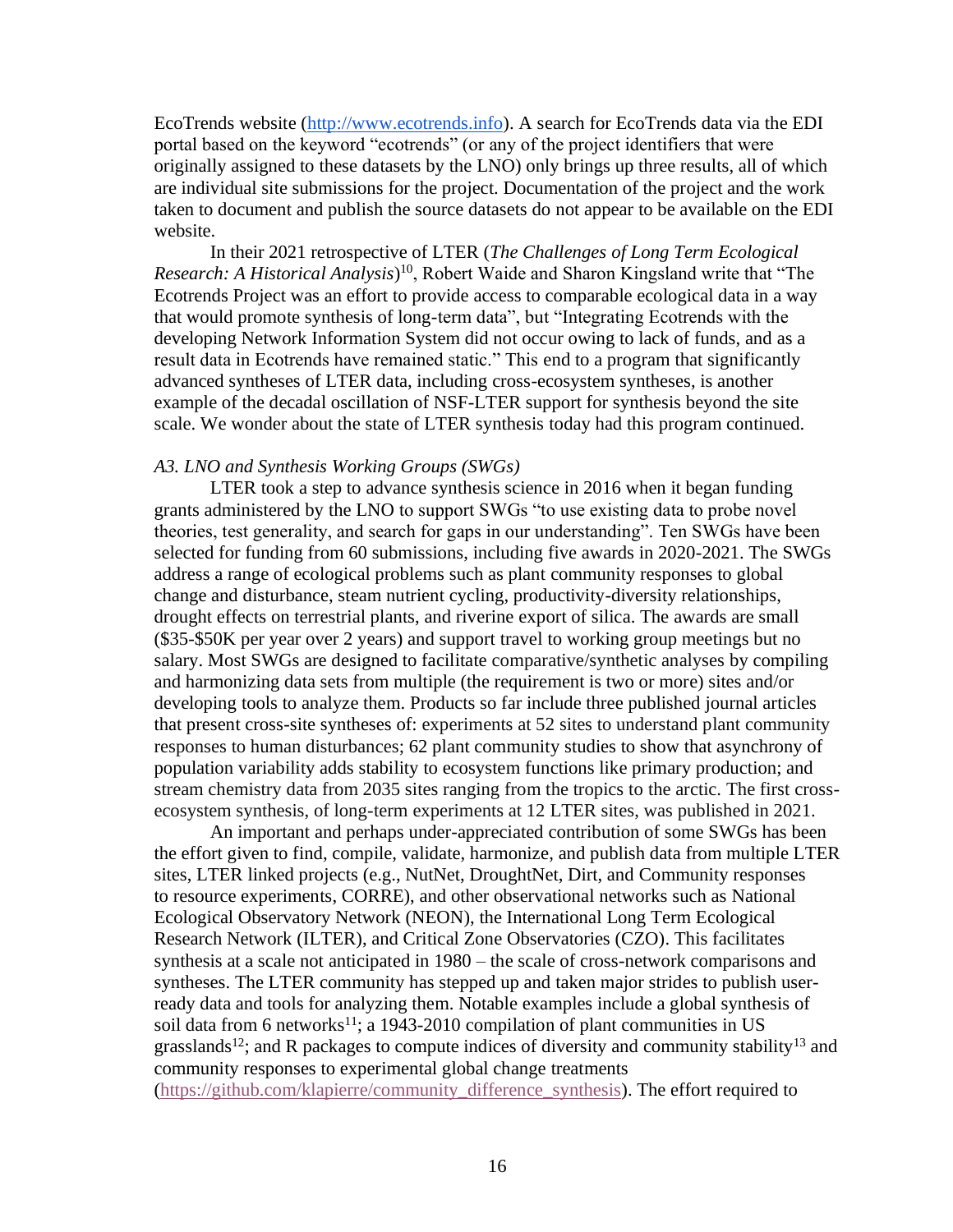SWG program adds value to LTER science by highlighting its importance in the context of other research being done globally. It also adds value by making user-ready data and tools produce analysis-ready data and analysis tools is large, sometimes larger than the effort required to do the analyses themselves. Support from LTER SWGs provides a spark to initiate these essential steps, but the work itself has been mostly supported with funding secured by working group members from sources beyond LTER, NSF and the US. The available for syntheses by the global scientific community. It is our impression that members of the LTER network have embraced the goals of open data and open science. However, work remains because the multi-site datasets analyzed are not all published and many synthesis papers of LTER data are behind paywalls.

We were struck by the skewed distribution of SWGs weighted toward cross-site studies of diversity and functions of terrestrial plant communities and streams. None of the published cross-site syntheses considered other biotic communities (animals, microbes) or comparison across different ecosystem types. We were even more struck by the limited inclusion of data from polar and marine sites in the SWG syntheses. Only 1 of 60 proposals has come from a marine site, so the skewed distribution of effort across the 28 sites implies missed opportunities to take full advantage of the LTER design and the goal of SWGs to "probe novel theories, test generality, and search for gaps in our understanding."

#### *A4. Syntheses outside SWGs*

 We also examined syntheses of LTER data that included studies outside the SWG program, using the LNO database of publications since

 dozens of authors, containing vignettes from data collected at multiple LTER sites. 1985 [\(https://www.zotero.org/groups/2055673/lter\\_network/collections/JJY374KY/tags/B](https://www.zotero.org/groups/2055673/lter_network/collections/JJY374KY/tags/Bering%20Sea/collection)  [ering%20Sea/collection\)](https://www.zotero.org/groups/2055673/lter_network/collections/JJY374KY/tags/Bering%20Sea/collection). We extracted from this large file (25,039 records) the journal articles tagged as "cross-site" – i.e., used data from more than one LTER site. This record includes 55 articles published in the second LTER decade (1990-1999), 183 articles in the third decade, and 325 articles in the fourth decade. We interpret this six-fold increase in multi-site analyses as evidence of growing collaboration within the LTER community. Further evidence includes a recent issue of *Ecosphere* that illustrates five common features of population and community variability<sup>14–18</sup>. Each article was a collaboration among

 accelerate around 2000. These metrics show that the LTER community has steadily The LNO published a different kind of analysis in  $2020^{19}$  showing that the number of authors and institutions per LTER article have also increased and the increase began to increased its functionality as a network, meeting a common challenge in previous decadal reviews. The bibliographic data also contain information about the use of data collected at individual LTER sites. We binned sites into four categories – continental (terrestrial and connected inland aquatic habitats), coastal wetland, marine, and polar. Data from the continental (prairie, grassland, forest, urban) and coastal wetland sites were all used in over 20 articles tagged as "cross-site" and published during the fourth decade, while data from the marine and polar sites were used in at least 10 articles. This disparity suggests that while LTER has become an increasingly collaborative network, the network has silos with different degrees of collaboration and cross-site syntheses. This difference between continental-coastal sites (18 of the 27 sites) and marine-polar sites (9 of the 27 total sites) reflects variability across ecosystem types in the extent to which LTER data have been synthesized across sites and ecosystems. This same pattern of highest engagement in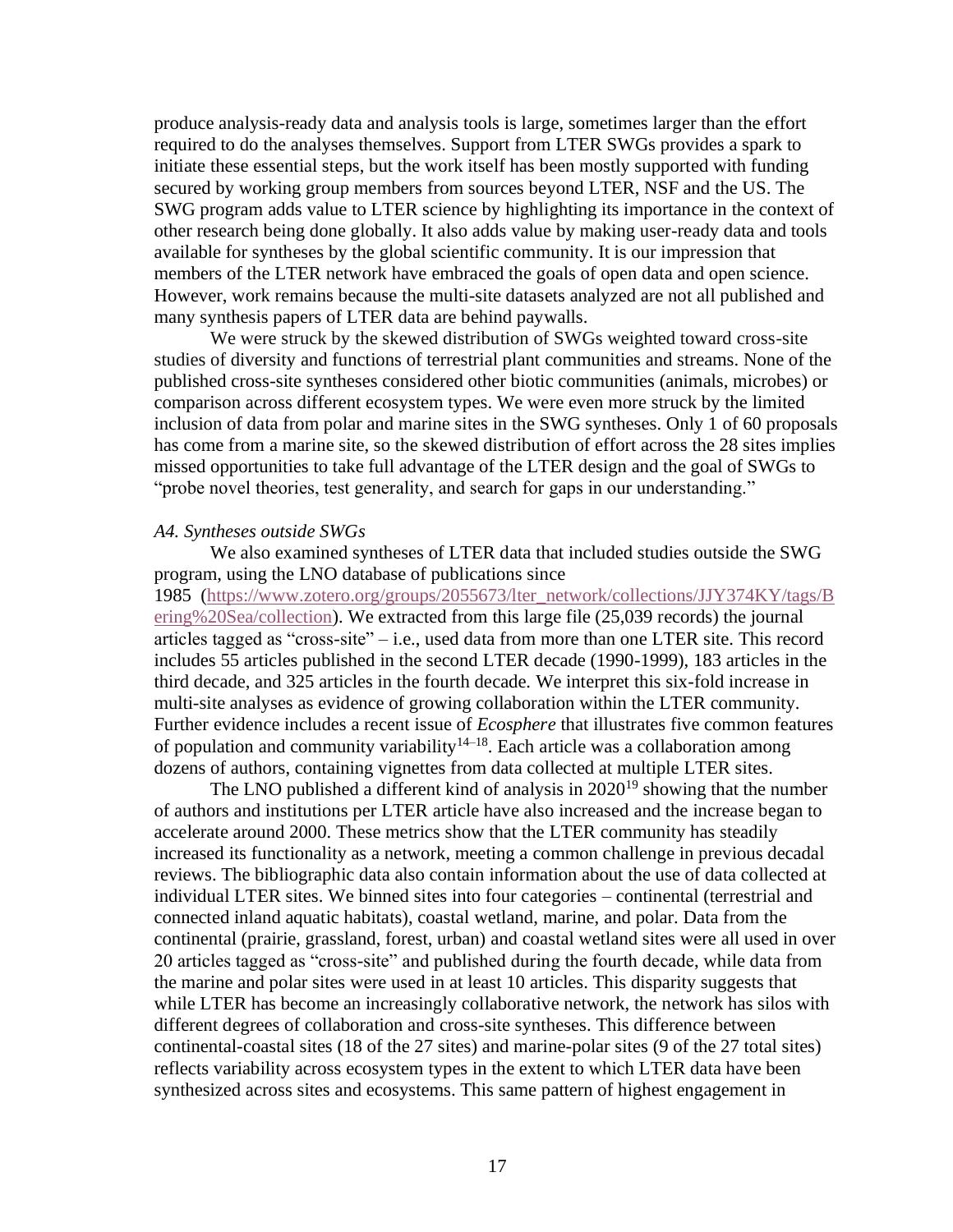terrestrial-plant syntheses was seen in the SWG program, a finding likely partly attributable to the disparity in the number of terrestrial-coastal vs marine-polar site, but also potentially reflecting scientific and funding-driven "siloing" among sites.

 synthesis of under-ice ecology of 101 lakes; 3 coral reefs showing that larval transport Bibliographic data compiled by the LNO do not provide complete information about trends in synthesis studies because articles tagged as "cross-site" are not all synthesis articles. In mid 2021, we performed a web search and found 28 journal articles published or submitted since 2010 that included 12 syntheses across ecosystem types (XE) and 16 across sites of the same ecosystem type (XS). The XS analyses included studies of: carbon storage in 946 seagrass meadows; climate and other regulators of streamflow in 35 headwater basins; sensitivity of different plant species to variability of annual precipitation at 10 LTER grassland sites; nutrient trends in 22 US streams within minimally disturbed forests; spatial patterns of streamwater chemistry in 32 tributaries; effects of climate change on carbon storage in a permafrost ecosystem; processes of ecosystem variability at 39 grassland sites; effects of forest harvest on water and climate regulation in 3 watersheds; a conveys resilience to disturbance; projections of extensive loss of lake ice in the next generation from 513 lake sites; 72 grasslands to identify soil properties that regulate primary production; 2000 streams to show how nutrient enrichment alters their dissolved organic nitrogen:dissolved inorganic nitrogen ratios; and how atmospheric acid deposition alters carbon:nitrogen ratios in 74 streams.

 understanding disturbance effects on ecosystems; 10 LTER sites showing different trends and several case studies from LTER sites showing how the COVID-19 'anthropause' The XE analyses included studies of: all LTER sites to develop a framework for of atmospheric nitrate and sulfate deposition in the Eastern and Western US; 14 LTER sites to show how annual precipitation regulates primary production across a range of terrestrial ecosystems; 62 herbaceous plant communities showing that asynchrony and spatial variability of plant species adds stability to ecosystem functions; experiments at 52 sites to develop a global synthesis of plant community responses to multiple drivers of change; multiple LTER sites to learn how biodiversity patterns emerge across ecosystems and time. Our search only found five XE analyses that included data from terrestrial and aquatic sites: a study (supported by the Ecotrends program) to compare abrupt ecosystem changes across a grassland site, oceanic, coastal and polar marine sites; a regional carbon budget from measured carbon fluxes across connected forests, wetlands and lakes; a review to show how studies from 7 LTER sites spanning distinct biomes have shaped theoretical paradigms in disturbance ecology; meta-analyses of 100 experiments at 12 LTER sites to learn that detection of population changes requires experiments lasting a decade or longer; altered interactions between humans and ecosystems. Eight of these XE analyses were published in 2020 or 2021.

#### *A5. Summary of Synthesis Activities and Progress*

The third decadal review advised that: "with the right opportunities for synthesis, the site versus network tension could become an engine of creativity and more rapid scientific advancement. At present, though, an insufficient proportion of LTER scientists are as engaged in network level activities as would be optimal." We see evidence that this tension is easing, largely because of initiatives taken by Network members to leverage LTER funding to build cross-site and cross-network collaborations, some targeted toward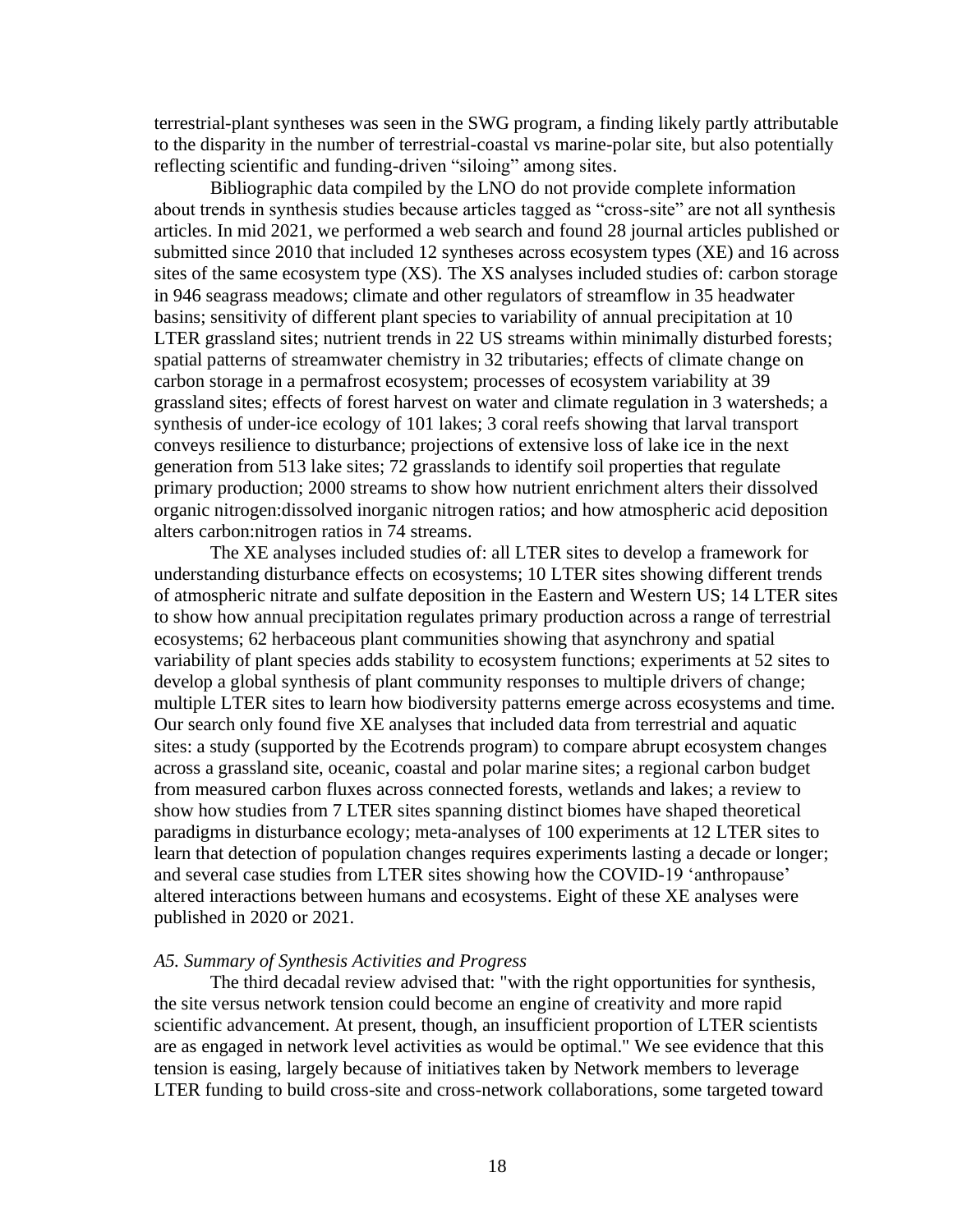syntheses products. The community understands the value of and is committed to largerscale syntheses and sharing of data for syntheses by others. There is, however, wide disparity across sites in their successes at securing external funding to support large-scale syntheses. Some have recently published papers in high-impact journals because they are regional or global-scale syntheses, but other sites remain focused primarily on place-based or regional analyses.

 there universal laws, theories, principles of ecosystem dynamics that apply across While great progress has been made in the past decade, and the LTER community should be lauded for this progress, there remain many exciting opportunities to learn about the Earth system with support targeted toward global-scale syntheses of LTER and other observational/experimental data. Fundamental questions remain largely unanswered. Are terrestrial, aquatic, and transitional ecosystems? If not, why not? What can be discovered from comparisons across all ecosystem types of nonlinear dynamics, regime shifts, nutrient enrichment, human and natural disturbance, climate extremes, multidecadal climate oscillations and climate change, relationships between biodiversity and ecosystem functions, integrative effects of top-down and bottom-up regulators, response/resilience to disturbance, and landscape connectivity? How can these discoveries be used to address the grand challenge of sustaining ecosystems and their biological diversity in the face of accelerating global change?

#### *A6. Recommendations*

 We recommend that large-scale syntheses become a central theme of the fifth decade of LTER and we identify steps where we see opportunity to build on the momentum of the past decade.

 location, following the NCEAS model, could be an effective step for promoting **1) We recommend modifying the SWG program by extending grant duration to 3 years, recognizing the large effort required to compile and harmonize multiple data sets and develop new tools for their synthesis.** We suggest that the program solicitation should be revised to add emphasis for cross-site activities (see section B.3 of this report) and assessment of cross-site synthesis activities should be included as part of the site review process. We see strengthening the LNO SWGs as a key step toward advancing cross-site and cross-ecosystem synthesis. Large-scale syntheses of LTER data require collaborations across its network of sites. LTER support for SWGs administered by the LNO is now a proven model for advancing syntheses beyond the site scale. We see opportunities for expanding cross-site and cross-ecosystem synthesis through modification of the SWGs program goals, specifically to target: (1) syntheses of data collected across a broad range of ecosystems including terrestrial, aquatic and transitional ecosystems to address fundamental ecological questions such as those above, and (2) cross-site syntheses to address the uncertainty of ecosystem sustainability as global changes accelerate. We heard from Network members that "synthesis is hard because of the person hours and technical capacity that are typically required" and "working groups typically lack some of the technical capacity that's required to handle synthesis efficiently." We are encouraged by the recent establishment of two Data Scientist positions at LNO as evidence that LTER leaders value network-wide synthesis and are open to suggestions for further expansion. Co-locating such SWG fellows at one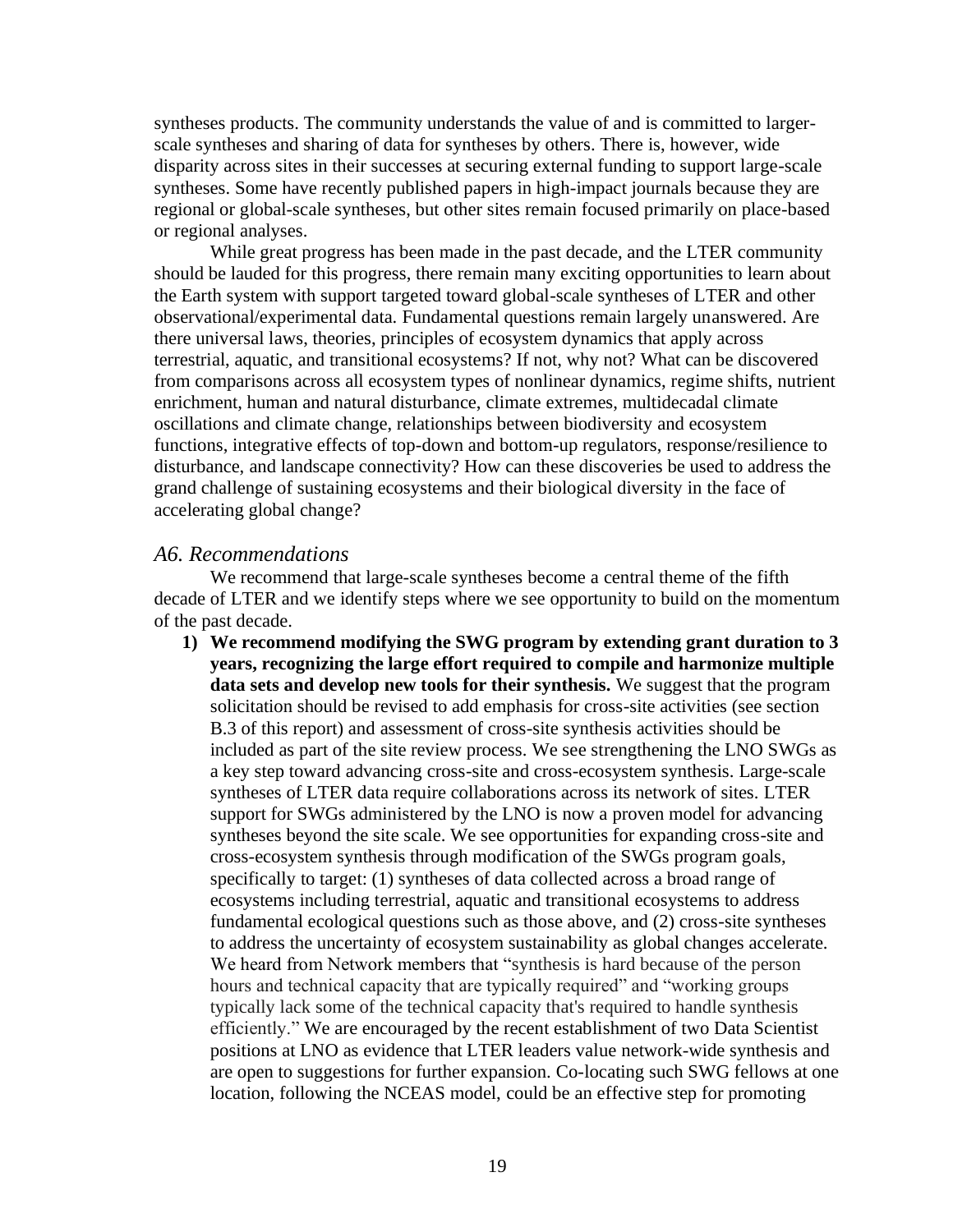synthesis activities will need to be identified, but we encourage looking to NSFdiscovery in cross-SWG interactions. Funding for the desired expansion of funded post-doctoral research fellowships (such as those offered through NSF's Division of Ocean Sciences and the Office of Polar Programs) as opportunities.

- scientists should continue their success in leveraging funds from outside the core **2) We recommend experimenting with new approaches for catalyzing and funding syntheses of LTER data beyond the LNO organized SWGs.** LTER program, capitalizing on NSF programs like "Opportunities for Promoting Understanding through Synthesis (OPUS) or "Research Coordination Networks (RCNs)." We see the potential for considerable return on investment if "seed funding" were identified to develop workplans and proposals based on discussions initiated at All-Scientists and other Network meetings (we heard that "getting something done between workshops takes intellectual and financial commitment)". Additional support for synthesis could be pursued through collaborative proposals with other agencies, networks, and synthesis centers such as NOAA's Oceanic and Atmospheric Research and Integrated Ocean Observing System programs, NEON, the US Geological Survey Powell Synthesis Center, National Socio-Environmental Synthesis Center, and Inter-University Consortium for Political and Social Research. Adding language to the program solicitation that acknowledges the value of LTER partnering with such programs could further incentivize LTER scientists to pursue such opportunities. In addition, the LNO could play an important role in communicating and promoting access to new opportunities for synthesis science in other NSF programs such as the *Macrosystems Biology and NEON-Enabled Science (MSB-NES): Research on Biological Systems at Regional to Continental Scales.*
- **3) We recommend LTER further advance synthesis activities by broadly communicating (e.g., through social media and other outlets) the availability of its synthesis-ready datasets and analytical tools as they are published.** From a global perspective, the most impactful advances of ecosystem ecology in the next decade will come from syntheses of data compiled from many observational programs. The value of LTER will grow with each re-use of the data it produces. The network should support publication of data articles as another mechanism of outreach and marketing to promote re-use of its LTER products. The global march toward fully open science will advance discoveries in all disciplines including ecosystem ecology, and we see extensive benefits from NSF policies to support and require publication of all derived data sets and to publish their analyses in openaccess outlets.

## **B. Assessing the Impact of LTER Science and Program Elements**

#### *B.1. Preamble*

A central element of our review was an assessment of the overall quality of science conducted by the LTER program over the past decade and evaluate the impact of that science on Ecology and Earth Sciences. For this component of the review we examined decadal progress toward leveraging funding from outside of the core program support and the network's record of disseminating knowledge in the form of scientific publications. We also considered the current state of socioecology in LTER research and the effectiveness of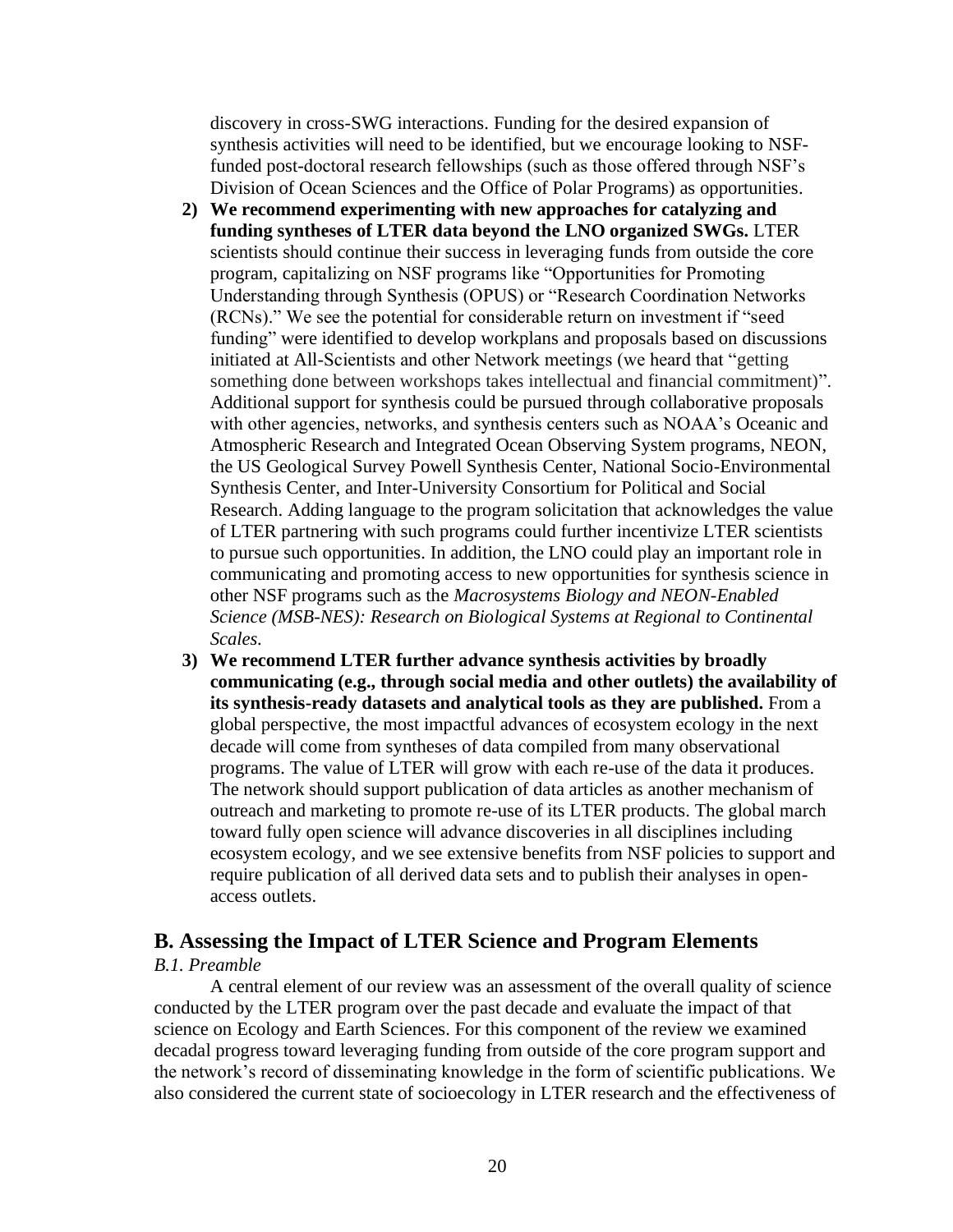organizing site research around 5 core data collection areas. Finally, we reviewed the expectations of the required Conceptual Framework and examined the balance of observational, experimental, and synthesis science across the network. For this part of the review we considered numerous documents, including material presented in the 2019 LTER Self Study, LTER reports, and peer-reviewed papers and books. We met with the LTER Executive Board, the LTER Science Council, and held several meetings with PIs of specific sites.

#### *B.2. Value-Added Aspects of LTER Science*

 secure external research and education funding. The objective of this section of the report is LTER has played a disproportionate role in advancing the field of ecology, as demonstrated by an exemplary record of scientific accomplishments and advances that include publishing numerous high-quality papers; contributing to, editing, and publishing the LTER book series; and remarkable success in leveraging the core LTER funding to to briefly summarize how these various achievements add value to the LTER network. Much of this information was summarized in the 2019 LTER self-study.

 One of the most impressive metrics of LTER program success derives from the program's publication record. These include peer-reviewed journal articles, books or reports, and theses. There has been an exponential increase in the number of peer-reviewed articles published each year suggesting that leveraged funding has been key to fueling publications. Further, the number of cross-site journal articles per site per year has steadily increased, suggesting LTER is increasingly using cross-site, network resources to stimulate scientific impacts, achievements and advances. This conclusion is further supported by the significant number of citations of LTER-funded publications in primary research areas identified in the Web of Science that are not classified as "ecology" from 2008-2018 (50,238 out of 61,282 citations), a finding we attribute to the transdisciplinary scientific impact of LTER science.

Since the last decadal review, LTER scientists have contributed to, edited, and led the publication of several books, including new contributions to the edited volumes in the LTER Book series<sup>20–24</sup>, in addition to chapters in books that describe the historical roots of LTER<sup>10</sup>; and sociology of LTER science and scientists<sup>25</sup>. Together with the Ecotrends book previously described, these contributions are valuable scientific resources and educational tools, providing excellent introductions to the functioning of the LTER network and sitespecific findings.

Core site funding sustains site-based research and education programs (27 sites in total), together with funding to the LTER Network Office and Data Management Office. However, between 2008 and 2018, only 34% of the \$912 million in total LTER-related research funding was "core" funding to the LTER program. The network has successfully used this core support to secure non-NSF resources, including grants from the Department of Energy, National Aeronautics and Space Administration, US Forest Service, the Environmental Protection Agency, state agencies, and private foundations. The success in leveraging significant funds outside of the LTER program is a key value-added component demonstrating how LTER helps to drive ecological research endeavors forward.

#### *B.3. Assessing the Five Core Areas*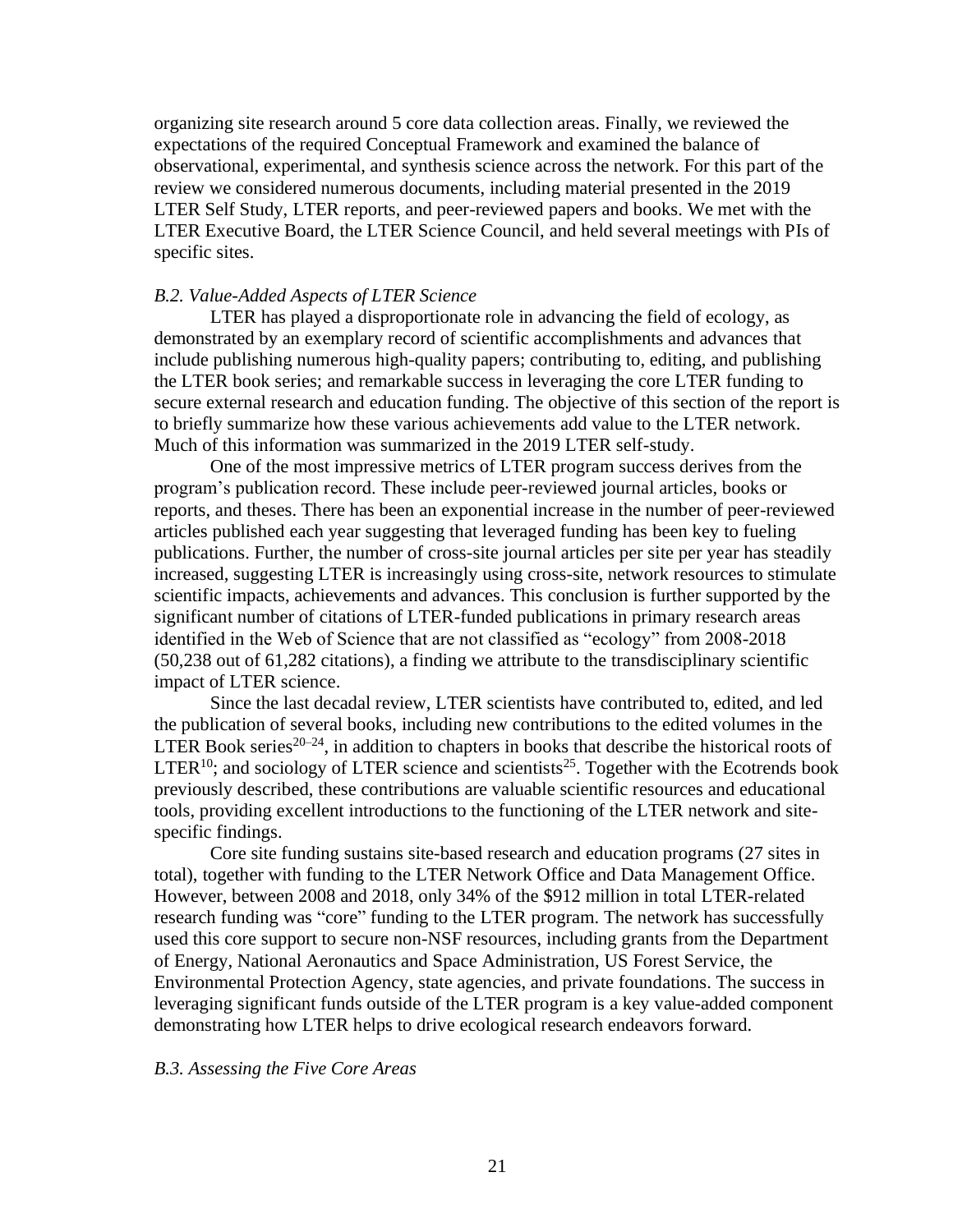For 40 years, core data collection at LTER sites has focused on five core areas: 1) For 40 years, core data collection at LTER sites has focused on five core areas: 1) production, 2) population dynamics and trophic structure, 3) organic matter lation or utilization, 4) inorganic inputs and movements of nu primary production, 2) population dynamics and trophic structure, 3) organic matter accumulation or utilization, 4) inorganic inputs and movements of nutrients through the ecosystem, and 5) patterns and frequency of disturbances. The LTER program has identified the focus on these core areas as essential to providing the foundation for testing major ecological theories and to the integration of research within and among sites. The five core areas were selected in the earliest stages of developing the LTER program. In our judgement these limited focal areas may no longer reflect the diversity of core research conducted at all sites or the developments in ecological science over the past 40 years. In our conversations with LTER network and site representatives, the five core areas were described as foundational, but we see part of their utility deriving from the great flexibility in how each site allocates resources and prioritizes data collection specific to these five areas.

 The structure of the "core areas" model is based on the idea that there is a small set of core ecological processes that is essential to quantify to improve understanding on the functioning of ecosystems. The LTER model currently assumes that the consistent measurement of these core areas across all LTER sites will catalyze the integration of research among sites. Rather than promoting consistency and integration among sites, we see that the five core area model may in fact limit flexibility in use of resources and the types of questions sites can explore. For example, the requirement to collect data specific to primary production may not be the best use of limited funding for urban sites. Similarly, the requirement to quantify organic matter accumulation and its utilization presents challenges in marine (and even some freshwater ecosystems), where mass balances demand robust physical context, including measurements to constrain lateral advection and transport of materials, and the expertise for this disciplinary focus often lies outside LTER. Moreover, in our conversations with LTER IMs, it became clear that data reporting requirements for the five core areas are not always clear and some sites struggle to categorize core datasets within these core areas. The core area of "disturbance" was the most difficult, and often used as a "catch-all" for datasets that didn't fit under the other four core areas. In addition, we heard that sites sometimes have their own core areas that they internally organize data under, and the five core areas are used more for external reporting.

 We also see the requirement to collect data in all five core areas as a potential limit to a site's ability to conduct research on topics of greater relevance to their system. For example, LTER offers unique opportunities to investigate evolutionary mechanisms that underlie changes in biological communities. However, flexibility in site resource allocation to do this research may be constrained by the requirement to collect data in the five core areas.

 that the real strength of the LTER program lies in the *site-based* long-term research program in the past 40 years have come from the analysis of long-term studies at individual To begin to consider how the five core areas could be revised, we first acknowledge conducted at *individual* sites. The most significant scientific contributions of the LTER sites. The recent LTER-centric special issue published in Ecosphere, "*Forecasting Earth's Ecosystems with Long-Term Ecological Research*", highlights this point. The papers<sup>14–18</sup> in this issue use a site-specific, case-study approach to cross-cutting science themes common across the network. Such an approach is an important initial step toward building the conceptual foundation on which future quantitative, cross-system comparative analyses can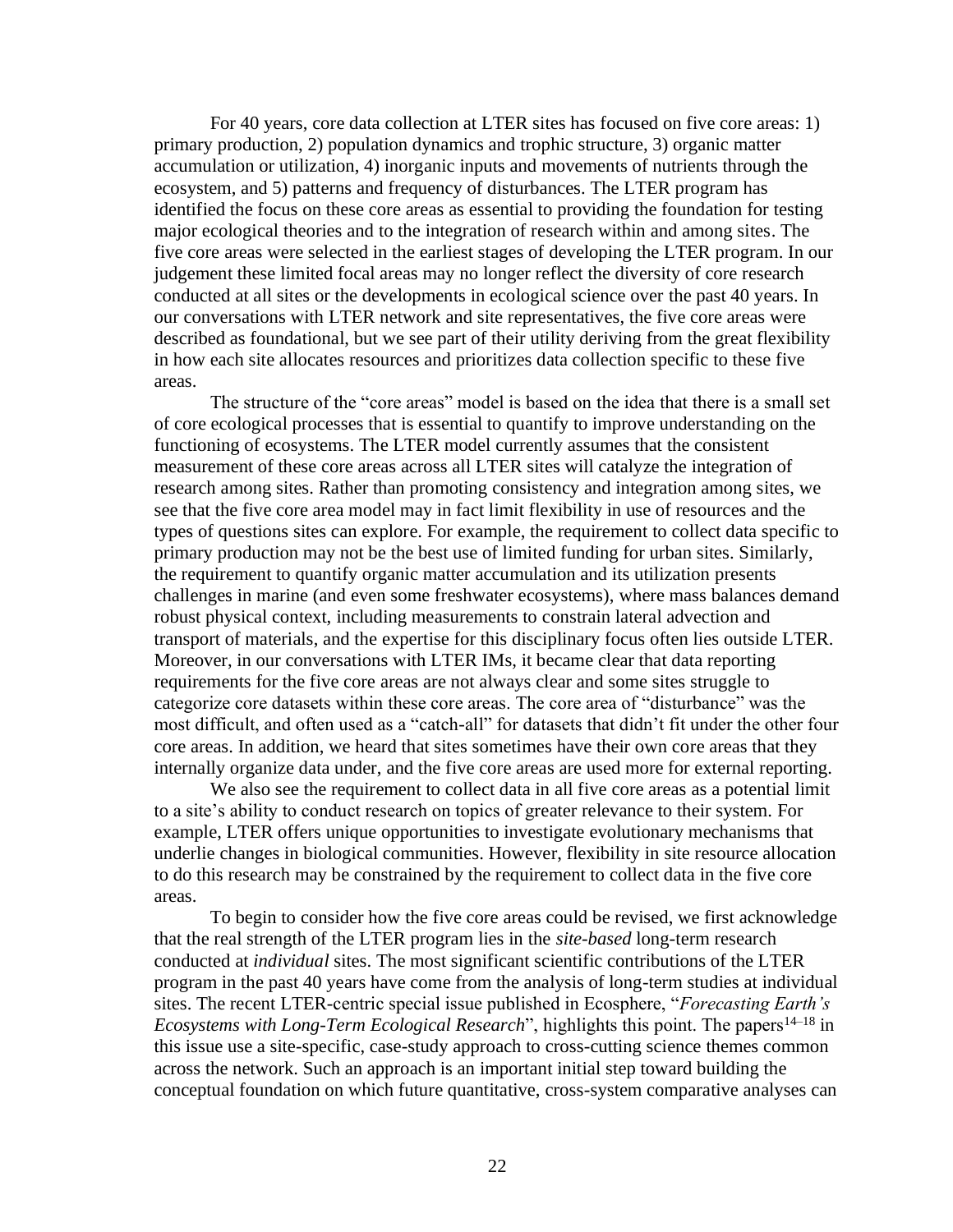proactively identify cross-cutting themes or questions that would inform and guide the data be developed. However, an alternative strategy to such post-hoc synthesis would be to collection. This would potentially serve to move LTER closer to a coordinated network addressing cross-cutting science questions.

 any revisions to the five core areas must consider whether requiring all sites to measure the area model: sites are not required to put equal effort into measuring each of the five core how they will address each of the five core areas in their proposals, in some cases Given that site-based research remains a defining strength of the LTER program, same core areas is the best approach to produce the most compelling research at each site. The LTER network has already implicitly acknowledged the limitations of the five core areas, there are no efforts to standardize measurements across the network, and sites are not required to demonstrate that their approach to measuring these properties and processes yield data that are easily comparable across sites. Nevertheless, all sites must still explain potentially allocating limited resources toward collecting these data.

We see benefit in revising the LTER program solicitation in a way that allows sites greater flexibility to propose research on topics most applicable to their sites. Such revisions to the solicitation could be crafted in such a way to encourage cross-cutting research. This will allow for intentional planning and expansion of cross-site and crossecosystem synthesis, and strengthen site-specific research by allowing sites to put limited resources toward the most compelling research areas for their site, while also simultaneously promoting cross-site interactions.

 LTER self-study identified eight thematic areas that have broad importance across the One possible model is to identify a broad set of thematic areas that sites could choose from to frame specific research efforts. Sites would need to justify how the chosen themes are integrated into the conceptual framework for the proposed research. The recent LTER network that could provide an excellent starting point for establishing a set of thematic areas:

- Nutrient supply effects on ecosystems
- Consumer controls on communities and ecosystems
- The role of historical legacies in today's ecosystems
- Biodiversity and ecosystem functioning
- Physical, chemical, and biological connectivity
- Coupled social-ecological systems<sup>1</sup>
- Resistance, resilience  $&$  state change
- Evolution in ecological experiments

 could be selected from at the proposal stage to make up the core data collection areas of These thematic areas could provide the basis for an expanded menu of options that individual sites. $<sup>1</sup>$ </sup>

Another possible approach to revising the five core areas would be to develop a "grand challenges" approach to framing LTER science. This approach could be applied in addition to or instead of the expanded menu approach described above. Such a model

<sup>&</sup>lt;sup>1</sup> The review committee agrees that "coupled social-ecological systems" should not be included here and instead the study of "human-ecological interactions" should be an overarching research objective across all LTERs.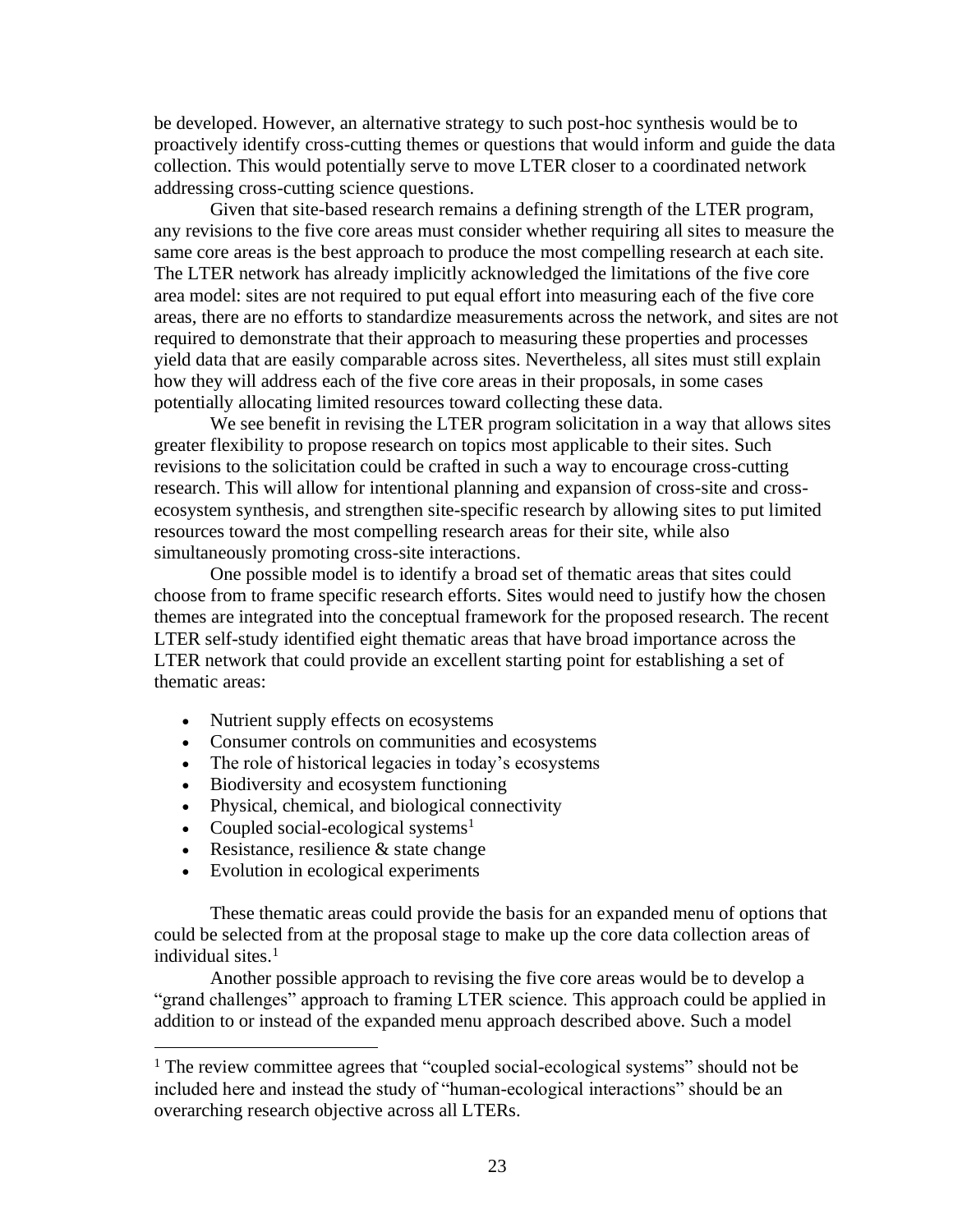would include identifying cross-cutting questions, rather than data collection areas, that maintain high-quality, site-specific research, while also forming the framework for crosssite collaboration. We imagined that these questions could be developed and revisited every 10 years or so, with some questions likely continuing for multiple cycles. Existing efforts toward long-term core data collection would continue where relevant for addressing questions at individual sites, but cross-site efforts would be guided by these grand challenge questions.

Importantly, any shift from the five core areas approach should not require that sites abandon efforts toward measuring any core area that is integral to understanding ecosystem functioning at their site, or that maintain collection of valuable long-term data. Rather, our hope is that adopting a different model, perhaps the menu of broad thematic areas or crosscutting questions, will remove constraints on sites that require them to use limited resources to collect data of limited value to their primary research objectives while allowing for the continued collection of data that are key to the understanding of long-term patterns and processes at individual sites.

#### *B.4. Assessing the Role of Social Science and Socioecological Science in LTER*

 and many other institutions. However, in the last decade several LTER sites have made Collaborative teams of social scientists and ecologists in the LTER network have been important and highly impactful in understanding the dynamic role of humans in ecosystems. Humans strongly influence, and are influenced by, numerous ecological processes. Historically, human and biophysical sub-systems were studied separately in most NSF-supported disciplines including ecology, in part due to disciplinary silos at NSF significant contributions to understanding the dynamic interactions between human and non-human ecological processes. Indeed, LTER teams have now trained multiple generations of scientists at the interface between the social and natural sciences, particularly (though not exclusively) at the urban sites.

Nevertheless, the extent to which NSF considers human and social interactions to be explicitly part of ecological science is not currently clear. The disciplinary boundaries of what constitutes ecology, socioecology, and the socioenvironmental sciences are changing, and there is a need for greater clarity in the coming decade about how NSF defines these fields in relation to the LTER network. There remains enormous scientific uncertainty in the two-way interactions between human dynamics and other biological, evolutionary, and geophysical components of ecosystems, across a range of spatiotemporal scales. Improving our understanding of these interactions is currently a significant priority for ecologists, as well as decision-makers and stakeholders. LTER is uniquely poised to make important contributions in this area, as it is much more engaged in studying human-ecosystem dynamics than other major NSF investments such as the National Ecological Observatory Network (NEON) and the Ocean Observatories Initiative (OOI). However, the positioning of socioecological and socioenvironmental research at NSF is not currently clear outside the Dynamics of Integrated Socio-Environmental Systems (DISES) program. More than simply an assemblage of collaborative teams of social and natural scientists, socioecology is now a transdiscipline with its own research questions that may fall outside the traditional scope of the NSF BIO, GEO, and SBE directorates. We strongly encourage NSF to find mechanisms of encouraging and supporting socioecology research within LTER going forward.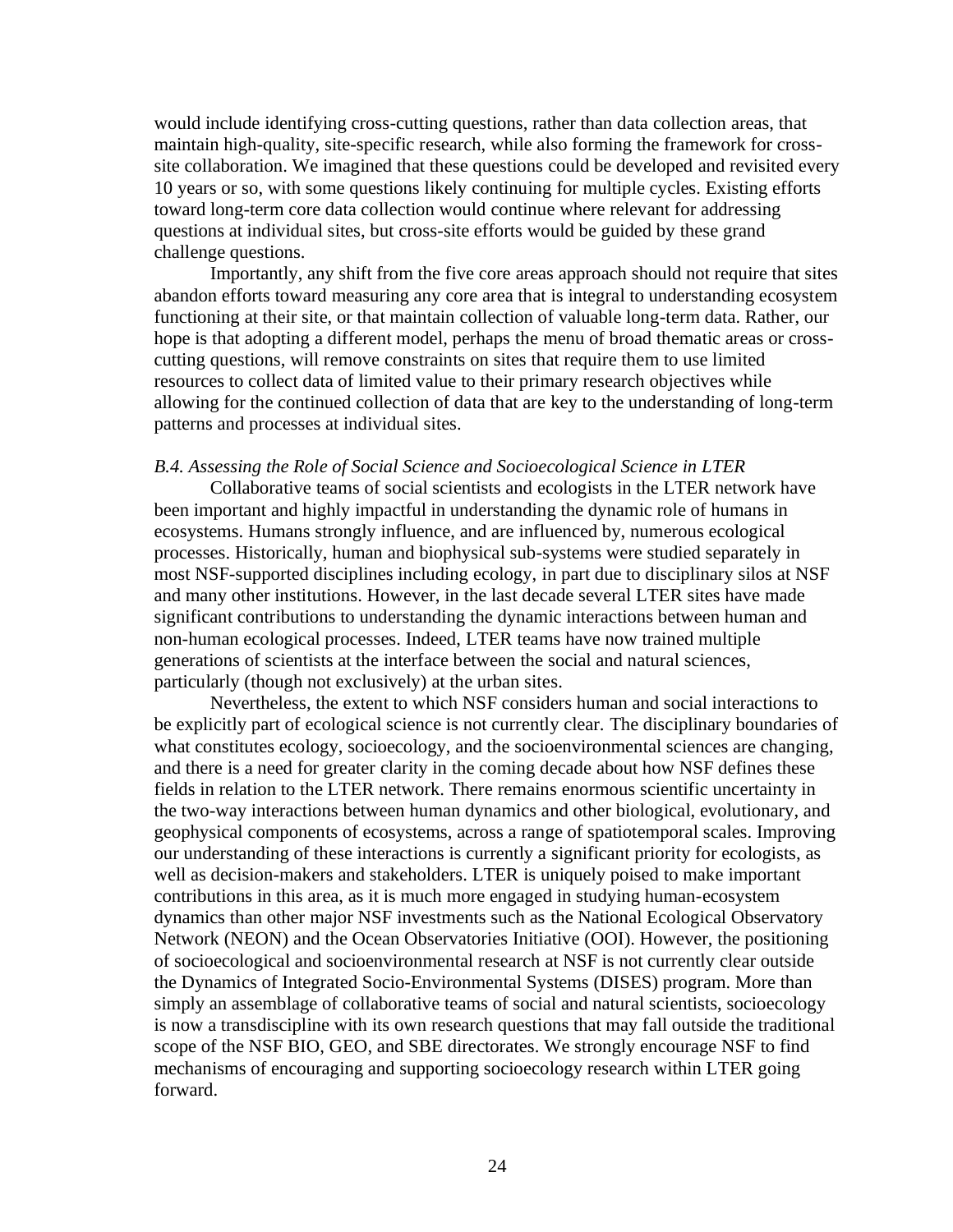human footprint grows, human and other ecological processes become more interrelated. With that said, research questions and methods central to the social sciences may or may not be appropriate at each LTER site. What we consider more pertinent is the extent to which an explicit, mechanistic understanding of human actions and/or dynamics is necessary to understand ecological dynamics in terrestrial and coastal ecosystems. Ecosystems across the LTER network are being dramatically impacted by a range of human actions. Conversely, human communities and economies at a variety of scales are dependent on ecosystem processes. There is merit in considering these dynamics at all LTER sites, because they may interact with multiple core areas and research themes. As the

 ecology and ecosystem change; in other regions, particularly the more remote LTER sites, Humans impact, interact with, and are an integral part of all ecosystems globally. At many sites, human activities and decision-making play a large role in determining the human impacts may be less direct, but still important. We see benefit in revising the LTER program solicitation to explicitly require that sites describe how their research will address human-ecological relationships. For example, investigations of human *impacts* on ecosystems may address the ecological effects of climate change, nutrient pollution, or seawater acidification; human *interactions* may include understanding the effects of different approaches to management, such as with habitat restoration or fisheries; *integrated* socio-ecological systems would address how human-environment relationships influence ecological processes and human well-being. We highlight the potential for such human-ecological research as central to meeting the Grand Challenge (see section F of this report).

 interactions of human actions with the LTER research themes. We argue that collaborations between LTER researchers and local land, water, or coastal ecosystem managers have Asking all sites to include research specific to human-ecological interactions might eliminate some of the special requirements at the urban sites, with sites considering the role of human actions in ways that are appropriate to their location. This will often entail collaborations with various sub-disciplines in the social sciences or socioecology. There are examples within LTER (e.g., Kellogg Biological Station, Harvard Forest, Konza Prairie) where collaborations with engineers, artists, land and coastal managers, agronomists, or other academic and non-academic disciplines have advanced understanding of dynamic already been shown to advance LTER science. Furthering such interactions, across all LTER sites will position LTER to take advantage of new opportunities and stimulate interest in conducting stakeholder-engaged research related to climate change, restoration, resilience, and other urgent socioenvironmental issues.

 Grand Challenge (section F of this report) facing the planet in the next decade, with LTER uniquely poised to quantify past ecosystem changes, consequences of future ecosystem research on human-ecological interactions under an expanded menu of potential core It would be incumbent on each site to propose and justify tractable methods and compelling research questions relevant to human-ecological interactions. We describe a changes; and assess how such changes will impact humans, the ecosystems they create, and those they impact. Most LTER sites already consider various human actions, though it is not required. In some ecosystems there are also important human actions that may not necessarily be characterized as disturbances. We see opportunities to explicitly include themes (see section B.3 of this report), where human actions could be defined to include *intentional or unintentional human activities that interact with other ecosystem components*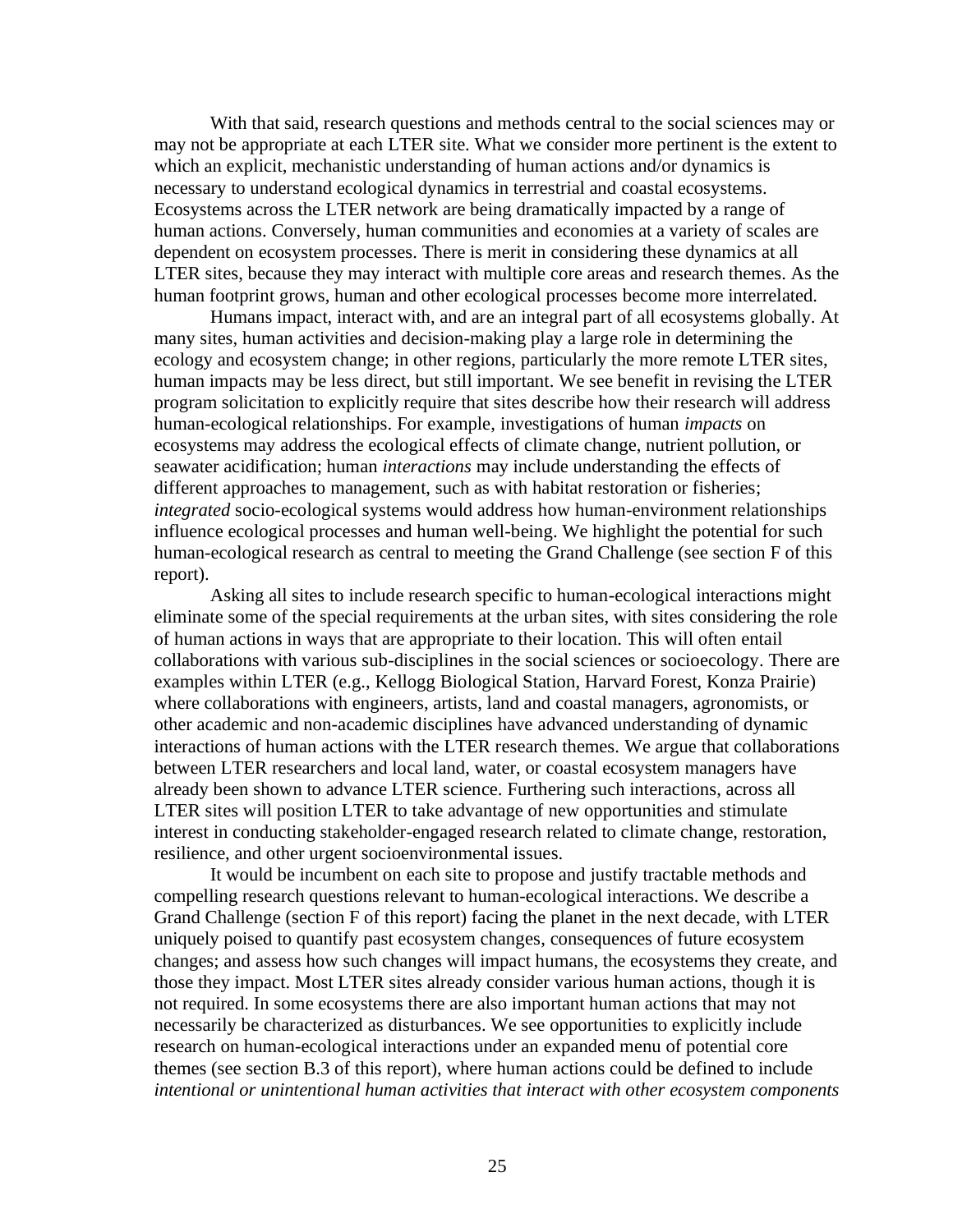*and processes*. A more explicit consideration of human-ecological interactions at all LTER sites also has the potential to make LTER science more relevant to a broader range of stakeholders and has the potential to increase participation of groups historically underrepresented in ecological science. We discuss this further in the Education and Outreach section.

#### *B.5. Value and Expectations of the Conceptual Framework*

LTER proposals are required to formulate a conceptual framework that provides justification for the science. As outlined in the most recent LTER solicitation (NSF 19593):

"LTER research should be developed around a conceptual framework that motivates questions requiring experiments and observations over long time frames. The conceptual framework should explicitly justify the long-term question(s) posited by the research and it should identify how data in LTER core areas and any experimental work contribute to an understanding of the question(s) while testing major ecological theories or concepts. The framework should provide the justification for all studies outlined in the proposal; ideally, it should be informed by analyses of existing long term data."

Hence, the motivation for the conceptual framework is to justify long-term experiments and observations and identify how data in the five core areas can be leveraged to answer specific questions that are grounded in ecological theory. The program solicitation points to the conceptual framework as the unifying foundation justifying all of the proposed research, and hints that this framework should be flexible enough to evolve as new findings emerge and are analyzed in the context of long-term data.

The rationale and value of framing LTER research in a conceptual foundation that is strongly rooted in ecological theory seems self-evident. However, in discussions with NSF program officers, it became clear that panelists and renewal and mid-term site reviewers can use a site's Conceptual Framework to pinpoint program weaknesses, and in some of the more extreme instances, this has led to site probations or retirements. Thus, we felt it was important to examine whether LTER PIs felt the Conceptual Framework requirement was beneficial to organizing research questions and whether the value of and expectations for the Conceptual Framework were being clearly articulated in the program solicitation.

 changes in theory, methods, and progress in understanding of site-specific ecosystem The decadal review committee was interested in how LTER sites deal with the need for continuity in data collection over long time scales, while also being responsive to evolving changes in the theoretical and conceptual scientific underpinnings that motivate site-based research. Doing so requires flexibility in the formulation and implementation of the Conceptual Framework, specifically, a framework that defines the foundational scientific questions and motivates long-term data collection, while also being responsive to behavior. In our review of Conceptual Frameworks presented in renewal proposals it became clear that many sites rely on box and arrow cartoons to depict directional flows and interactions between exogenous and internal ecosystem drivers and functional responses to those drivers. The observation that so many sites use this approach to convey the Conceptual Framework suggests such cartoon models have been used to convincingly justify questions and the need for long-term research. However, the oversimplification of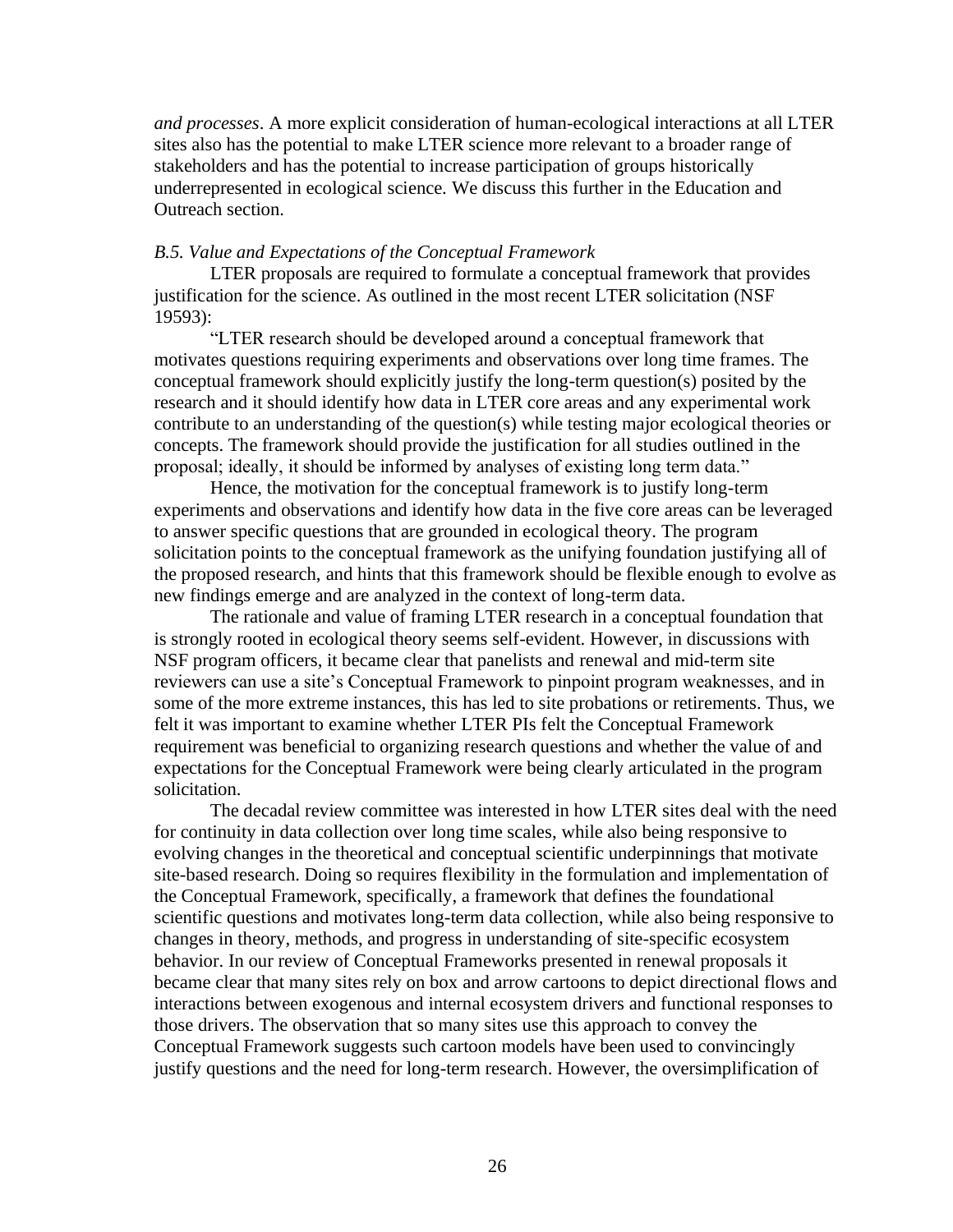complex ecosystem feedbacks may make such depictions easy targets for criticism during proposal review.

The committee met with representative PIs from 5 LTER sites (Moorea, Florida Coastal, Sevilleta, McMurdo-Dry Valleys, and Andrews Forest). Site PIs were asked to provide feedback on the value of the Conceptual Framework requirement, their views on whether the requirement is given too much emphasis during proposal and site reviews, and whether or how the conceptual framework might be improved. In addition, PIs were asked whether their site-specific Conceptual Framework served as a beneficial vehicle for organizing research questions and motivating site science. Based on these discussions, and our own review of site-specific Conceptual Frameworks, we have several observations and considerations:

- which most effectively communicate their conceptual framework do so throughout the have altered the behavior of the ecosystem and how the site-focused research shifts to of all the research elements described in the proposal. Some of the most effective 1. When appropriately defined and communicated, the Conceptual Framework serves a valuable role in organizing and grounding site research in ecological theory. Sites proposal narrative, rather than relegating the description of this framework to a cartoon with a few paragraphs of descriptive text. In some cases, sites have also described the temporal evolution of their site's Conceptual Framework, demonstrating how ideas and questions shift in response to acquisition and analyses of new data and application of new ecological theory. Examples include capturing how episodic or persistent forcings (e.g., socioeconomic pressures, sea-level rise, drought, invasive species, etc.) consider such changes. Increasingly, sites will need to devise frameworks that consider human activities and decisions as key drivers of ecosystem change. *One thing is clear: The program solicitation should be revised to better clarify that the Conceptual Framework be viewed as a unifying theme that compels and justifies site-focused, time-resolved observations and experiments.* LTER PIs should also consider modifying the way such frameworks are depicted in proposals, for example, moving away from cartoon-like figures, and rather articulating that the framework is inclusive Conceptual Frameworks (in the opinion of the review committee) are those able to depict predicted ecological responses to external or internal drivers. For example, the Conceptual Framework guiding the Sevilleta LTER site outlines specific, predicted trends and variation in functional responses like organism fitness and species abundances to time-variable dynamics like climate variability, or species-specific traits. Such frameworks create space for hypothesis testing and predictions.
- discovery at LTER sites. Unlike "standard" core program grants, LTER sites are 2. Although the Conceptual Framework is the appropriate vehicle for conveying extant knowledge on ecosystem interactions and drivers, the framework does not provide a mechanism of highlighting knowledge gaps or emphasizing the important role for compelled to motivate the need for continued and sustained observations and experiments; often some of the best means of communicating these needs are by demonstrating the role of discovery and key unknowns - at most sites, the Conceptual Framework has not been exercised for this purpose.
- 3. Recently implemented changes to the flow of information from NSF to LTER PIs (and vice versa) are positive steps toward improving communication between NSF and the LTER community. Moreover, improved communication should allow for iterative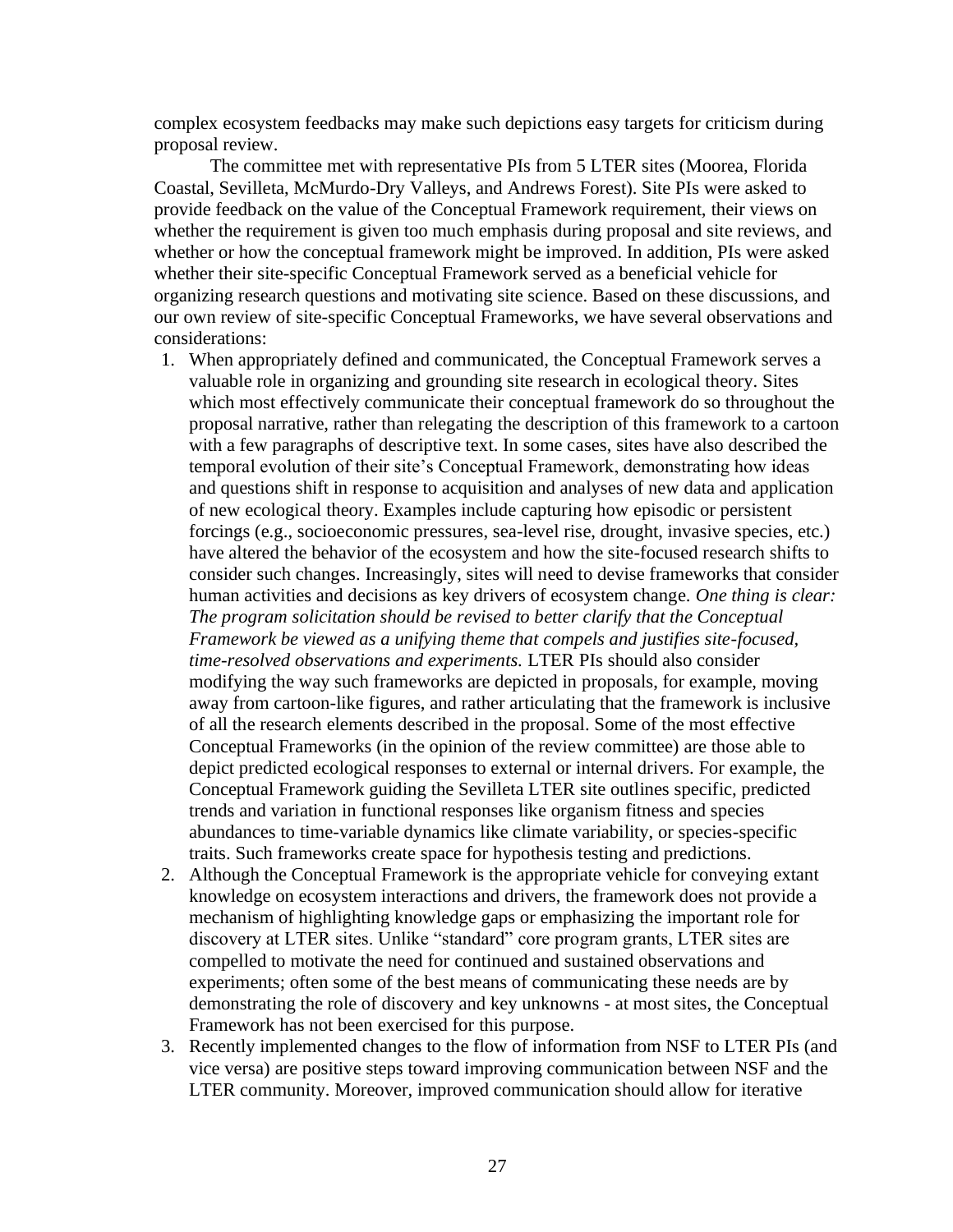improved communication between NSF and LTER include: A) virtual Townhalls feedback between NSF and LTER scientists regarding the most effective means of presenting these frameworks and should help clarify the value and expectations on each site for presenting their Conceptual Frameworks. Recent positive steps toward hosted by NSF, currently occurring every 6 months, allowing regular opportunity for the LTER community to engage NSF program officers; B) monthly meetings between representatives of all the major Divisions of NSF involved with LTER (DEB, OCE, OPP) and the LNO provide avenues for exchange of information and sharing of ideas and concerns; and C) monthly meetings between the chair of the LTER Executive Board and the chair of the NSF LTER working group. Together, we view these steps as improving communication channels and are likely to go a long way toward resolving misunderstandings specific to the value and expectations of Conceptual Frameworks.

#### *B.6. Integration of Observational, Experimental, and Synthetic Science in LTER*

 programs like NEON, OOI, and the Global Lake Ecological Observatory Network Since the last decadal review, the landscape of network ecology has changed considerably. These changes include development and implementation of infrastructure specifically designed as observational, ecosystem networks. Since the last decadal review (GLEON) are now fully operational. Moreover, the ILTER network has continued to mature, providing sites that allow testing of ideas across global ecosystems. The formation and operation of these observational networks shines light on the key strengths of LTER: conducting hypothesis-driven science that requires long-term observations to address, rooted in a strong sense of placed-based understanding. Owing in part to the maturing of these larger observing networks, future investment in LTER should strengthen the existing sites, rather than look toward network expansion via formation of new sites.

 near an LTER site (North East Shelf- NES), but that OOI array is scheduled to be relocated to the mid-Atlantic by 2024, resulting in none of the marine LTER sites co-located near the NEON funding formally began in 2011 (although there were many years of planning in place prior to this start) and since that time, NEON has grown into a fully operational (as of 2019) freshwater and terrestrial network. Both LTER and NEON are, by design, widely distributed across a range of ecosystems. NEON is designed to provide local-scale observations across terrestrial and freshwater ecoclimatic domains in the US. However, from the existing 27 LTER sites (not including the LNO), only a third (9 sites in total) are co-located with NEON nodes (note some LTER sites are co-located with more than one NEON node):  $HFR = HARV$ , HOPB; NTL=LIRO (at/near Trout Lake);  $KNZ =$ KONZ, KING, KONA; NWT=NIWO, COMO; JRN=JORN; AND=WREF, MART; ARC=TOOL, TOOK, OKSR; BLE=BARR, BNZ=CARI. Since the last decadal review, the OOI has also become fully operational; only 1 of the 5 operational OOI was co-located OOI network. The decision to relocate this OOI site has detrimental impacts on existing leveraged connections with the NES LTER. *The review committee views the decision not to co-locate these observational networks more closely with the LTER sites as a lost opportunity to leverage and advance these scientific resources.* 

Where possible, potential linking of LTER science to the monitoring activities of NEON (and OOI) could lead to powerful new mechanistic insights into ecosystem change. As monitoring networks, NEON and OOI are specifically designed to allow upscaling of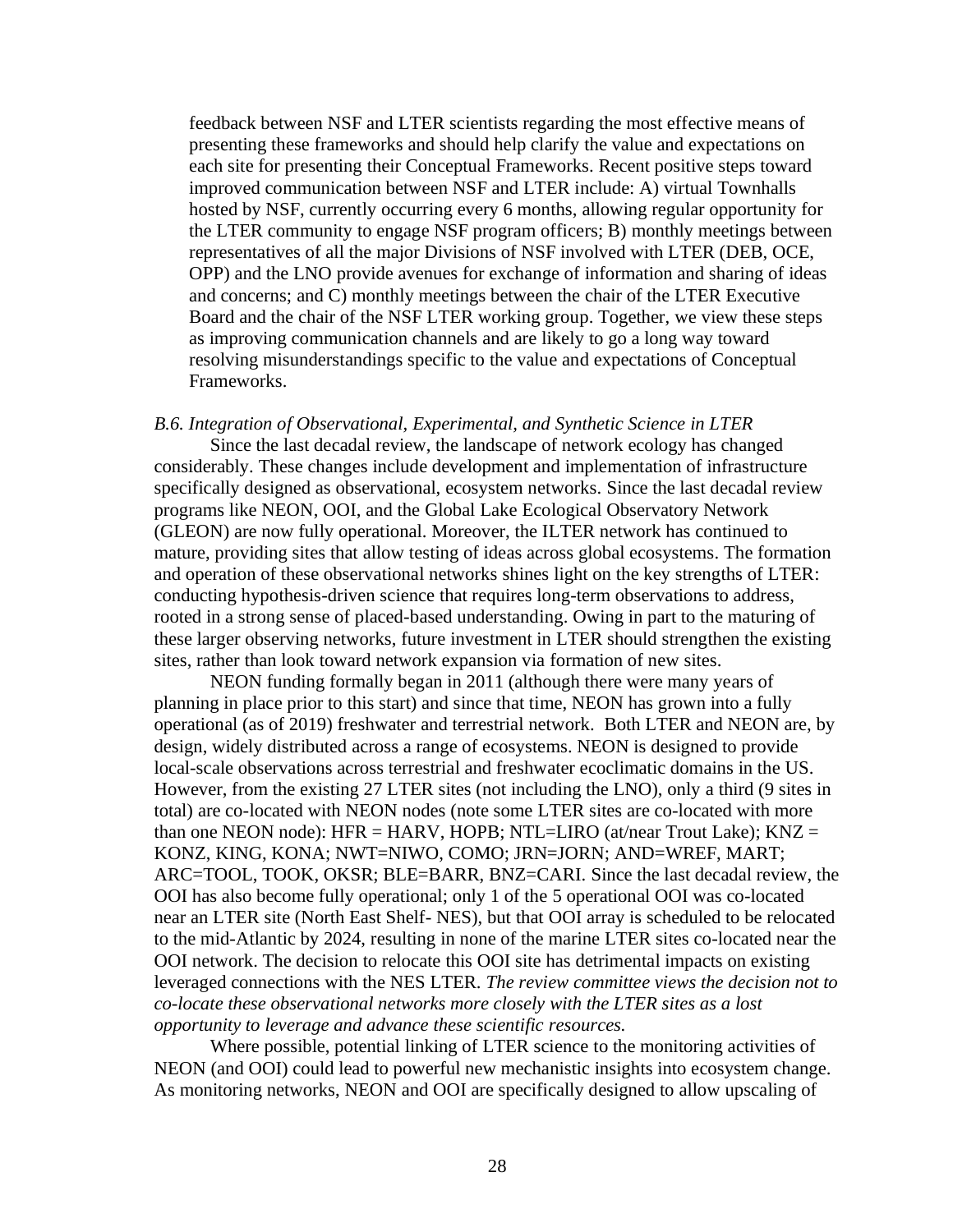local site-specific observations to address continental- or basin-scale questions on biogeochemistry, climate, and ecology. Hence, the synergistic potential in co-leveraging LTER with NEON and OOI science positions LTER as the potential hypothesis-testing, experimental arm to balance NEON's and OOI's observational and measurement capacities.

The potential synergies between LTER and NEON and OOI are numerous, but notably include opportunities to vastly increase sampling resolution of ecosystem properties which may have historically been identified through LTER observations as key drivers of ecosystem variability, but quantifying the importance of these drivers was limited by undersampling in space and time. We see numerous opportunities for synergies between LTER-NEON. The LTER network has much to offer NEON, not least including invaluable insights into observational time-series science, network-level integration of sitefocused science, management approaches to long-term data records, and tools for increased engagement of the scientific community and public in ecological sciences. One of the single greatest assets of the LTER network is the experience-based knowledge obtained from the 40 years of conducting networked science at the continental scale. Such experiences will be invaluable to NEON's success and empower LTER science into the future.

### *B.7. Recommendations*

High-quality, site-focused research continues to be the hallmark of LTER science. We present ideas for modifying the current LTER structure to offer sites additional flexibility in research activities, resource allocation, and data collection.

- **4) We recommend modifying the five core areas framework toward a model that retains the high quality, site-specific research that is the hallmark of LTER science, while also proactively strengthening network-level, cross-site collaborative science**. The five core areas do not include some research areas that we feel are important to include as "core" to the LTER (e.g., human-ecological interactions, evolution, sustainability). We propose alternate models that might be considered in a revision of the five core areas framework. We stress that adopting any new model should leverage the existing strengths of the LTER network, while also offering opportunities for the emergence of question-driven networks across sites. Doing so may allow reallocation of site resources to address themes or questions most appropriate to each ecosystem and promote cross-cutting science to fuel within-network collaboration. Adoption of this recommendation may allow sites to reallocate some of the resources currently invested in measuring all five existing core areas toward other priorities.
- **5) We recommend modifying the LTER program solicitation to ask all sites to explicitly address human-ecological interactions.** The growing anthropogenic footprint on Earth's ecosystems necessitates further consideration of humanecological interactions at all LTER sites and all sites, even those remote from urban areas, are impacted by human interactions. An underlying goal of incorporating social science into LTER has been to better understand human-ecosystem interactions, rather than explicitly advancing social science as a discipline. While the collaborations between social and natural scientists are a common and valued way of studying human-ecosystem interactions, they are not the only way.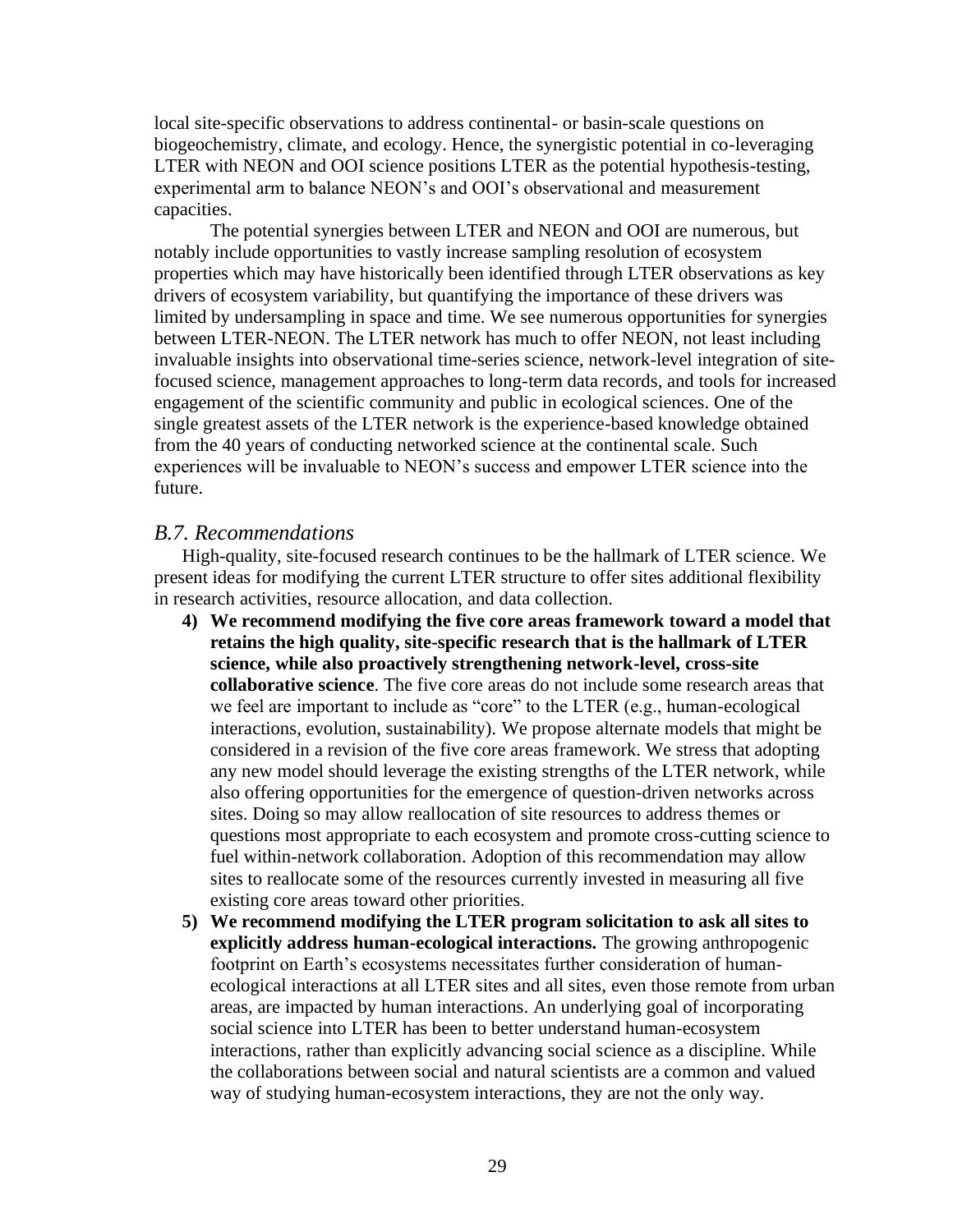least uncertainty in what is required) among LTER scientists and NSF. We also see Addressing human-ecological interactions could include, but would not be limited to, socioecological processes. We see the current need to integrate social and ecological sciences into the LTER network as continuing to create tension (or at inclusion of LTER research on human-ecological interactions brings opportunities to potentially strengthen network diversity through greater participation of underrepresented groups and solidify the perceived value of LTER science to the public.

#### **C. Education, Outreach, and Partnerships**

#### *C.1. Preamble*

Education and Outreach (EO) is a key component of LTER. EO activities occur at both the network level and at individual sites. EO activities are the major path for engagement of local communities, including K-12 and college students, teachers, community groups, and land managers into LTER. Although EO represents a relatively small portion of the budget for the network and at individual sites, the EO site programs are well developed and highly leveraged. As a result, the EO component of the LTER program is one of the most effective examples of connecting ecological science to a broader audience.

The 40-year review committee assessed the EO activities through a review of the information provided by individual sites in published reports and online, by examining EO programs such as the Schoolyard LTER book series and Data Nuggets program, and in discussions with the Network EO Committee Chairs, representatives from LTER sites involved in REU programs, and several site EO coordinators. Based on our review, we see LTER EO programs as an outstanding component of the network.

 provide an important source of time series data for site-specific and cross-site data analyses At the network level, activities are focused on data literacy (through programs such as "Data Nuggets"; [http://datanuggets.org/lter/](http://datanuggets.org/lter)) designed to make scientific data approachable and useful in classroom settings. The long-term data sets from across the LTER sites provide a rich resource for developing standardized curricula for learning the scientific method in schools, from inception of questions and hypotheses to developing methods for studies to statistical evaluation and conclusions. Scientists from various LTER sites work with the local K-12 teachers to develop curricula that fulfill learning skill requirements at different age levels. Such educational opportunities offer hands-on activities most engaging to students. Similarly, these educational activities feedback to the core LTER science goals, for example by enhancing communication skills to take scientific findings to a level of understanding accessible to the general public. The LTER sites useful within educational STEM programs.

 success of these programs is largely due to the excellent work and passion of site EO EO programs at individual LTER sites are "highly entrepreneurial". Sites substantially leverage modest LTER funding to co-develop local partnerships with K-12 schools, teachers, museums, community groups, resource management professionals, and outdoor organizations. The long-term nature of these partnerships allows for unique and long-lasting relationships that strengthen the substance and impact of EO activities. The coordinators. Coordinators develop and foster partnerships, develop curricula, host events, recruit and mentor staff and students, and provide assessment of their programs.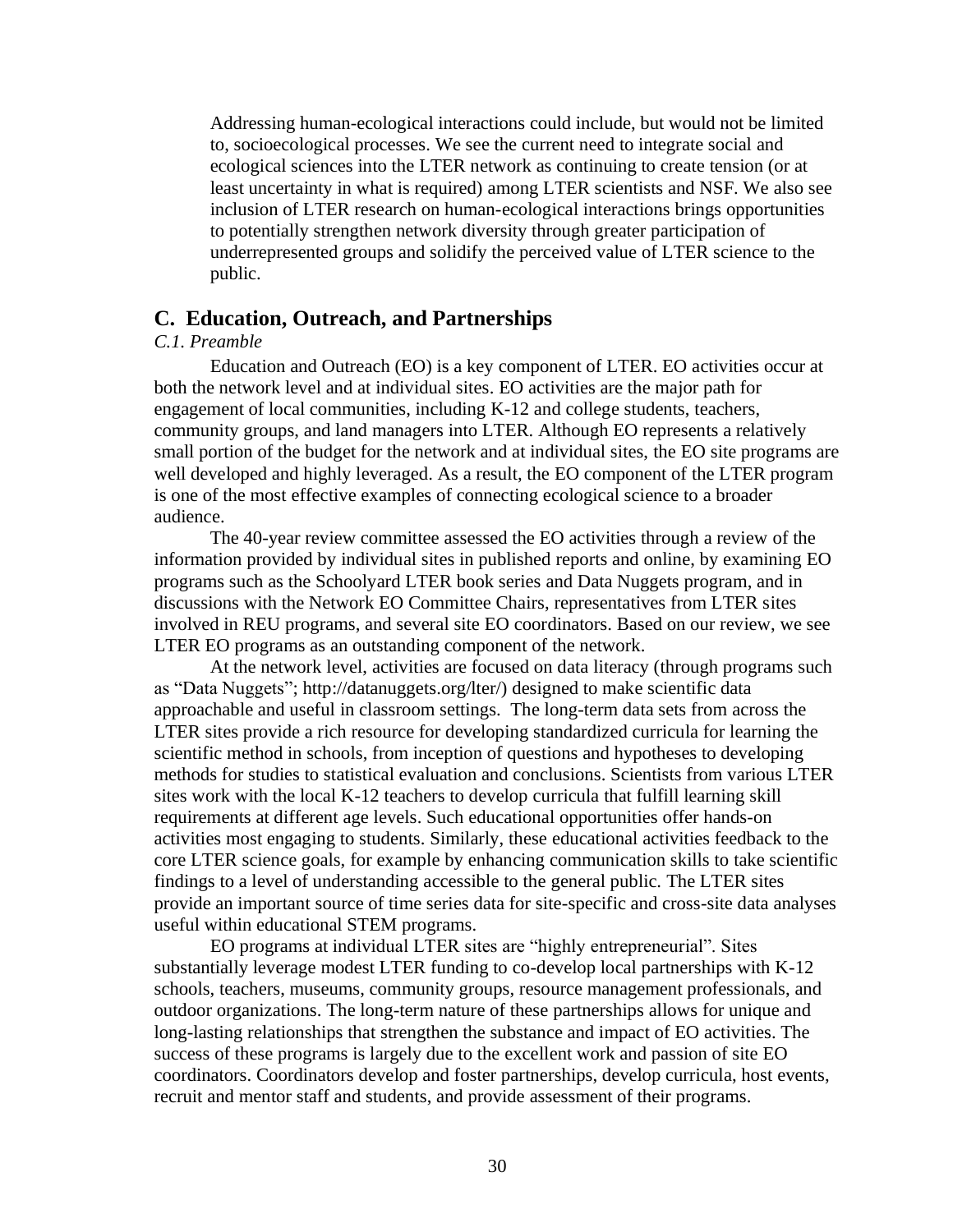The REU programming at LTER sites is also a significant component of EO activities that links science and research. There are two models of support for REU students at LTER sites. A small number of sites have REU site awards (grants independent of LTER core funding) that support a cohort of students and give them extensive training and mentoring. In addition, LTER sites receive supplemental support for two REU students. As we describe below, we found that the experiences of the undergraduate students differed substantially between these two models. We offer ideas (section C.4) on how to better strengthen the student experiences across LTER REUs, including emphasis on cohort building and sharing of best practices in training and mentoring REU students.

#### *C.2. Site-level activities*

We agree with the assessment of the self-study that "the education programs at individual LTER sites are tailored to the science, communities, ecosystems, and partnerships where they are located and sites have to prioritize opportunities with the greatest promise of impact for their communities." We see this as a strength of the existing EO program structures at LTER sites and a model that encourages authentic, lasting, and impactful relationships with educators, students, and community members.

In section B.4 of this report we describe future opportunities at LTER sites with an increased focus on research relevant to ecosystem management and human-ecological interactions. Future emphasis on this area will likely demand greater emphasis on outreach to land managers, restoration practitioners, and the general public. Outreach to these groups will be essential to building lasting partnerships that support high quality research on human-ecological interactions.

 Research (VCR), the Santa Barbara Coastal (SBC), and the Florida Coastal Everglades The 30-year report recommended greater emphasis on citizen science. A number of sites have strong citizen science programs, with some that have partnered at local scales and others, via remote activities, that are broadly accessible to the general public. Over the last decade many sites have expanded their citizen science programs. For example, the Palmer (PAL) site has supported outreach to the general public using science data products, making an already strong educational program even more accessible to a larger audience. The Beaufort Lagoon Ecosystems (BLE) site has formed a panel of traditional knowledge holders in Kaktovik, Alaska to advise LTER scientists on emerging ideas and research plans, acting as a conduit for knowledge exchange between BLE and the local community. Other coastal LTER sites, such as Plum Island (PIE), the Virginia Coast (FCE) sites all have developed strong citizen science programs that bring community members into the research process. Many of these sites have recently capitalized on virtual forums to broaden their audience. We view citizen science programs as one of the many ways that sites can engage with the public; however, given the pressures on sites to develop EO activities that reach a wide diversity of audiences in different ways, we recommend that sites see investment in citizen science programs as an opportunity, but not a required aspect of public education and engagement.

#### *C.3. Cross-site collaborations*

The 30-year review also recommended that cross-site education programs should receive higher priority for funding and effort. Cross-site education programs have historically been challenging due to variability of results across sites. However, support for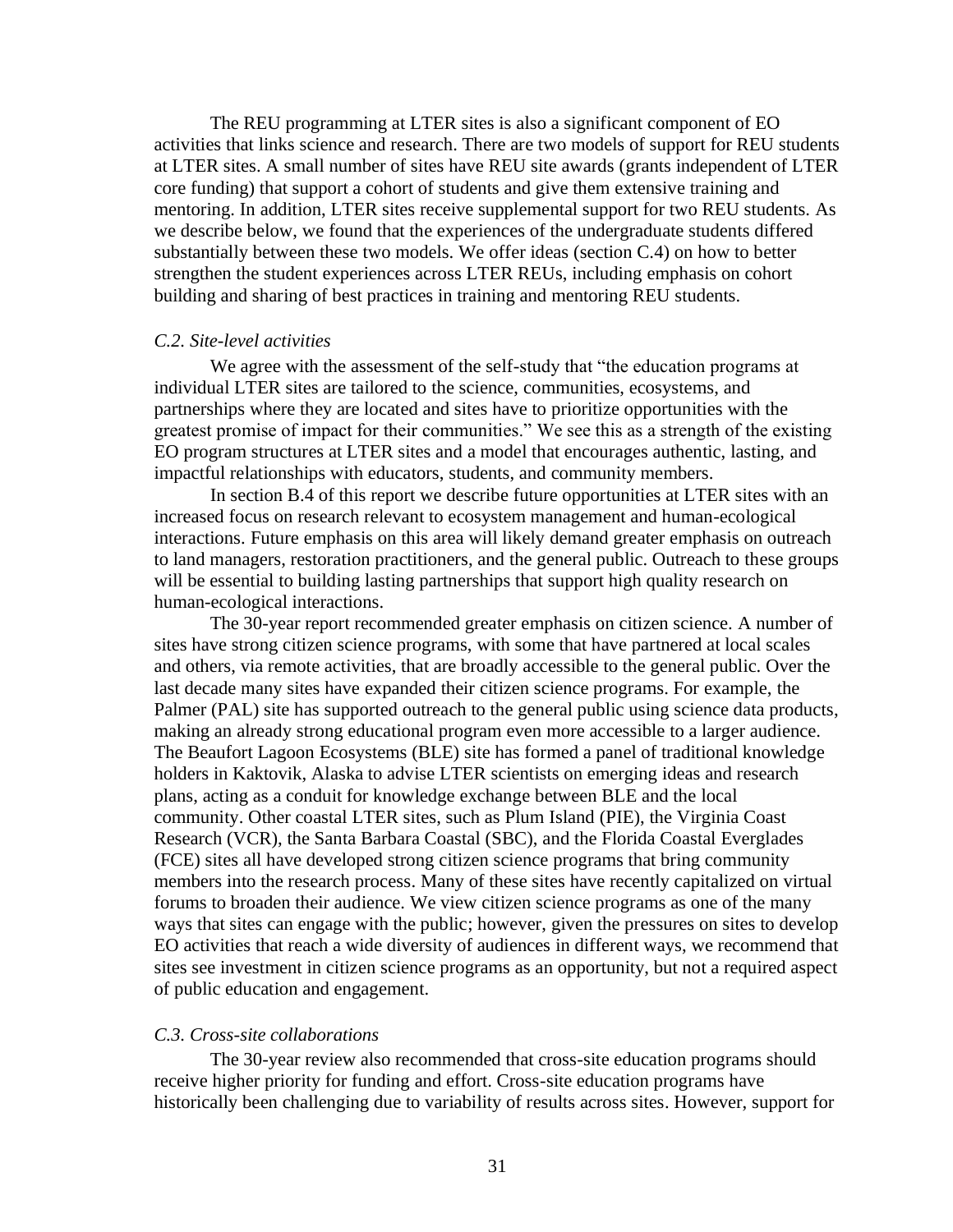these activities would provide enhanced educational and collaborative opportunities to support the increased cross-site collaborations that we have identified as opportunities for the next decade. We do not believe these cross-site collaborations should be prioritized at the expense of site-specific EO activities. Where possible, support for cross-site collaborations should be external to the core funding for LTER sites, given the small portion of the overall site budgets allocated to EO activities.

 networking opportunities for the site EO coordinators (beyond the regular All Scientist One area where we do see that an increased effort in cross-site collaboration is essential is in identifying and promoting networking opportunities for EO site coordinators. In our meeting with EO coordinators, it was clear that they have developed a strong sense of community and this should be fostered and strengthened. Coordinators gather informally (generally over videoconferencing) to share ideas and best practices among sites. The site EO coordinators put substantial effort into seeking external funding, maintaining local partnerships, and managing the programming at their sites. However, at most sites these coordinators largely work independently or with a small support staff. Providing in-person Meetings) would allow them to foster a stronger sense of community, improve collaboration among sites, and enhance the sharing of best practices for EO activities.

#### *C.4. REU students in LTER*

 In many ways LTER sites are ideal locations to host REUs. The large community of we found that the experience of REU participants at LTER sites (those funded on The overarching goal of the REU program is to provide a research experience for undergraduates to work closely with faculty and other researchers on independent projects. researchers and diversity of projects at LTER sites allows students to be exposed to a broad range of experiences in ecological research. The network aspect of LTER also provides unique opportunities to foster a sense of community among REU participants. However, supplemental awards) is very different to REU students that are involved in established REU site awards. We see significant opportunities to leverage the structure of the LTER program to improve the experiences for all students.

In our discussions with site-based award PIs and EO coordinators, it was clear that sites with external REU awards tend to provide a more developed and intentional experience for student participants, helping to matriculate this group into graduate school and beyond. There have been attempts by the LTER network to share information on best practices among sites, but the REU site model provides opportunities that simply cannot be replicated in an experience for only two students. We see a need for sites to develop more robust mentor-training and opportunities for network-building among REU students. For example, virtual-based REU cohort-building activities and career-development modules that were created by many site-based REUs during the COVID-19 pandemic could be adopted to provide an improved cohort training experience. Similarly, cross-site synthesis projects for REU students could foster cohort building while simultaneously moving synthesis science forward.

We see value in assuring that LTER REU mentors receive training similar to mentor training required through the REU program. The LNO is likely in the best position to coordinate REU mentor training and participant cohort development across sites. We also think sites should consider sending a representative that works directly with REU students to attend the Biology REU site PI meeting every other year. These PI meetings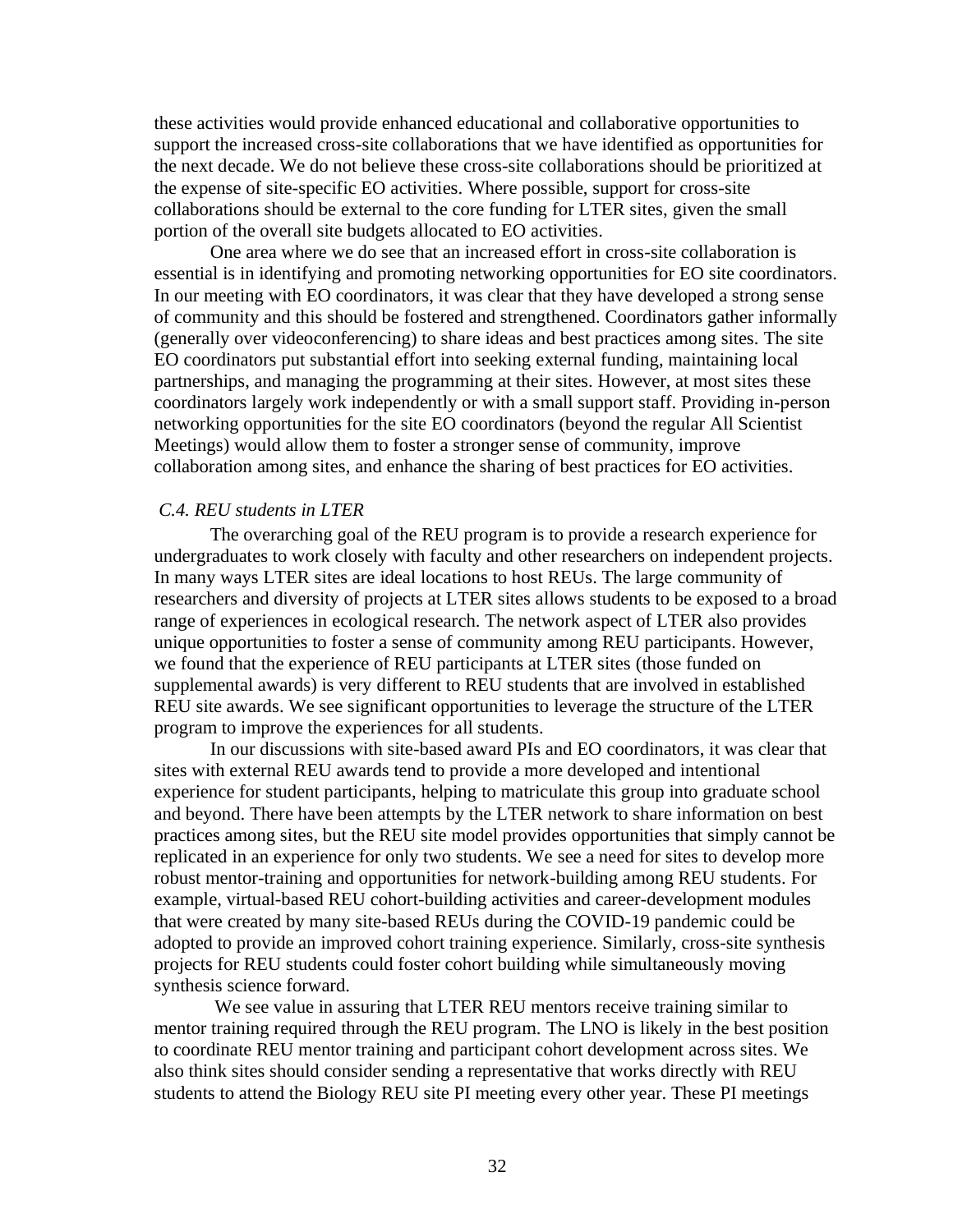offer a significant amount of mentor and PI training that would greatly benefit the REU participant experience at individual LTER sites. Finally, we see value in LTER sites using some of the assessment tools that have been developed at formal REU sites.

The LTER program recognizes REUs as "one of the most promising avenues for engaging members of groups that have been underrepresented in science". The K-12 programming at LTER sites represents an excellent source of potential future REU participants. Further, these students may be more likely to envision themselves going into science careers if they have excellent mentors and interactions with identifiable role models. Moreover, retention of these students within the network requires significant preparatory training in the nature of science careers, the ethics of science, and developing graduate student role models. Efforts to increase the diversity of LTER scientists at all career stages (discussed in section E below) will also enhance the recruitment and mentoring of REU participants. Revising the LTER program solicitation to add emphasis on the value of sites using the REU awards as a tool to advance underrepresented groups into STEM careers would be beneficial. The Biology REU site award program solicitation and reporting guidelines could serve as models for this purpose.

#### *C.5. Recommendations*

- **6) We recommend strengthening the experience of LTER REU students to focus on the student experience, including strengthening cohort and networking opportunities for REU students across sites and mentor training.** The objectives of the LTER REUs should be made clear in the program solicitation, particularly in reference to the importance of LTER leveraging this opportunity to engage underrepresented groups into the network. When possible, demographic, educational, assessment and career outcome data for REU participants should be collected and required as part of the site annual reports. REU students should be required to participate in training and cohort development and the value of doing so should be articulated in the program solicitation. LTER should consider how it can strengthen cross-site mentor training. We encourage sites to allocate funds (e.g., ~\$1000/PI meeting) every other year so that a representative working with REU participants can attend the Biology REU site PI meeting. We also encourage sites to experiment with approaches aimed at cohort development and network-building among the REU participants.
- promote sharing of ideas among sites on most effective programs for EO funding. job of leveraging funds for their EO programs, but these funds often require EO **7) We recommend sites develop opportunities for networking among EO coordinators.** Developing partnerships among EO coordinators will facilitate sharing of best practices for both cross-site and site-specific EO activities, and Site EO coordinators are asked to develop activities and programs to engage a wide range of groups (e.g., K-12 students and teachers, undergraduate students, citizen scientists, land managers) at their individual sites and through cross-site collaboration, all with a very limited budget. LTER sites have done an impressive activities to be directed toward a specific group or initiative. An increased emphasis on human-ecological interactions will create needs and opportunities for further public engagement. Outreach activities with land managers and restoration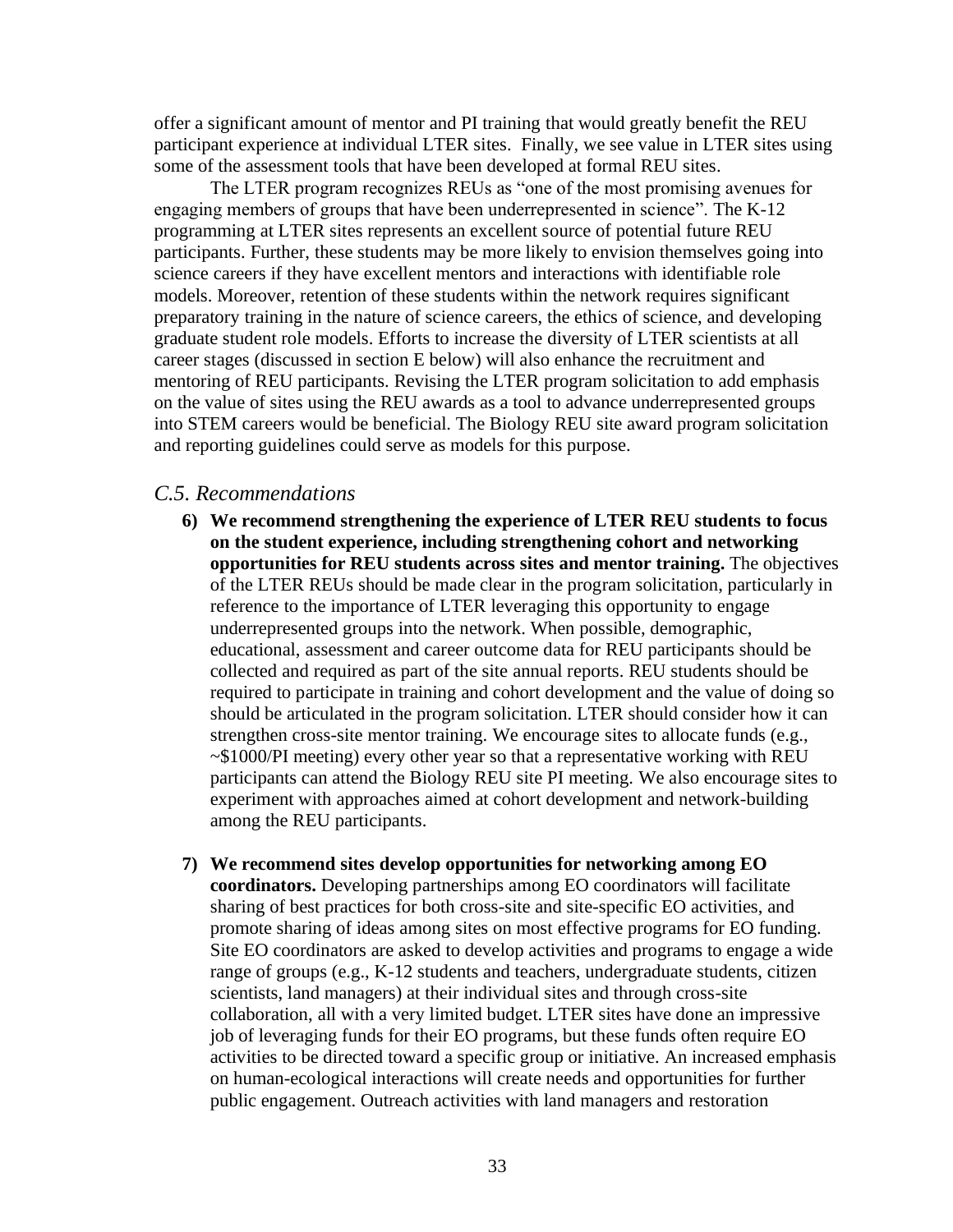LTER EO programs have demonstrated that there are many effective and impactful site-based programming or targeting a particular demographic could be the most practitioners will place additional demands on EO activities. Over the past 40 years, approaches to education and outreach. While sites will undoubtedly continue to maintain programs that reach a diversity of groups, we see strength in allowing sites to be strategic about where EO funds are allocated. For example, efforts toward cross-site synthesis or citizen science should be developed for sites and projects where those activities represent the best approach, but in other cases focusing on effective approach.

## **D. LTER Diversity, Equity, and Inclusivity**

#### *D.1. Preamble*

Diversity, equity, and inclusion (DEI) are essential elements of a vibrant scientific community. The quality of our science and its relevance to society depend upon the development of a community that is broadly representative of diverse people and perspectives. Investing time and effort toward DEI has the potential to transform lives of current and future scientists. Even more than other STEM fields, the disciplines Ecology, Evolution, and Earth Sciences have struggled in broadening participation by underrepresented minority (URM) communities. Although substantial progress has been made over the past three decades, particularly toward achieving gender parity in the training of scientists, much work remains, particularly with respect to engagement and retention of Black, Indigenous, People of Color (BIPOC) in science. For example, the National Science Board estimates that the number of African Americans in the STEM workforce must more than double by 2030 to be representative of the U.S. population<sup>26</sup>.

We use the term underrepresented to include people whose proportional representation in STEM remains lower than their representation in the US population, inclusive of gender, racial, ethnic, disability, veterans, and sexual and gender minority groups. Inequality in representation is particularly striking among BIPOC, with this issue becoming progressively worse at more advanced STEM education and career states (e.g., graduate student, post-docs, faculty). In 2017, BIPOC earned 22% of all postsecondary degrees in STEM fields; however, the number of doctorate recipients (of which ~75% were in STEM fields) earned by BIPOC was just 16%, with Black and African Americans earning 7%, Hispanic and Latinx earning 8%, and American Indian and Alaska Natives earning <1% of these degrees. In comparison, these communities account for 12.4% (Black and African American), 18.7% (Hispanic and Latinx), and 1.1% (American Indian and Alaska Native) of the US population, respectively<sup>27</sup>.

Underrepresentation of BIPOC is even more pronounced for the fields of Ecology, Evolutionary Biology, and Environmental Sciences. In 2019, Black and African Americans earned <2% of all Ph.D.s awarded in Ecology and Evolutionary Biology, compared to 6% for all of Biology, and for American Indians and Alaska Natives the numbers are much worse (<0.2%). Asian Americans, a demographic not underrepresented in STEM in general, also remain underrepresented in Ecology. In 2018, Asian Americans were 5.6% of the U.S. population but earned only 3.0% of Ph.D.s in Ecology.

Retention of BIPOC communities in STEM career paths continues to present challenges; BIPOC currently hold ~12% of all faculty positions at academic institutions. Not surprisingly, these inequalities grow even more alarming when gender is considered.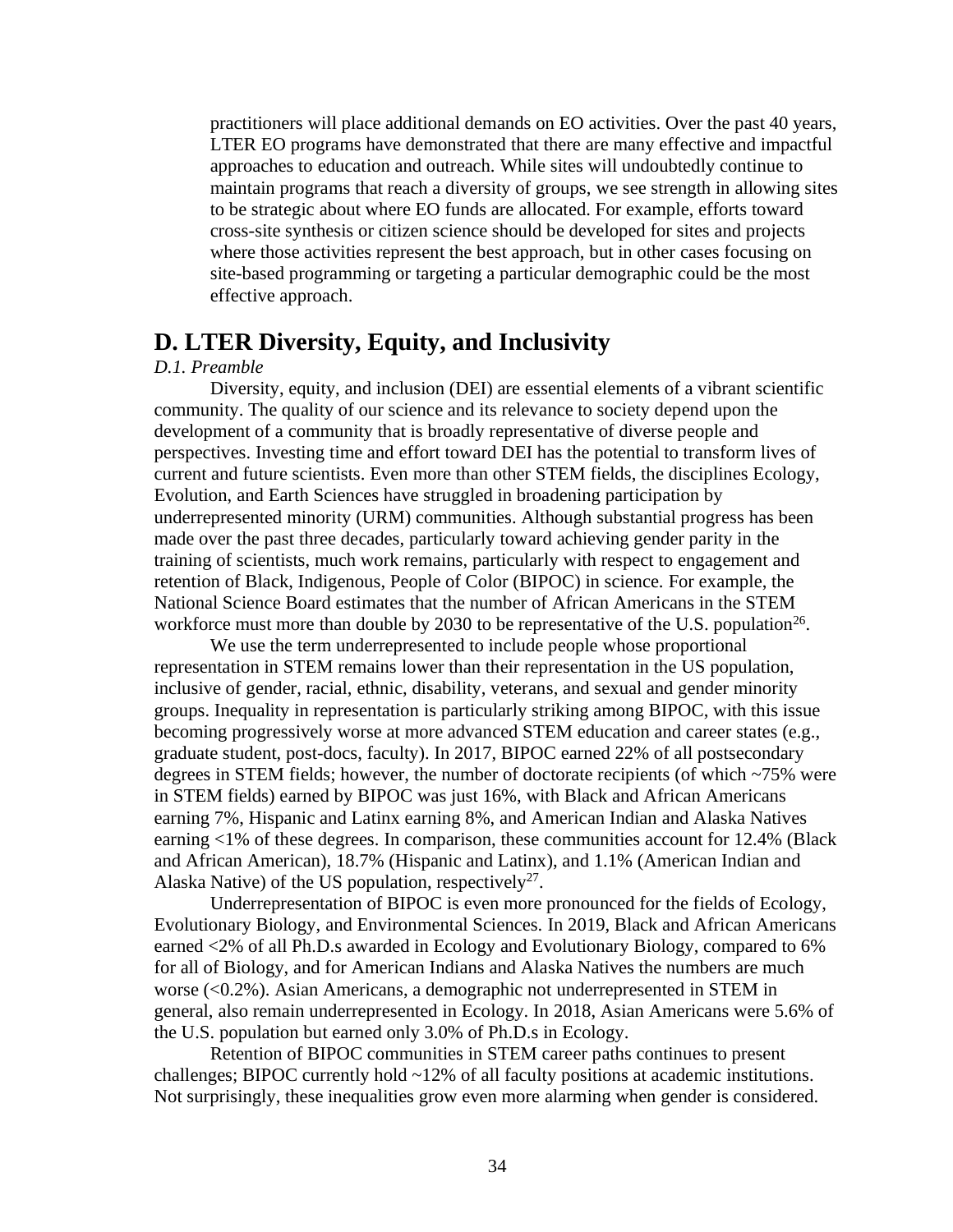For example, 2019, Black, Indigenous, Women of Color (BIWOC) received 13.3% of all STEM bachelor's degrees, 12.4% of master's degrees, 6.8% of doctorate degrees, and held  $\leq$ 4% of the STEM faculty positions<sup>28</sup>.

Despite promising trends over the past two decades, women also remain underrepresented in STEM fields, particularly in more advanced career positions that often lead to scientific leadership. While the proportion of women receiving undergraduate degrees was 57.3% in 2018, only 38.6% of those degrees were in STEM disciplines, with women comprising 44.3% of STEM master's degree recipients, 41% of STEM doctorate degrees, and 36% of postdoctoral fellows. Women currently hold 34.5% of the faculty positions in STEM disciplines.

 marginalized communities as they navigate STEM educational and workforce ladders; The loss of underrepresented minorities (URMs) with advancement through career stages in science is often referred to as a "leaky pipeline". However, it is probably more accurate to see this situation through the lens of historical, discriminatory, systemic biases that have been constructed on the basis of race, ethnicity, gender, disability, age, socioeconomic status, sexuality, etc., all of which layer to create unique hurdles that inhibit the advancement of URMs. Hence, the intersectionality of an individual's identity ultimately defines the individualized path through the STEM workforce. Increasing the participation of underrepresented communities in science will require proactive and intentional efforts. These efforts should include: identifying avenues to promote engagement and subsequent retention of underrepresented students in science; development and placement of structural supports designed to increase and accelerate retention of increasing training and education of the extant scientific community so that biases, injustices, harassment, and discrimination can be identified and eliminated; and reexamining the criteria on which we evaluate academic success, including incentivizing work specific to DEI (e.g., mentoring). These are just some of the numerous potential steps toward promoting a more diversified, inclusive scientific community.

As a hallmark program in Ecology and Earth Science, the LTER network is in a position, and has the responsibility, to make real and substantive commitments to DEI that will undoubtedly benefit the broader ecological community. Efforts devoted to diversifying the LTER network promise to infuse new perspectives and ideas and ultimately produce better science.

The decadal review committee assessed the current status of DEI across the LTER network, relying on discussions with the LTER Executive Board, the network DEI committee, disseminating and reviewing a network-wide PI DEI survey, and reviewing numerous documents (including peer-reviewed papers, National Academy reports, and directives prepared by federal agencies) that highlight issues and point to concrete solutions to DEI issues. The LTER network DEI committee has only recently (2020) been formalized, and at the time of our meeting they had not yet articulated a network-wide vision for DEI or established network-wide policies specific to DEI. The current networklevel strategy is aimed at facilitating the propagation of ideas, showcasing models of success at specific sites, and working to promote wider adoption and implementation of successful models across sites.

#### *D.2. Summary of decadal review findings*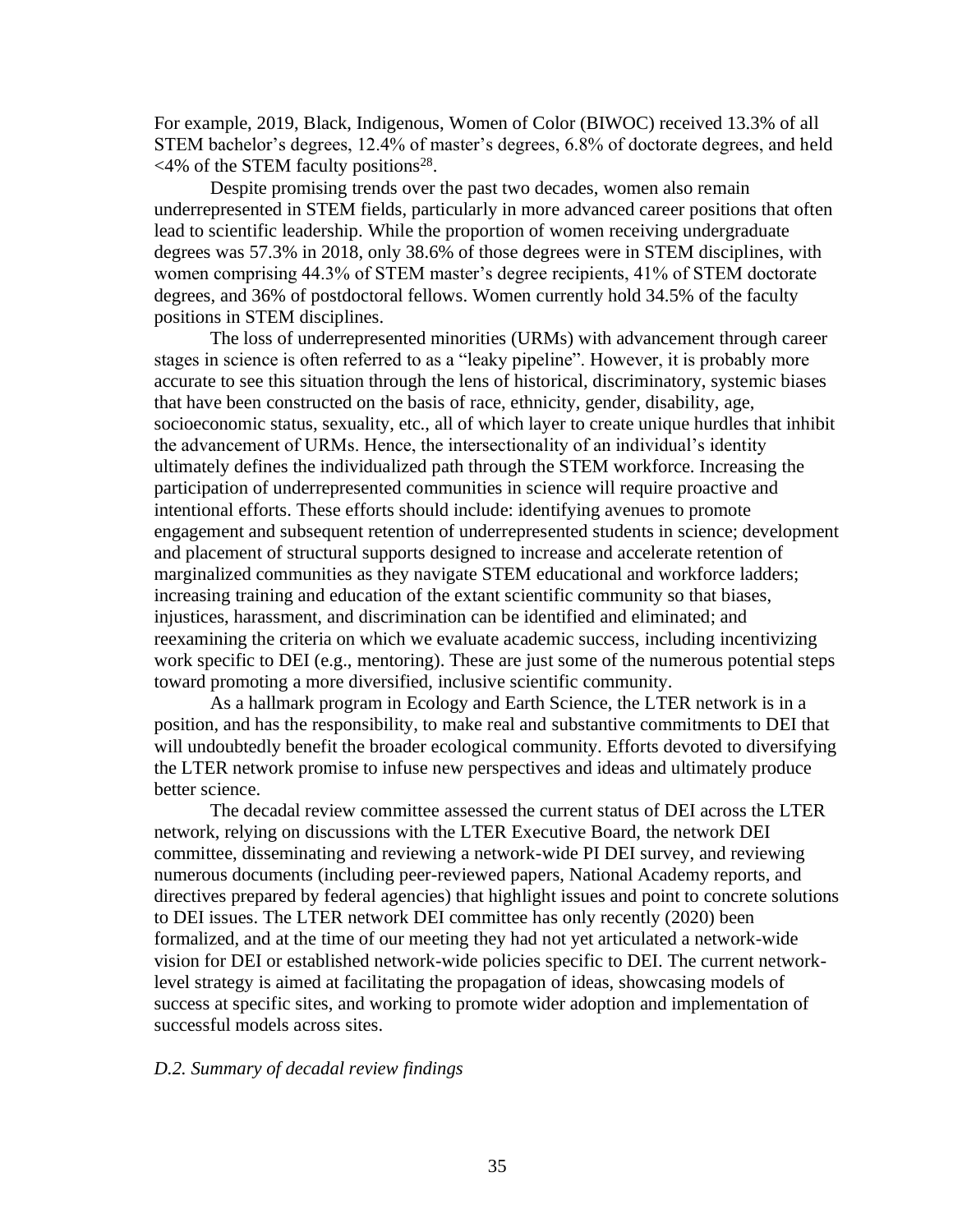a foundation of diverse students; the network now needs plans to support and advance this Although there are promising trends in shifting demographics within the network (in particular with respect to gender equity), we view diversification of the LTER workforce as a top priority for the next decade. The LTER network would benefit from a top-to-bottom review of on-going DEI activities at each site. Doing so will provide valuable information on site-specific DEI successes and failures. Most LTER DEI activities are initiated and implemented by sites, with network-wide DEI activities in very early stages of development. Much of the current LTER effort (and successes) focus on engaging underrepresented communities at the K-12 and undergraduate levels. These activities build community of students through more advanced career stages in the network (graduate students, post-docs, staff, PIs). This work will demand more proactive, top-down leadership at the network-level.

We recommend that the LTER network craft a DEI action plan that describes the vision, code of conduct, policies, and metrics for success on DEI. We recognize the challenges in developing a one-size-fits-all network DEI action plan. However, we see the network as a currently underutilized resource to make progress on DEI goals. This action plan should include the establishment of network-wide training on issues of workplace conduct, harassment, and bullying. Developing a network-wide action plan should occur through discussions with NSF leadership. The commonality of NSF funding across all sites provides a potential lever to assure adoption of DEI policies and practices across the network. We recommend that NSF add a requirement to the LTER program solicitation that all sites develop a DEI plan that clearly articulates site-specific goals, metrics, and assessment tools, and explicitly consider progress on DEI goals in site evaluations for renewal.

Longevity in funding is a unique strength of LTER to make progress on DEI. This funding longevity has allowed for maturation and sustained development of relationships with local communities. In particular, many sites have cultivated trusted relationships and partnerships with local community schools and outreach organizations and these are being effectively used to reach out to underserved, low-income communities. The LTER Schoolyard programs appear highly effective tools for engaging both students and teachers from underserved communities. Sites are active in leveraging external NSF funding to promote engagement of K-12 teachers from underrepresented communities (e.g., RET, Noyce Scholar programs). At the undergraduate level, sites are successfully leveraging REU programs to recruit students from underrepresented communities. Such efforts are having an impact with respect to increasing gender, racial, and ethnic representation.

These efforts are working to increase representation among K-12 and undergraduate students, yet striking inequity in representation remains apparent at more advanced career states (graduate students, post-docs, faculty). In particular, underrepresentation of BIPOC among LTER faculty and science leadership positions is notable. We see positive signs that this is changing: several sites have recently benefitted from their host universities recruiting and hiring women and non-white faculty and sites are actively engaging these new faculty in LTER activities. Similarly, we see action at the network-level to balance gender representation, as evidenced through representation on LTER network committees. The ongoing generational turnover of PIs and scientists at many LTER sites presents unique opportunities to refocus on improving the leadership contributions by underrepresented communities.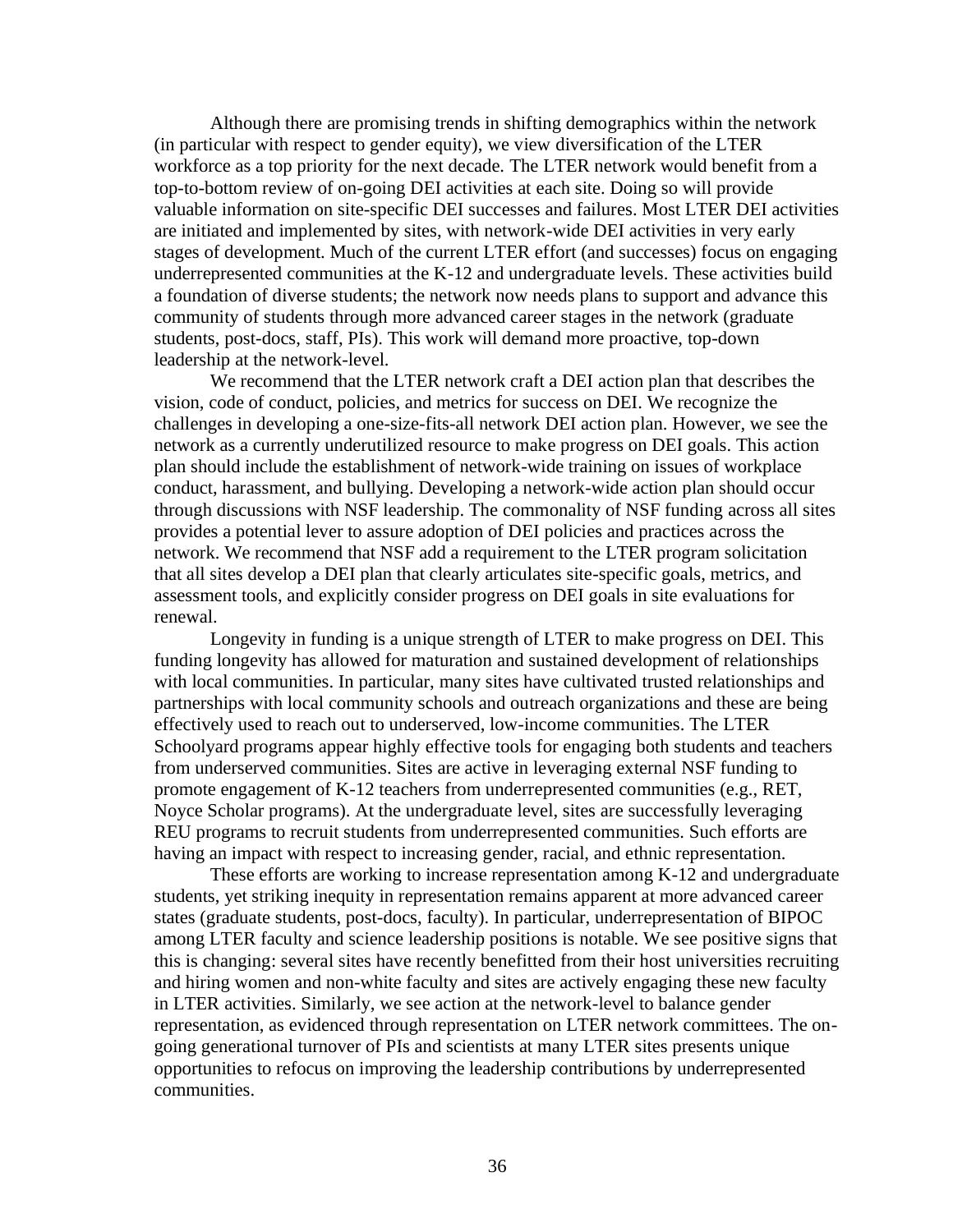#### *D.3. Student and teacher DEI activities and engagement*

Some of the clearest LTER successes in DEI have emerged through development of education and outreach programs that target local communities. Most sites host school field trips and provide in-person and online educational materials to local schools. Many sites have developed programs where culturally-considerate, science education materials are developed *with* and distributed *to* local communities, including many that are predominantly non-white and economically-disadvantaged. For example, when developing new K-12 curriculum the Jornada Basin site screens these materials to assure that they meet DEI-specific criteria, including: incorporating stories of diverse people and careers in STEM; connections to Spanish, Native, and other languages and cultures when possible; Spanish versions of worksheets and other materials are available for any student who wants to use them; and lesson materials can be easily used by students with color blindness or other visual needs. Another example is the LTER Schoolyard book series which has published and distributed children's books (in some cases translated into multiple languages) highlighting LTER science to local-area schools. Sites located outside the United States (e.g., Luquillo, Moorea), have done an excellent job engaging local K-12 programs. The Moorea Coral Reef LTER partners with the Tahitian educational NGO Te Pu 'Atiti'a to translate their sites science into Tahitian and French, allowing integration of their site's science into local schools.

Sites have invested considerable effort in teacher training, often specifically focused on teachers serving predominantly BIPOC communities. To support this work, sites have successfully leveraged NSF support from programs like RET to engage non-white teachers. For example, in 2021, the Florida Coastal Everglades LTER supported BIPOC teachers through their RET program; two of these teachers also received support through the NSF Robert Royce Teacher Scholarship program. The Harvard Forest site leveraged an RET grant for partial support of a diversity consultant to help develop a strategy for attracting and retaining new teachers (urban teachers, teachers of color, teachers in schools with a high percentage of students receiving free or reduced lunch) in their Schoolyard Ecology program.

 Opportunity in Higher Education. Several sites are benefitting from institutional Sites are also successfully leveraging their REU programs to recruit underrepresented students. The Northern Gulf of Alaska site has an Alaska Native REU program. In other cases, sites have partnered with national organizations and societies to engage underrepresented students in LTER activities. For example, both the Central Arizona-Phoenix and Florida Coastal Everglades sites are actively partnering with the Ecological Society of America (ESA) including leveraging the ESA SEEDS Partnerships for Undergraduate Research (SPUR) Fellowship program to fund internships for undergraduate students interested in teaching. We encourage LTER to continue to seek opportunities to recruit both undergraduate and graduate students from Historically Black Colleges and Universities (HBCUs), Hispanic-Serving Institutions (HSIs), and tribal colleges. Similarly, sites should look to recruit students through organizations like Hispanic Association of Colleges and Universities and the National Association for Equal fellowships specifically earmarked for recruiting and supporting underrepresented graduate students. Other successful approaches for retaining students rely on leveraging site-based institutional networks. For example, the Moorea Coral Reef site has promoted the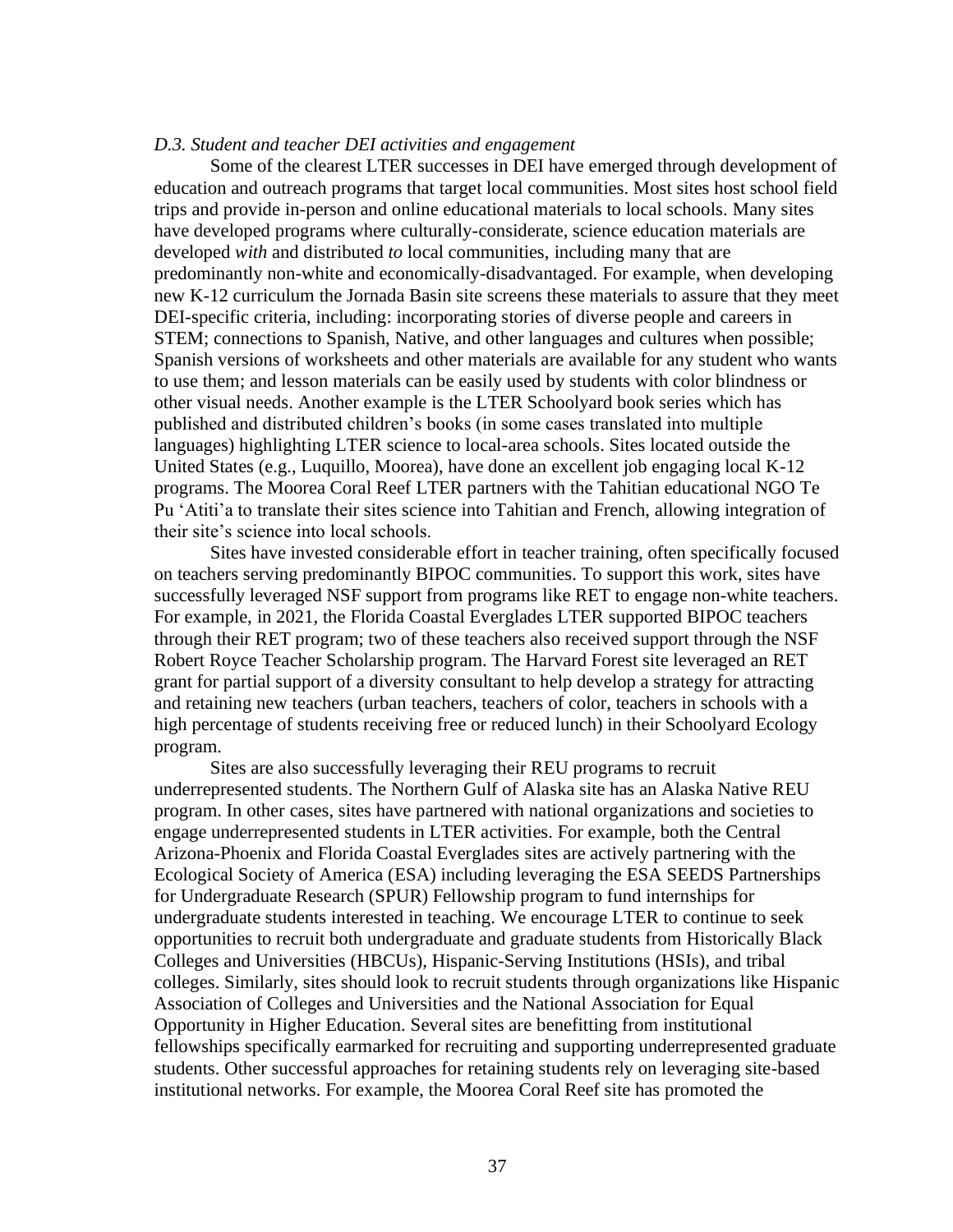movement of students between institutions at progressive stages in their career training. Two Moorea site Ph.D. participants (both female, one African American) started with the site as undergraduates and moved within the site network to different institutions for their Master's, Ph.D. and post-doc training.

#### *D.4. LTER DEI leadership*

Although there are promising signs of an increasingly diversified STEM workforce, the fact remains that faculty positions in Ecology and Earth Sciences across the US remain dominated by white males, and this continues to present challenges for diversifying LTER site leadership. At the network level, this issue is being confronted where possible, at least with respect to gender disparities, as evidenced through gender equity in the composition of the LTER Executive Board. However, in a sign of continued representation disparities among LTER PIs, the composition of the current LTER Science Council remains disproportionately male dominated (17 of the 27 members are male). Moreover, representation by BIPOC in LTER network leadership positions remains extremely low. Changing the representation of LTER leadership will require top-to-bottom efforts to recruit, mentor, and retain URMs. Numerous studies highlight the lack of role models as a key hurdle toward retaining URMs. Where possible, the LTER Network Office should specifically feature the accomplishments and science being conducted by URM scientists and a means to strengthen the position of role models for URM students and early career scientists. The Network Office could also facilitate opportunities for virtual or in-person gatherings of URM graduate students, post-docs, and faculty to foster community and develop support systems within and across career stages of LTER scientists.

 International University via an initiative through the Office to Advance Women, Equity & diversify representation among science personnel. Sites are actively addressing issues of underrepresentation among their leadership teams. For example, the Central Arizona Phoenix LTER has recently involved 9 Black, 3 Indigenous, and 1 Latinx scientists in their site. Other sites are taking advantage of recent institutional faculty hires to diversify their site science team. The Florida Coastal Everglades site has recently involved 3 tenure-track faculty that were hired by Florida Diversity (AWED). The California Current Ecosystem site invited 5 new faculty hires at Scripps Institution of Oceanography, all of whom are women and 3 of whom are from underrepresented communities, to join their site and contribute to renewal proposal planning. The Harvard Forest site is actively recruiting a new BIPOC to serve as co-PI, and the Virginia Coastal Reserve site is using site-based 'affiliate researchers' to try and

We encourage all sites to take advantage of NSF opportunities available to diversify their science leadership teams. For example, the "Facilitating Research at Primarily Undergraduate Institutions" program could be more effectively used to recruit diverse faculty into LTER site research. Similarly, partnering with faculty at HBCU to take advantage of the "Historically Black Colleges and Universities" solicitations would provide funding mechanisms for supporting both students (undergraduate and graduate) and faculty in LTER research. LTER PIs should seek opportunities to advance DEI through NSF programs like NSF INCLUDES (Inclusion across the Nation of Communities of Learners of Underrepresented Discoverers in Engineering and Science), NSF ADVANCE (Organizational Change for Gender Equity in STEM Academic Professions), and identify opportunities to leverage connections to professional ecological societies (e.g., ESA) to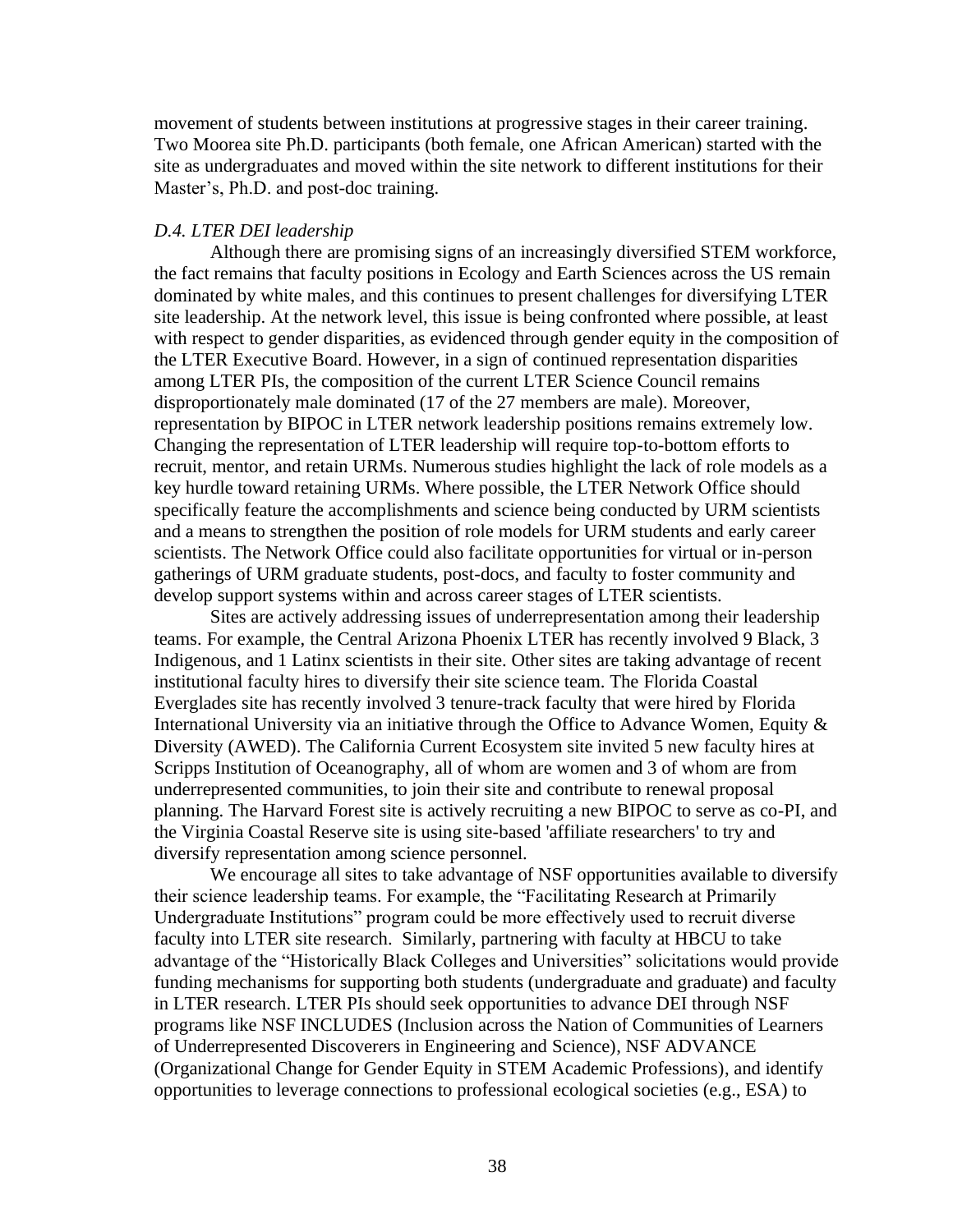take advantage of the NSF BIO-LEAPS (Leading Culture Change Through Professional Societies of Biology) program.

One of the central recommendations stemming from this decadal review is that all sites explicitly include studies on human-ecological interactions. This recommendation, and the attendant shift in research that would accompany this recommendation if implemented, has the potential to impact DEI. By expanding the definition of LTER science to include questions of human-ecological interactions we see an opportunity to broaden the pool of potential graduate students, post-docs, and PIs interested in interdisciplinary science. Expansion of LTER research into more applied research, including topics that address ecosystem sustainability, socioecology, and communityengaged scholarship, would allow the network to build a more inclusive tent of researchers with a wider range of interests and expertise.

#### *D.5. Site-specific and network activities*

There are an alarming number of examples where workplace harassment, bullying, and misconduct have proliferated at field stations and field sites. These are issues that strike close to home within the LTER network. The same isolated and remote characteristics that make field sites and field stations excellent places for conducting ecological research can also promote lack of supervision, amplification of power inequities, and lead to poor accountability and unclear reporting structures for dealing with inappropriate behaviors. Many sites currently require personnel to complete Title IX training and many sites (and the LTER network) have formed DEI (or JDEI) committees. These steps represent important progress on this issue, and the time is right for the network to take a greater leadership role. The recent establishment of an LTER network-wide DEI committee demonstrates rising awareness and a commitment to these issues. We recommend this committee, with guidance from NSF, work toward establishing a network-wide vision for DEI. This vision should articulate policies and practices applicable across the network and identify clear metrics for success in network DEI. Moreover, we encourage the network to consider training sessions for all LTER personnel on issues specific to DEI. There are a number of programs that could be engaged for such training, including sessions specifically focused on fieldwork (e.g., "Building a Better Field Work Future"

[\(https://fieldworkfuture.ucsc.edu\)](about:blank). While most field-stations and institutions that manage field-sites have begun to offer Title IX training classes, we encourage a network-wide push toward uniformity in the material provided through such training. Doing so will help instill a sense of recognition and importance within the network of these issues. We recognize the complicated nature of establishing such a network-wide vision and even more complicated process of trying to establish uniformity in reporting and enforcement across the geographically-distributed institutions, often with multiple institutions engaged in research at each site. This is further complicated by some sites being located outside of the US. However, a commonality across all sites lies with the funding source, namely NSF. Thus, we see a key role for NSF in providing guidance to enable network progress on DEI activities and training.

Network-wide leadership on DEI has the potential to increase awareness of these issues, setting the tone across the network that LTER is a safe, welcoming habitat for everyone to work and thrive. However, much of the responsibility for setting DEI policies, including promotion and retention of URMs, and reporting and enforcement of violations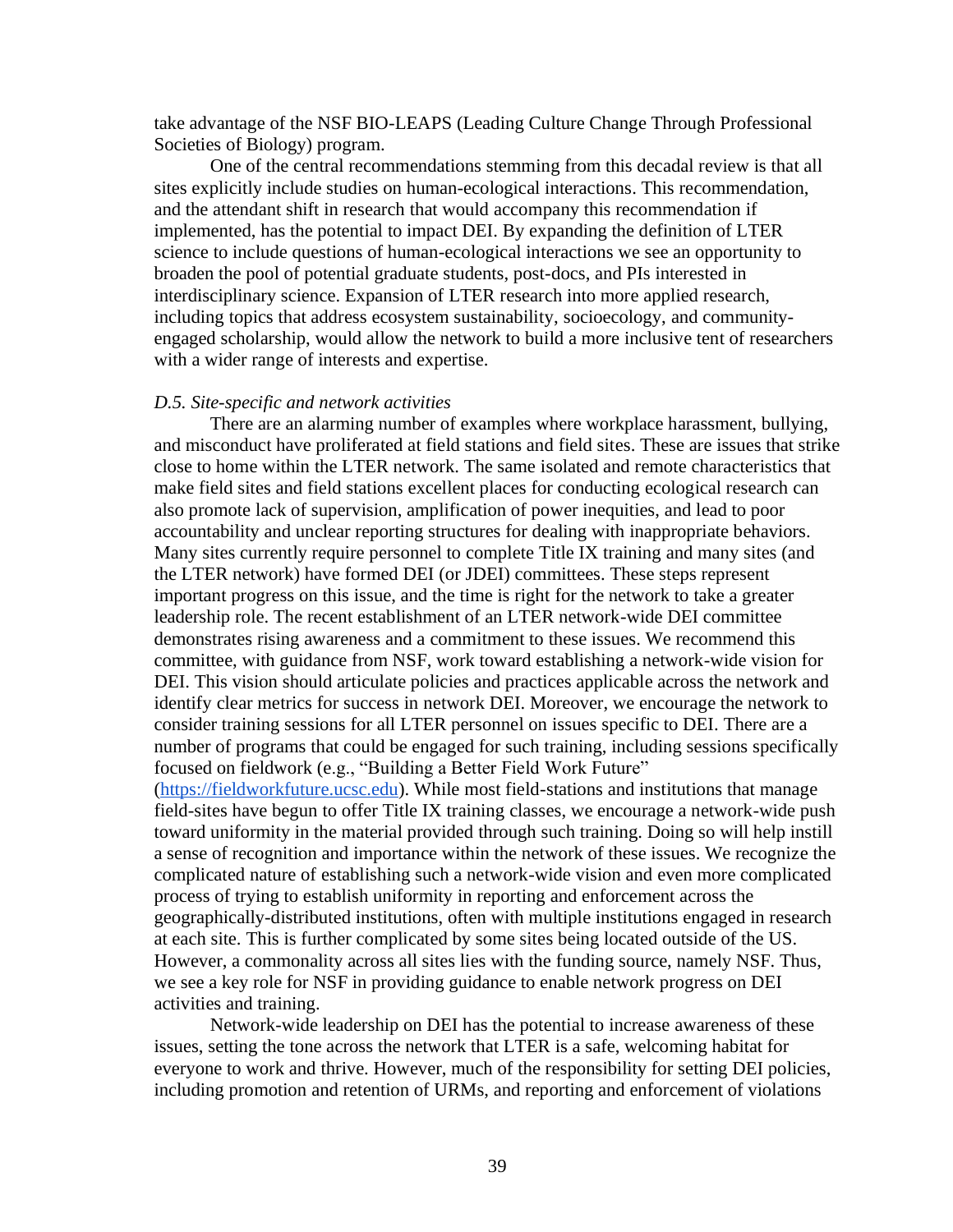oversee LTER site activities. Hence, much of the burden for change lies at the local level, in DEI policies, continues to lie with individual institutions, in particular those which among the universities, institutions, and government labs whose employees conduct research at LTER sites. All LTER sites should write and disseminate a DEI code of conduct that includes actionable initiatives to increase participation at all levels and describe mechanisms for assuring accountability and pathways for reporting. Similarly, where applicable, sites should write and widely distribute land acknowledgement statements, instilling recognition and respect for the history and continuing human occupation at their sites.

#### *D.6. Paths toward the next decade of DEI activities*

 underrepresented communities into science leadership positions (specifically at the example of such a program that might be modified for use within the LTER network. Although the decadal review charge asked the committee to evaluate the future of the LTER network under a stable funding model, the committee sees additional NSF investment in site-specific and network-level DEI activities as key to their progress. Additional investment in this area has the potential to have a major impact on diversifying scientists in Ecology and Earth Sciences over the next decade. LTER has been proactive in recruiting underrepresented communities at the K-12 level, which is the key first step toward advancing the representation of these groups into sciences. However, advancing these communities into undergraduate, graduate, and post-doc, and PI positions within the network remains challenged. We view opportunities aimed at supporting advancement of graduate, post-graduate, and PI level) within LTER as having the potential to rapidly accelerate the advancement of these communities in Ecology and Earth Sciences. This could occur through LTER recruiting and supporting early-career scientists through new or existing graduate and post-doc fellowships that specifically target URMs. In addition, we encourage support for programs to facilitate cross-site interactions by providing sustained funding for promising students as they transition through progressive career stages in the network. For example, URM undergraduate interns or REU participants who meet performance criteria for graduate programs could be funded to pursue graduate work at another LTER site. Upon receiving their Ph.D., these same students could be offered postdoc scholarships to continue their research at different LTER sites. The American Geophysical Union Bridge program [\(https://www.agu.org/bridge-program\)](https://www.agu.org/bridge-program) provides an

LTER scientists should seek opportunities to broaden collaborations with faculty working at institutions serving primarily underrepresented communities, including HBCUs, tribal colleges, and HSIs. The LTER has several notable examples of highly successful engagement through these efforts (e.g., at the Florida Coastal Everglades LTER); we encourage broadening these efforts across the network. There are NSF programs currently in place to support such efforts.

Site REU activities are another clear path toward diversifying the scientific workforce in LTER. REU students have already self-identified as having interests in ecology and environmental science, so efforts to bring them into the network could have a big impact. Mentorship is another key element to promoting inclusion and retention of URM graduate students, postdocs, and junior faculty in the network. Such mentoring work often falls disproportionately on a few PIs, especially the small number of URM PIs in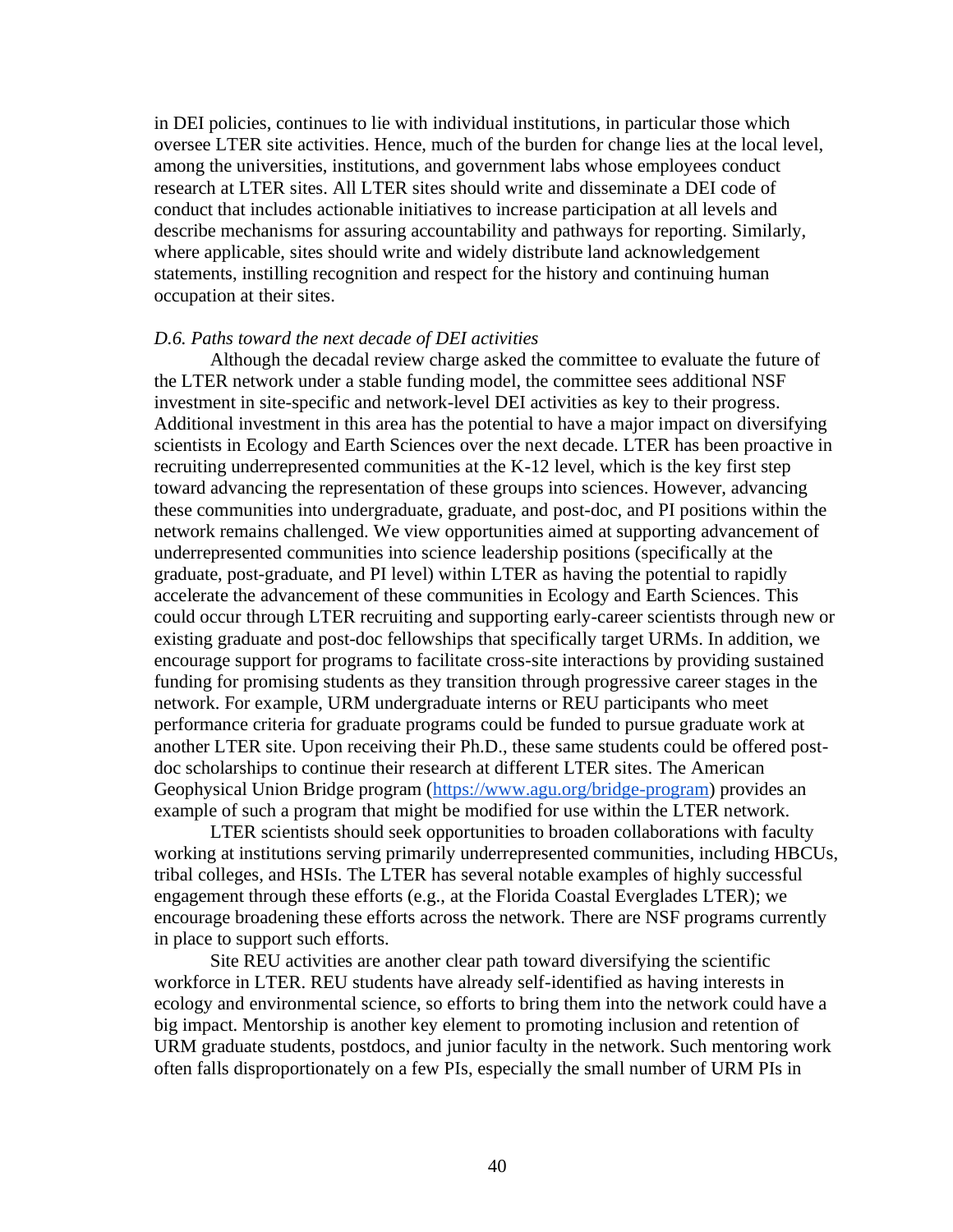LTER. Hence, robust mentoring plans should be developed for the network, and mentors should receive training and compensation for their efforts.

 progress toward success should be assessed regularly (e.g., annually) by sources outside the We see a need for top-down, network-wide leadership in DEI. The recent establishment of the LTER network DEI committee is a positive step in this direction – this committee should be empowered to take steps across the network. The network should develop required, regular (e.g., annual) network-wide DEI training for all students, staff, and scientists. Such training will allow participants at all levels of LTER activities to recognize and eliminate bias and harassment on the basis of gender, race, ethnicity, and sexuality. The LTER network should set clear goals and metrics for success in DEI, and network.

 and their enforcement would be a valuable exercise. Such a review should assess which We suggest that a network-wide, top-to-bottom review of DEI practices, policies structures are proving effective in supporting URMs and those that seem to fail. A central aim of this process should be to widen and build upon successful efforts supporting underrepresented communities and identify obstacles to entrainment and retention of URMs within the network. Some of the key questions to be asked as part of this review include:

- What structural changes to policies and practices are needed to increase and support DEI?
- How will efforts on DEI be recognized and rewarded?
- How will people be trained in DEI?
- What systems of support can be put in place for URMs across the LTER community?

Broadening participation within the LTER community will require purposeful and intentional steps at the network level. Such steps could include things like training workshops for PIs on mentoring of diverse students, allocation of graduate student and post-doc funds specific to underrepresented minorities, and the creation of research opportunity awards specific to increasing participation of BIPOC PIs and those from minority serving institutions.

### *D.7. Recommendations*

- **8) We recommend that LTER conduct a top-to-bottom network review of efforts toward DEI.** We see need for drafting a network-wide vision statement and an action plan. These plans will need to consider on-going DEI activities at individual sites. We encourage sites to write and distribute land acknowledgement statements. We also see a need for network-wide DEI training, including training for faculty on mentoring of diverse students. LTER should continue to seek opportunities to engage students and faculty from universities and institutions that serve URMs, including HBCUs, HSIs, and tribal colleges.
- **9) We recommend adding a DEI plan requirement to the LTER program solicitation, and assessment of progress toward DEI goals as components of mid-term reviews and renewal proposals.** The LTER sites would benefit from more explicit guidance regarding expectations for DEI training, recruitment, and retention of URMs in the network. Where possible, we see substantial benefit in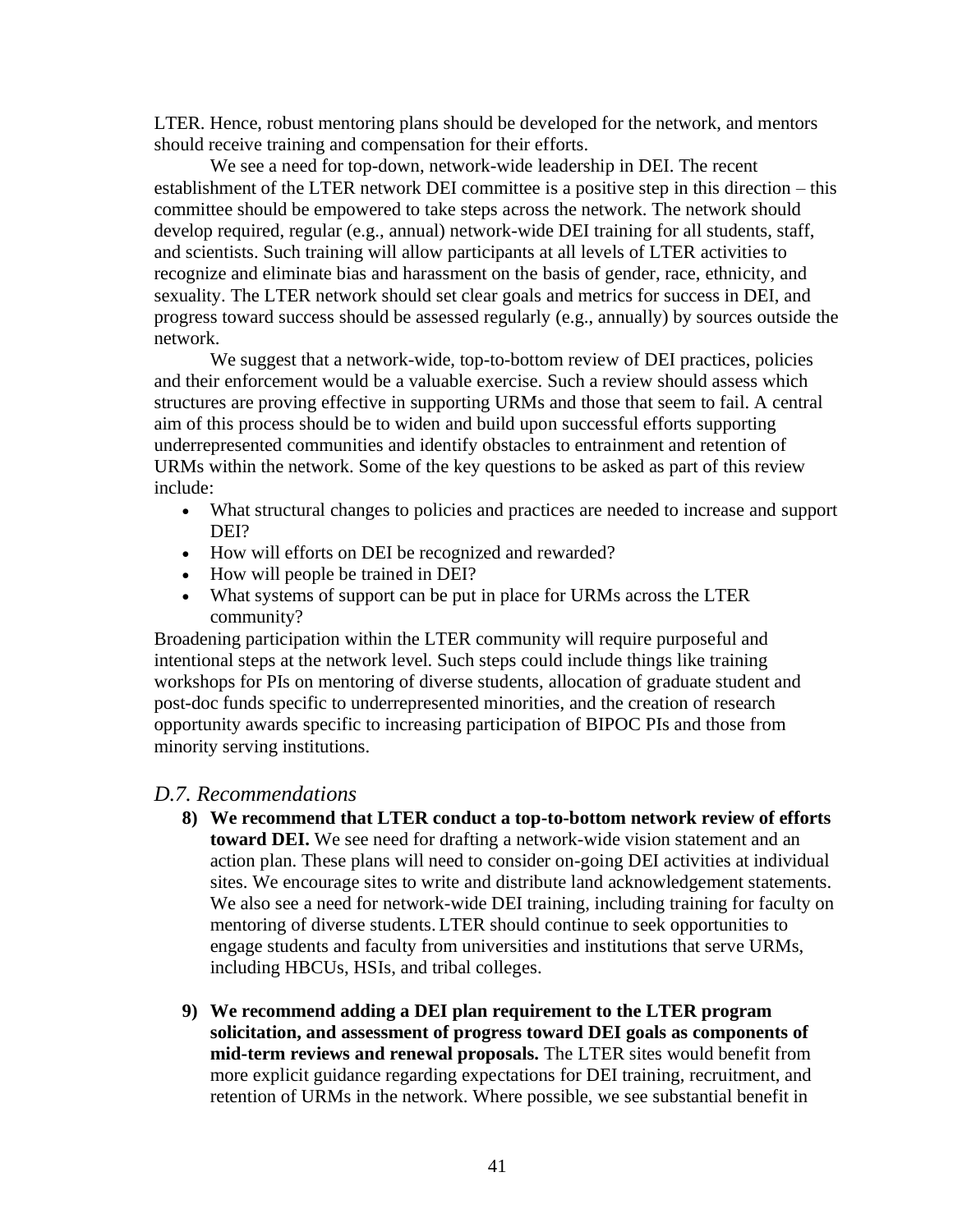additional funding directed toward scholarships/fellowships for LTER graduate students and post-docs from underrepresented groups, and identifying funds to compensate those PIs who engage in mentoring of URMs in the network.

#### **E. Data Management and Ecoinformatics**

#### *E.1. Preamble*

 accumulated decades of data, good data management practices are essential to the The management of data, from the point of collection to publication, is essential for transparency of research and for future accessibility for reuse. Making data FAIR (Findable, Accessible, Interoperable, and Reusable<sup>29</sup>) is now the minimal goal for data providers and repositories globally, yet is difficult to fully realize. Management and sharing of data are fundamental to doing good science, and for the LTER network, which has program's sustained success and its utility to future generations. Practices in environmental and ecological data management are shifting, in part motivated by the increasingly collaborative and team-led science and the rapid expansion of "big data". These trends have placed renewed emphasis on proper data management, data sharing, and open data. However, movement in data management toward these areas places new challenges on data repositories, in particular to assure data are truly interoperable and reusable. As a long-term program with decades of experimental and observational data, excellence in data management within LTER is essential. Good data management will be integral to allowing LTER to take a leading role in forward-looking, ecosystem-scale synthesis over the next decade.

To inform its discussions, the Data Management Subcommittee met with 1) several PIs from both newer and older LTER sites that represented a wide range of ecosystems, 2) the Information Management Executive Committee that was functional in 2019, 3) representatives from EDI, and 4) representatives from the Biological and Chemical Oceanography Data Management Office (BCO-DMO), the latter two being data repositories funded by NSF. Finally, Peter McCartney, former NSF Program Officer for the LNO, provided valuable historical information about data management over the past two decades.

Throughout this report, we discuss the importance of including more cross-site and cross-ecosystem synthesis in LTER activities; there are two major avenues to doing so. One is through aligning research at the onset across sites to standardize collection and processing. Another, often less expensive and more inclusive path (particularly for scientists without large funding sources), is to find, download, harmonize, and reuse publicly available datasets. This latter avenue is one way LTER has conducted syntheses (although not exclusively) and where thorough, well-thought-out data management practices are essential. We have found that with EDI serving as a stable repository on which the site IMs can build, the network is now better poised to support both site- and network-wide science. With some moderate updates, the LTER repository can become even more useful to LTER PIs, external researchers, and partnering networks.

#### *E.2. Continuous Improvement in Data Management*

In 2016, the newly-formed EDI was charged to assist LTER with submission of datasets for publication to its repository, and to manage these datasets for the long-term. Formerly, such tasks were the responsibility of the LNO. As EDI grew from the LTER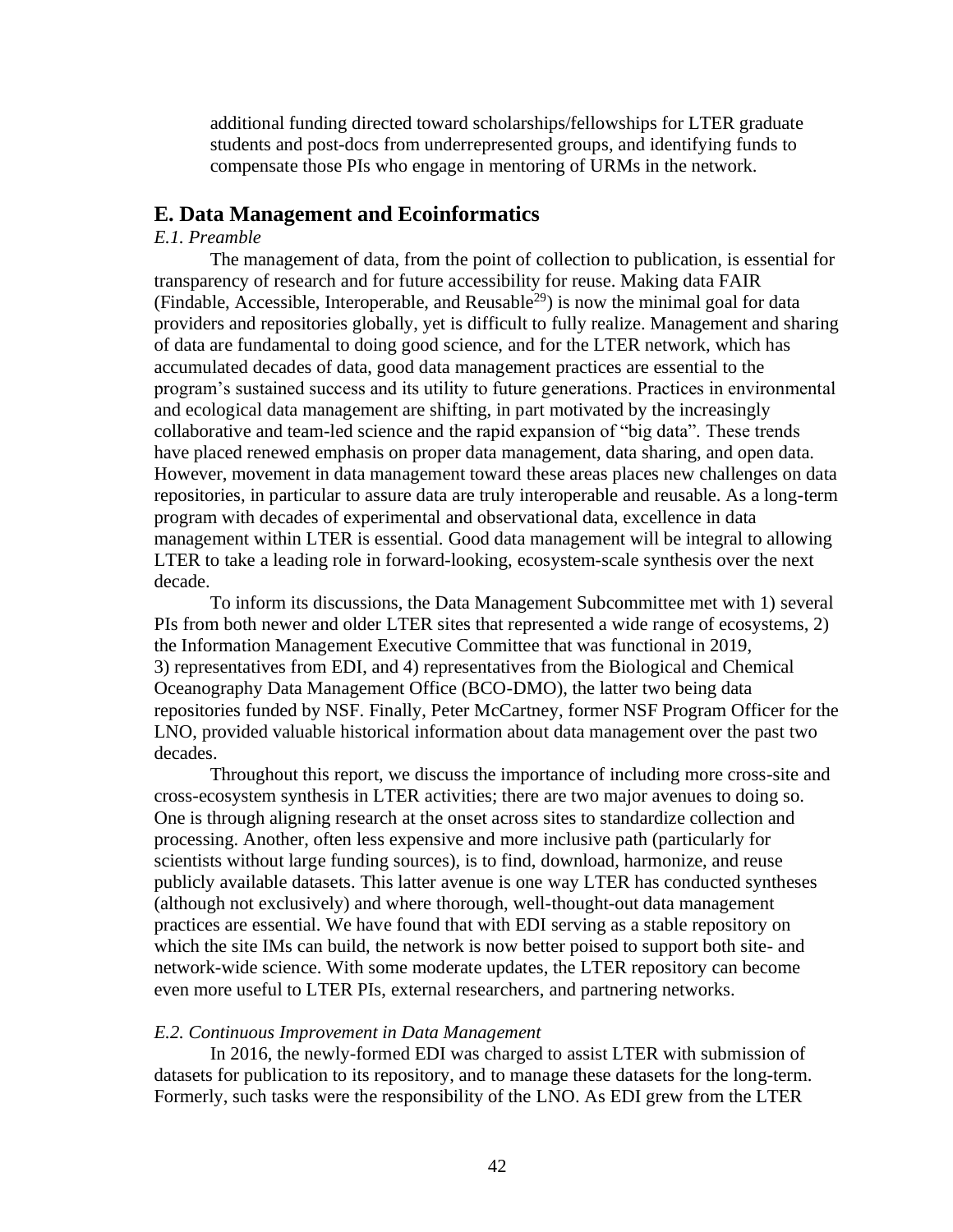Information Management community and infrastructure, this was a natural progression and fit. Continued development of the Ecological Metadata Language (EML) by LTER and EDI demonstrates commitment by both programs to improved data management. EML, a globally adopted standard for documenting ecological and environmental datasets, is now the primary metadata language for several other major NSF-funded repositories and data providers (e.g., DataONE, Arctic Data Center, NEON), and has played a central role in supporting FAIR principles among the landscape of ecological data.

Today, EDI is clearly perceived by both PIs and IMs as a major improvement for LTER data management in the few years since it was implemented. Some comments from PIs and IMs include:

- *"EDI is an amazing resource! Both to (1) enable reproducible research and data preservation… and (2) to enable some degree of quality checking…"*
- *"EDI has been invaluable for our data management program. In addition to providing a repository with well defined standards of metadata, EDI's systems include quality control systems to ensure complete and congruent between data and metadata. Their staff has delivered excellent support, both in assisting us with dataset submissions and in harvesting information."*

 together to improve data management systems that meet the needs of both LTER and EDI The strength of EDI in part comes from the history of EDI's development; both staff and infrastructure come from LTER and have rich ties to the program. The other part comes from a strong commitment of both EDI and LTER IMs to continue working closely goals. This strong commitment is essential to the sustainability of LTER data management moving forward. However, sustainability of EDI as both a stand-alone organization and as the primary repository for LTER is concerning in that its funding comes from a different NSF division from LTER and is subject to rotating grant cycles - here, on a 5-year cycle. The scope is currently limited to maintenance, through the sustaining track supported by the Division of Biological Infrastructure. As EDI increasingly supports other organizations and researchers outside of LTER, NSF will need to carefully examine continuity in the governance structure linking LTER and EDI to assure the scope of both programs remains closely aligned.

We noted successes within the PI and IM communities in the use of EDI beyond serving as a primary repository of site data. In particular, PIs have leveraged EDI tools (e.g., software, code scripts, APIs) to submit data to EDI and facilitate data analyses, while IMs have built site-specific data catalogs that point back to the original data sources at EDI. Both communities are increasingly finding efficiencies in using EDI tools rather than developing custom solutions.

 party repository. Moreover, in the event the site is not renewed, using site websites for data Sites are wrestling with how best to make large and complex datasets and data products increasingly being generated by LTER sites FAIR (e.g., model output, remote and autonomous sensors, nucleic acid sequence data). As currently configured, EDI is not equipped to make these large datasets highly accessible due to the cost of server-based storage and must instead store them on hard drives. Yet such data are increasingly being generated by LTER sites. In some cases, such data are archived or published via a local university repository and made available via the site websites. This may be the most costeffective means of archiving and sharing these data; however, this solution runs the risk of loss in discovery and access unless metadata are submitted to EDI or another major third-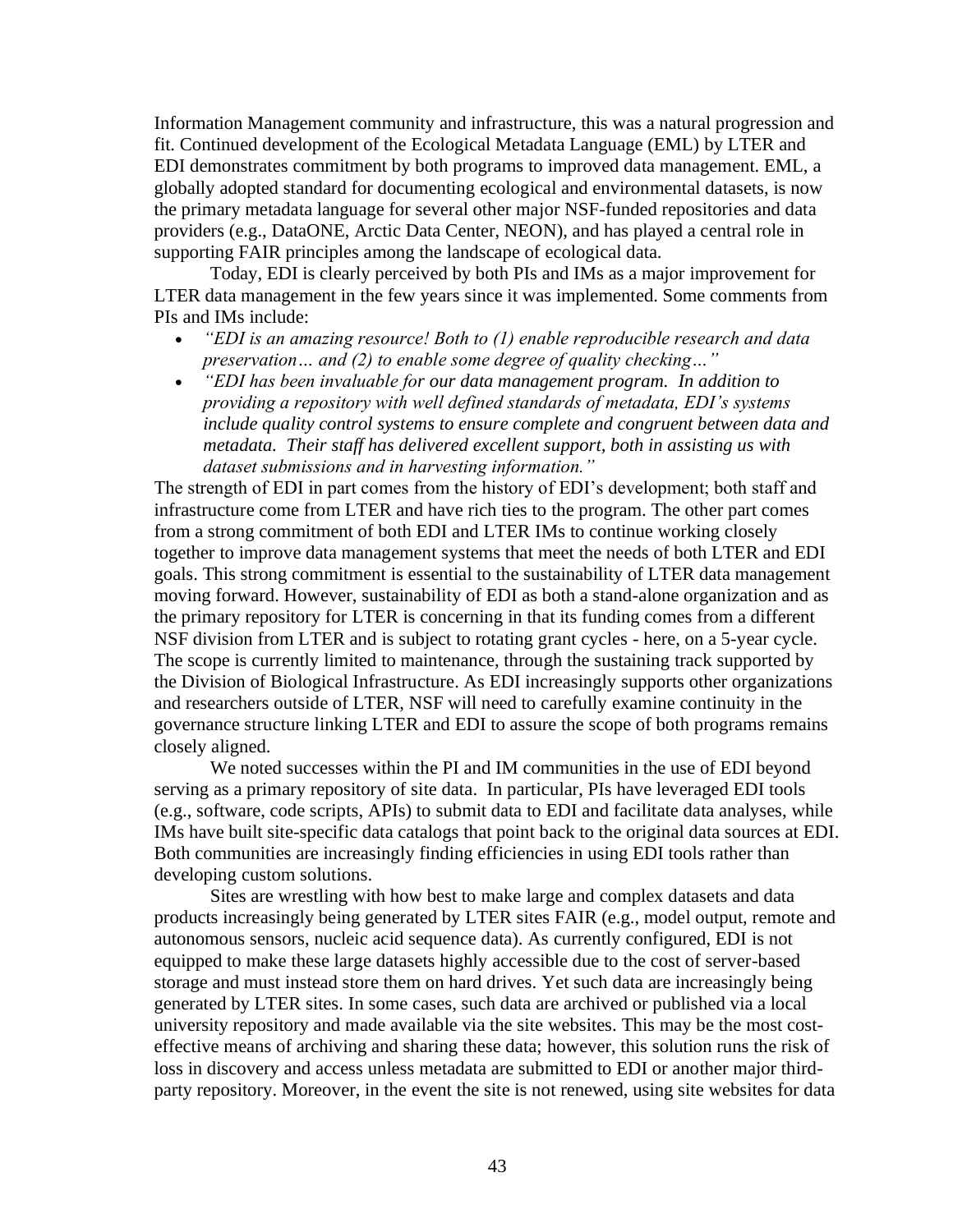these data across platforms. This is not a problem unique to LTER and it is not incumbent archival risks complete loss of these datasets. In other cases (e.g., nucleic acid sequence data), data may be archived via public repositories (e.g., NCBI), but "cross-referencing" of these data that archived across different repositories demands increased effort to compile on them to uniquely solve this problem; however, given the longevity of the program and their long history in data management, LTER should be an active participant in finding solutions to make these data easily accessible and cross-referenceable.

 repositories. Because there is no central index of DOIs associated with all LTER data, it is We heard concerns about the spread of data across multiple third-party repositories. For example, the Office of Polar Programs requires that Antarctic sites deposit their data in the Antarctic Data Center, while Arctic sites deposit their data in the Arctic Data Center. Further complicating this issue, some researchers deposit their data directly into repositories such as the Dryad Digital Repository or Zenodo without notifying their IMs or EDI. And as noted above, some datasets go directly to local university or domain-specific impossible to track or query all LTER datasets. Some organizations cross-reference datasets; for example, BCO-DMO now has LTER sites submit datasets to EDI, and then BCO-DMO indexes relevant LTER datasets by EDI DOIs such that data can be found via both catalogs without redundancy. DataONE has several but not all of the above-mentioned organizations as member nodes and is the closest thing the network has to a central index, but to get a comprehensive review of all LTER data, it still falls upon researchers to do thorough internet and online catalog searches. Larger initiatives like Google Dataset Search provide potential avenues for more thorough indexing, but require JSON-LD metadata provided for each dataset using the less-than-mature [Schema.org](https://Schema.org) schema. An exciting outcome of the scaling that mature repositories such as EDI and BCO-DMO provide is the automated generation of much machine-readable metadata, such that Google can automatically harvest, index and make LTER data discoverable. For example, a search of "LTER" yielded many datasets, an example of one being "Data from: SBC LTER: Longterm experiment: Kelp Removal: Transect depth data"

 resources to incorporate new technologies into the publication pipeline, are a testament to [\(https://datasetsearch.research.google.com/search?query=LTER&docid=L2cvMTFqbnp5e](https://datasetsearch.research.google.com/search?query=LTER&docid=L2cvMTFqbnp5em4weQ%3D%3D)  [m4weQ%3D%3D\)](https://datasetsearch.research.google.com/search?query=LTER&docid=L2cvMTFqbnp5em4weQ%3D%3D), which is indexed via its DOI at EDI, DataONE, and DataCite. Initiatives such as these, which are only possible through 1) the leveraging of knowledge of multiple communities via working groups and conferences and 2) the willingness and the high level of partnership and commitment between LTER and EDI. Resources should continue to be made available for such collaborations and technological upgrades.

#### *E.3. LTER Data Management Mission and Goals*

LTER has been pioneering ecological and environmental data management techniques and best practices for decades, and one reason that LTER has stood out globally for its development of conceptual frameworks, standardized data and metadata standards, and cyberinfrastructure is that data or information management has been treated not only as a task, but as an area of research for many in the LTER IM community.

 Given the importance of data management for the network, we noted the lack of a network-wide vision and mission statement for data management, particularly in the context of our discussions around the importance of supporting cross-site synthesis projects. We explored the similarities and differences in missions and goals of EDI and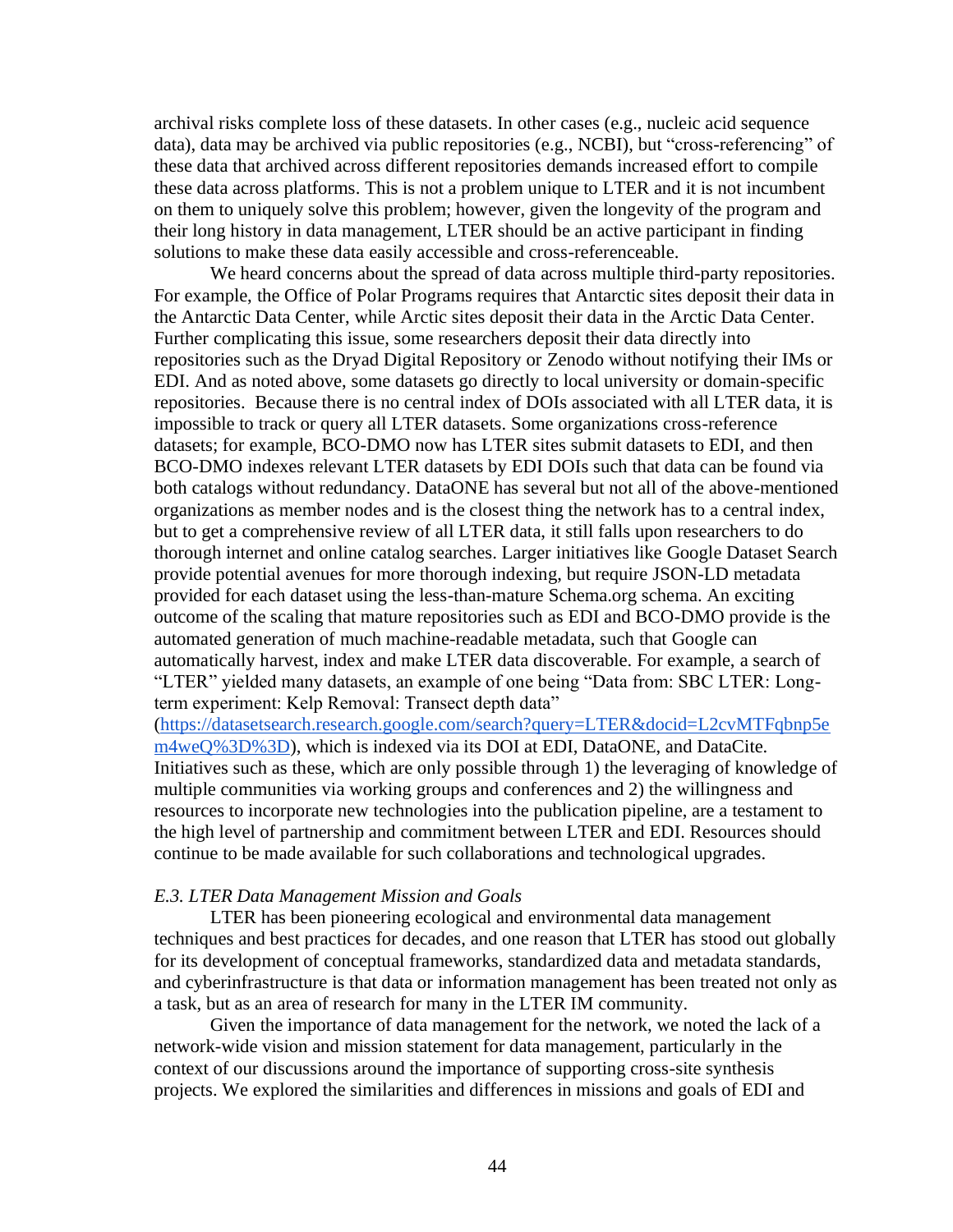LTER PIs and IMs in data management. EDI, as a repository serving not only LTER, but more broadly the ecological community (e.g., NSF Macrosystems grantees, Organization of Biological Field Stations, etc.), considers its primary mission to LTER as providing a trustworthy data repository, supporting data providers to easily submit data, and helping to improve the quality of the data and metadata that are submitted. LTER PIs, IMs, and EDI representatives identified similar broad goals: for example, to make LTER-funded data FAIR and to ensure the longevity of the data. There were expected divergences based on the placement of the responders within the data life cycle. PIs cited the importance of preserving the legacy of site research, providing clear and thorough metadata, supporting long-term ease of use of high-quality data, and tracing the connections between researchers and their projects. IMs cited the importance of supporting team and site science goals, and preserving data in archival form. All of these goals are worthy and important but we noted divergence from individual to individual and from site to site, and site-specific generation of data management goals rather than unified network-level goals.

 information management. These could be communicated internally and externally as well We think that management of LTER data could be improved across the network, and therefore the impact of LTER's data management practices on other networks in the US and beyond, if the network PIs and IMs were to collectively develop a public-facing vision, mission statement, and site- and network-scoped set of decadal goals for data and as used as a foundation for training practices as discussed in section E.5.

#### *E.4. Data Management and Data Science for Cross-Site and Cross-Ecosystem Synthesis*

This decadal review, like all previous decadal reviews, has recommendations for continued and expanded roles for synthesis using LTER data. In our review of network synthesis activities, we emphasize the progress that has been made over the past decade with respect to site-based syntheses. We also identify additional opportunities for developing cross-site and cross-ecosystem collaborations. We view expansion of network synthesis as low-hanging fruit for the next decade, with potentially powerful impacts on Ecology and Earth Science.

 IMs we heard encouraging statements that the move to EDI helped alleviate some of these In the 2011 LTER SIP, the network identified data as a challenge to cross-site integration. Specifically, this plan states: "cross-site integration is inhibited by the diversity of data types, formats, sampling strategies, and collection methods, and the locally specific and context dependent nature of site data." As part of our conversations with the LTER data-specific historical roadblocks to cross-site interactions. In particular, EDI's role in organization and publication of robust metadata and standardization of data formats has facilitated data exchange across sites.

 is gradually changing the roles that IMs play in site data management. Site IMs' We heard from LTER IMs that scientists are increasingly going directly to EDI for LTER data, rather than working through the site IMs to access historical site datasets. This responsibilities now include organizing and running data bootcamps, producing and disseminating code used for data extraction and analyses, and mentorship of graduate students and postdocs in best practices for data management. These are critical and important services for LTER. Where possible, we encourage continued sharing and centralization of such activities at the network-level.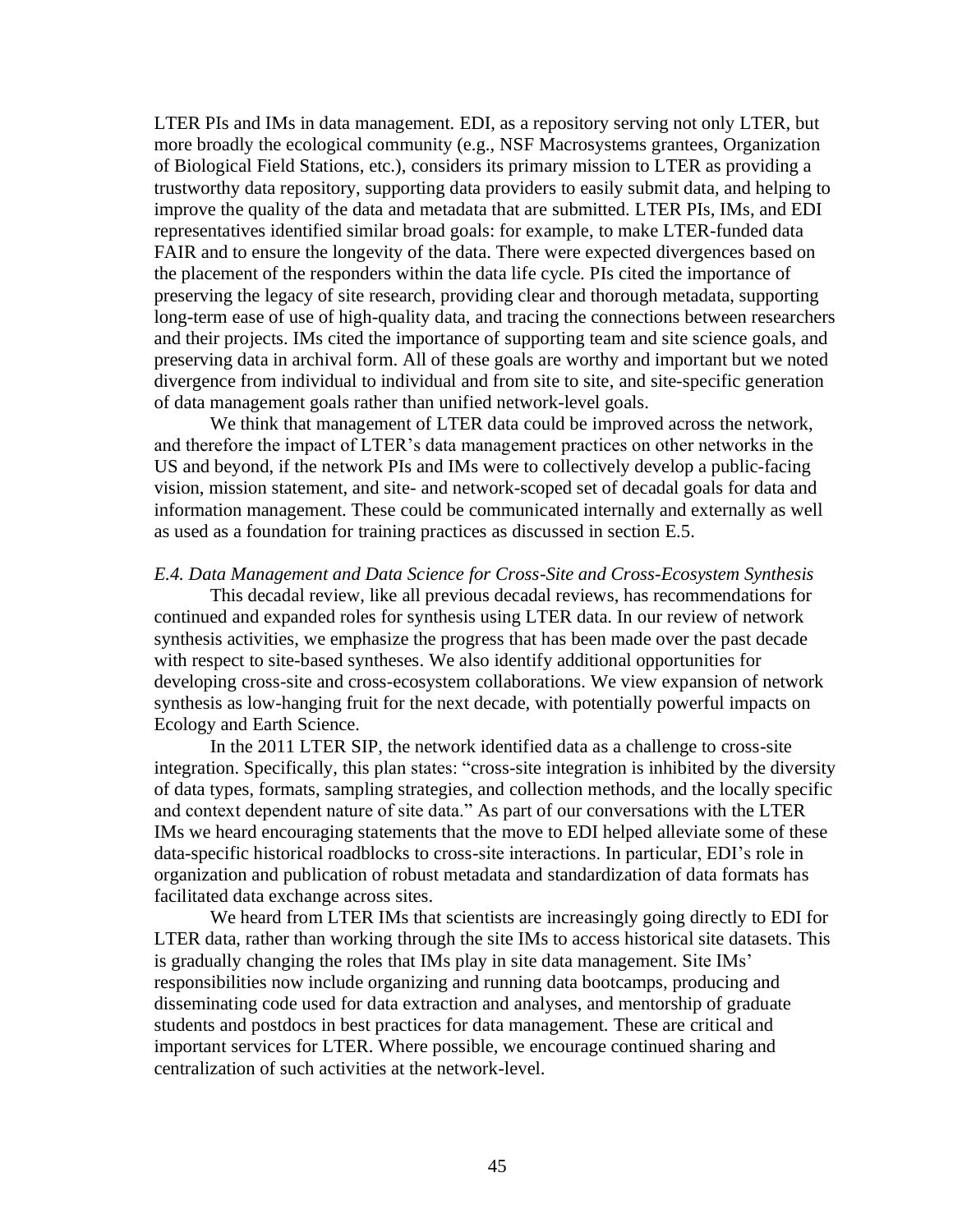Moving syntheses efforts to the forefront in the next decade will demand close interactions between LTER scientists, IMs, and EDI. Based on our conversations with PIs, EDI, and IMs, we found it unclear which of these groups views it as their responsibility to facilitate the curation and harmonization of LTER data across sites in support of networklevel syntheses. Even for site-level synthesis we sensed that while IMs were charged with responsibility for making core site datasets available to EDI, responsibilities specific to synthesizing site data products were unclear. This issue is compounded for cross-site syntheses where there needs to be clear delineation of roles specific to data compilation, curation, and publication across multiple sites. Within LNO SWGs, PIs currently invest substantial resources toward harmonizing (and in some cases publishing) datasets for subsequent synthetic analyses. Much of that effort is currently overseen by post-docs and network scientists, who often do not receive direct support via the core LTER program funds. We encourage the LNO SWGs to proactively involve site IMs in the development of synthesis proposals when a deep history of site data is needed. This step will facilitate data management for subsequent cross-site synthesis. We also view the recent hiring of a data scientist and two post-docs based at the LNO as a significant positive step toward future synthesis activities.

 (including assignment of a digital object identifier, DOI). We strongly encourage the LNO New data dissemination practices and tools have the ability to improve the visibility and reuse of harmonized and synthesized LTER data. One important change is specific to publication of datasets. The streamlined path of data publication that EDI and other robust, trusted repositories offer is one example of such change. Another is that several journals now offer the option to publish papers describing the utility of synthesized datasets SWGs and individual sites to take advantage of these resources to publish the datasets deriving from these synthesis efforts. Doing so will allow subsequent data users direct access to the finalized datasets and provide opportunities for follow-up future analyses. Many sites currently serve "hallmark" datasets on their site websites - these should be available via EDI or another high-quality third-party repository as appropriate (with links made clear via site websites), facilitating their use for retrieving time-varying patterns and trends at each site. Doing so will also provide a citable DOI to recognize the effort invested in generating these data and making them available. Publishing of the long-term, harmonized datasets for use in synthesis will add new value to these data. We were surprised to find that the curated and harmonized datasets that went into the recent site syntheses conducted for contributions to the *Ecosphere* special issue were not published as datasets and assigned DOIs, challenging future reuse of these data.

We discovered opportunities for improvement in discoverability and usability of LTER data. As part of our review, members of the decadal review committee explored the usability of LTER data for examining time-varying trends in core LTER datasets. We sought to evaluate how easily we could examine temporal changes in these data at one site and across sites. For example, we queried LTER data in the EDI data portal using keywords like "primary production" or "nitrate concentration" in hopes of answering simple questions like: "are there long-term trends in primary production across different LTER sites and if so, how do the trends compare?" or "are there seasonal differences in concentrations of nitrate within a given LTER site or across different LTER sites?". We considered our queries to represent those that might be attempted by scientists working outside of the LTER network, with familiarity of specific types of data available via LTER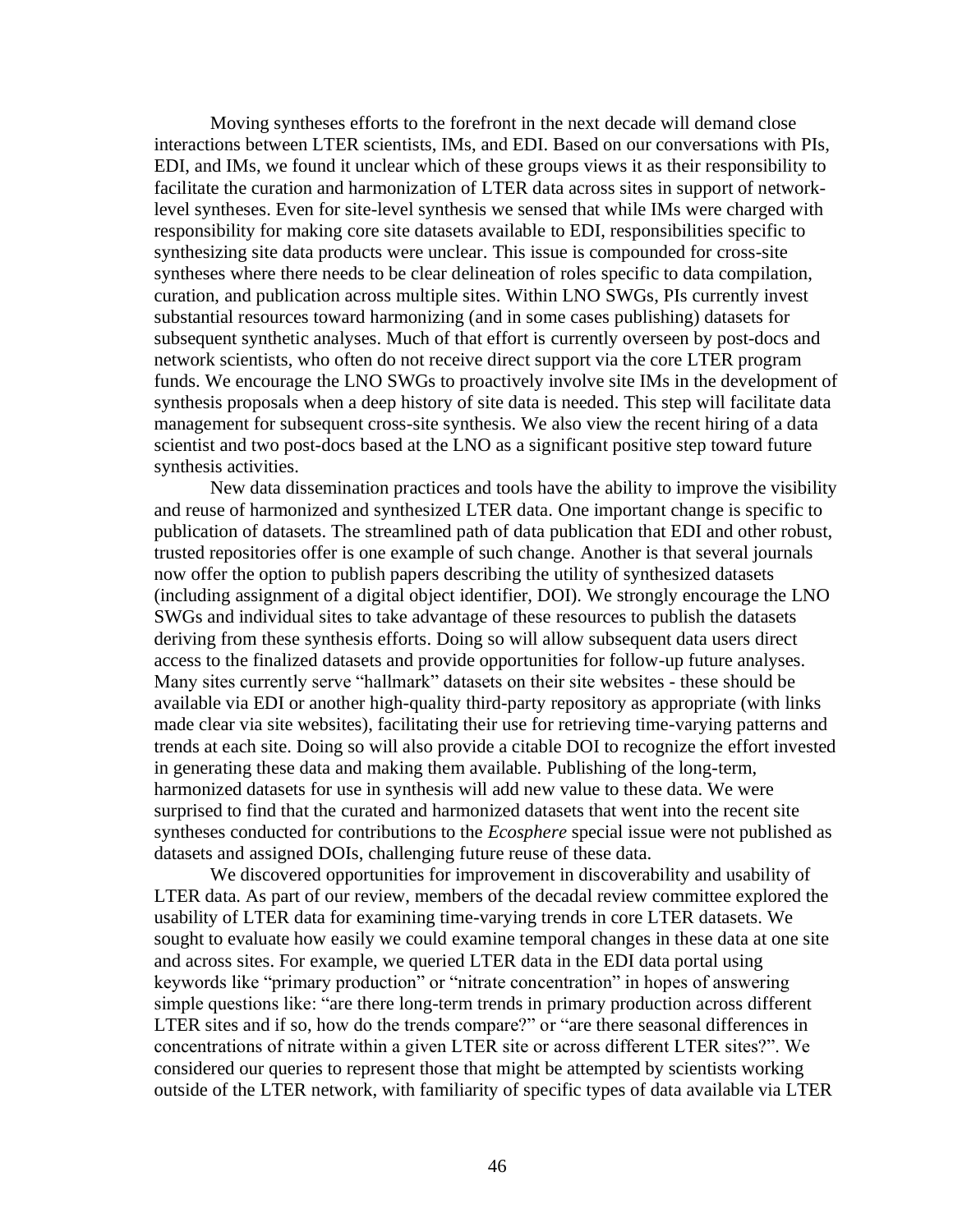and some rudimentary knowledge of LTER sites. Our cursory searches encountered several issues that made answering these basic questions difficult. In particular, we found that the site-specific LTER datasets (those retrieved when searching using these general keywords) are often a mixture of data obtained from experimental manipulations and routine "monitoring" based observations (including a mix of sensor-based measurements and more traditional lab-based determinations), making extraction of time-varying changes difficult. Moreover, we found that site datasets were often binned into discrete time periods or arranged based on specific field sampling campaigns (for example arranged by research cruises), making the process of extracting data for subsequent time-series analyses a laborious task. We also did not find software tools available to help data users visualize datasets prior to download. Finally, we noted inconsistencies in reporting of data units across different sites despite the data having been derived using similar methodologies (e.g., units for nitrate concentrations, all obtained based on colorimetric laboratory analyses, included mg  $L^{-1}$ , ppb,  $\mu$ mol  $L^{-1}$ ). In summary, we found that the process of obtaining data via EDI was not well configured for examining long-term data trends or synthesizing data across sites and ecosystem types. Part of the solution to this will lie with data generators considering how the data will be explored and reused by others in the future (for example, comparing long-term trends or seasonal patterns), and formatting, documenting, and submitting datasets in ways that facilitate their future use. Part of the solution to this issue will also lie with EDI working more closely with LTER scientists and IMs to continue to develop a data system that is optimally configured toward analyses of LTER datasets (discussed further in Section E.5). Admittedly, our efforts here were far from exhaustive and we did not contact EDI or site PIs for assistance with our queries, nor did we query DataONE (partly because we did not see anywhere that this *should* be the primary point of exploration). However, this experience convinced us that the initial steps in *discovering*, let alone harmonizing, data for subsequent synthesis efforts, particularly across sites, demands considerable time investment. Reducing this effort will require concerted, proactive planning, across the network, in advance of data submission (and arguably even prior to data collection).

 highlight ecosystem to continental-scale changes and thus become synonymous with LTER We also encourage the network to identify key, LTER-specific datasets that could be developed into visuals useful for broadly advertising the utility of LTER science, the utility of long-term data collection, and the necessity for site-specific, time-resolving observations and experiments. Identifying a few key LTER datasets that could be used to science, something akin to LTER-specific 'Keeling curves', would go a long way toward public outreach and promotion of the network as a barometer of planetary change.

#### *E.5. Technology Development, Data Management Gaps, and the Role of Scientists*

 data-management staff." To a large extent this recommendation appears to have been The pace of technology development has proceeded quickly over the past several decades, including instrumentation, networking, software, and data storage. Robbins, in his position paper written in conjunction with the 30-year LTER review, predicted that data and metadata collection costs could be lowered over time using automated, programmable sensors, thus leading him to recommend "LTER data-management operations should be optimized to take advantage of falling technology costs, especially in the area of automated data and metadata collection, while simultaneously maximizing the efficiency of LTER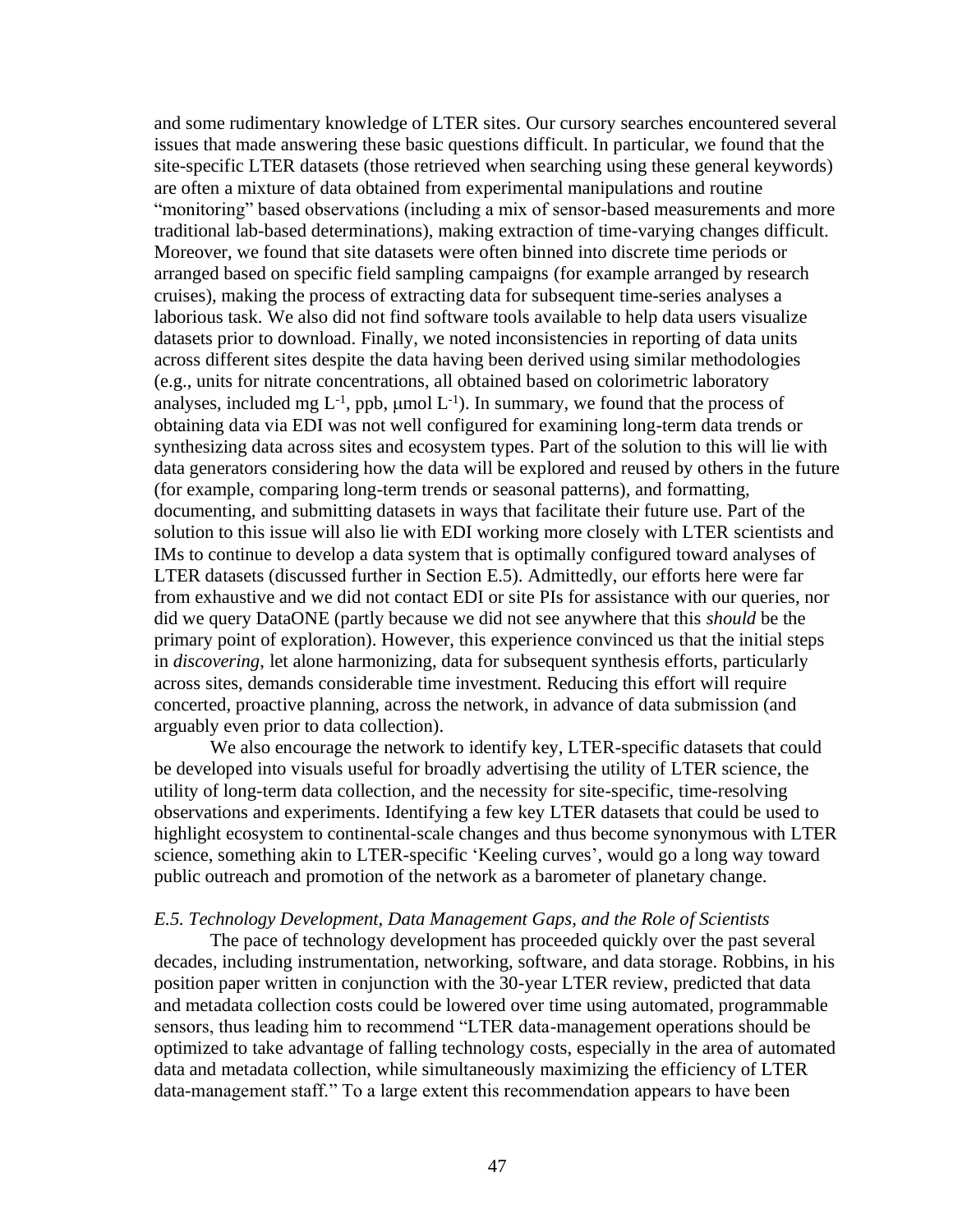deployment to data processing. realized, with more automated and programmable sensors deployed in remote areas and automated data ingest and processing workflows at the sites. Several proactive LTER IMs and EDI staff participated in the founding and continuation of the Earth Science Information Partners (ESIP) Environmental Sensing Cluster [\(https://wiki.esipfed.org/EnviroSensing\\_Cluster\)](https://wiki.esipfed.org/EnviroSensing_Cluster) to develop and promote best practices for sensor data management and environmental data networks - from field design and

However, improved technology has also meant that more sensors can be deployed; more data may be extracted from collections (e.g., metagenomics data from environmental samples); more data points per unit time, often year-round (e.g., flux data at 40 Hz) may be ingested and processed; drones can carry increasingly sophisticated imaging and sampling sensors farther and longer into the field; etc. This has led to increased data management needs, and the increased volume of these data is straining the current storage and management capacities of both LTER and EDI. In addition, the availability of near-real- to short-time data from the field has substantially improved respective ecological forecast models as well as macrosystems modeling and the education about modeling. Such models are computationally intensive and yield products that are storage intensive. For very large datasets, the only option EDI can currently offer is "cold storage" on redundant hard drives, provided by the researchers; thus, the data are preserved, but not easily accessible following FAIR principles. Cloud storage options may provide a path forward for such large datasets that do not currently have obvious third-party repositories.

 (ADBC) program and more recently through a call to the community to imagine collections available to them, though they do ship their samples to their local university. There is cataloging sample collections. As a result, this information is virtually invisible to the Another marked gap is the handling of environmental and biological samples and specimens taken from the field as part of LTER-supported research. This may include biological and environmental specimens (in whole or part), which may be of significant use not just as vouchers or chemical archives, but as genomic reservoirs (e.g., metagenomics from frozen soils). NSF has shown significant and thoughtful support for improving sample data discovery and quality, through the Advancing Digitization of Biodiversity Collections in the 2020s, one output of which was the concept of the "Extended Specimen Network". Yet in our discussions, one IM mentioned that their site has no funding for physical sample management and they are not currently satisfied with the archives that are currently currently no consolidated physical repository for LTER samples or online repositories research community. LTER in discussion with NSF should consider how to better encourage the archival of materials in a way that sampling records and sample availability are shared freely across the network.

An area of rapid improvement and collaboration is software. LTER IMs noted a marked improvement in the availability of both off-the-shelf software and communitydeveloped software that help them complete their work with less need for custom, sitebased software development as was more prevalent in past decades. Some sites are still bound to older software, and we recommend that even if these custom software packages fulfill very specific desires of the site, that these sites look for ways to modernize and plug into the same software that other sites are using, to improve interoperability and scalability.

#### *E.6. Data Management Training*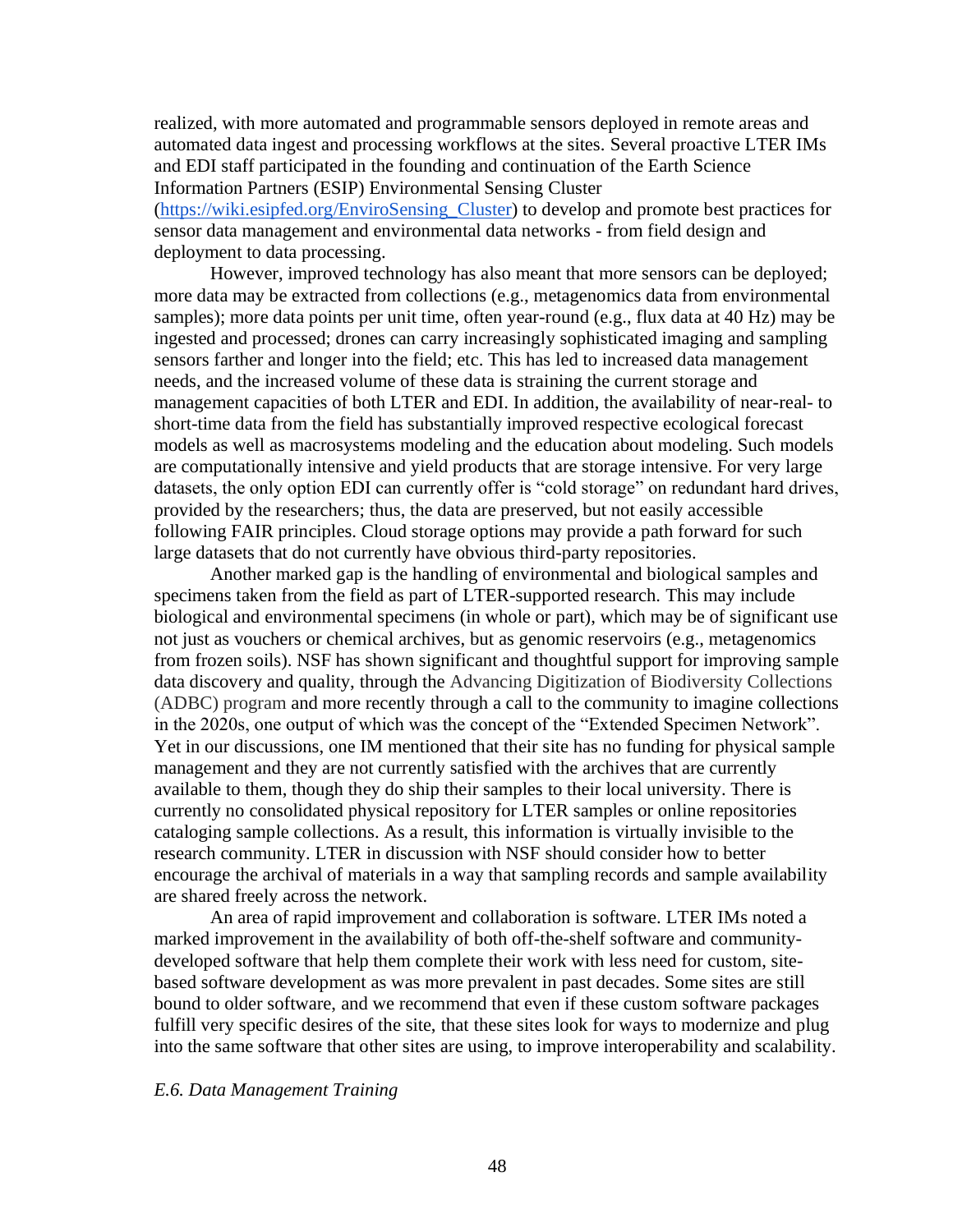what it takes to build "good" metadata. One site IM mentioned that they organize annual Good data management starts at the conception of new projects. The data management lifecycle requires attention to documentation of study design, parameters (including data quality flags and remarks), and processing steps. IMs should be involved throughout the lifecycle and can assist with many aspects such as cleaning data formats, recommending modifications to documentation fields for clarity, and providing tools to simplify the documentation process. But final published data products will be of greater use to the public if LTER researchers receive training in data management. It was noted in our conversations that although there are new tools to help researchers manage and publish data and metadata (e.g., ezEML), many scientists would benefit from training in understanding training sessions and that this is a good time to work on data documentation and structuring data with students and PIs. Moreover, data management training could develop broader understanding of the expectations for each site under the network agreements; identification of specific repositories that are of highest value for their sites and research themes (e.g., EDI, linkages via BCO-DMO and NCBI); and educate LTER scientists on services that their IMs and EDI staff can provide.

Training also applies to the IM community, particularly incoming staff. Our discussion with the former IM Exec highlighted that the more recent IMs do not need to develop as much custom software as longer-term IMs have had to, and that the newer training resources and workshops have been helpful.

As mentioned above, we see a need for writing of network-wide missions and goals; such materials should be included as part of training materials generated for data management.

#### *E.7. Recommendations*

**10) We recommend that as a unified body, the stakeholders of LTER data management (LTER site PIs, IMs, LTER researchers, and EDI) clarify the mission, vision, and roles of stakeholders in data management for the network.**  Doing so will improve upon already strong practices at the site level and strengthen practices that will promote and catalyze network-level science. This clarification should permeate through all levels of the network, including through training materials for students, PIs, and new IMs, LNO synthesis workshop inclusivity of data scientists (including site IMs as need arises) and data management best practices (e.g., publication of all working group code and datasets in formats that are accessible for reuse), and network-wide guidelines for dataset development, documentation, publication, and citation.

#### **11) We recommend that LTER and EDI continue to work on making synthesized and synthesizable data more FAIR**. This includes:

- a. identifying and minimizing aspects of data discovery and harmonization that currently inhibit within-site and cross-site collaborations;
- b. working with LTER researchers and the wider ecological research community to identify adjustments to existing software and development of new software that would help users better discover, acquire, visualize, explore, extract, harmonize, and otherwise work with LTER datasets in synthesis or modeling;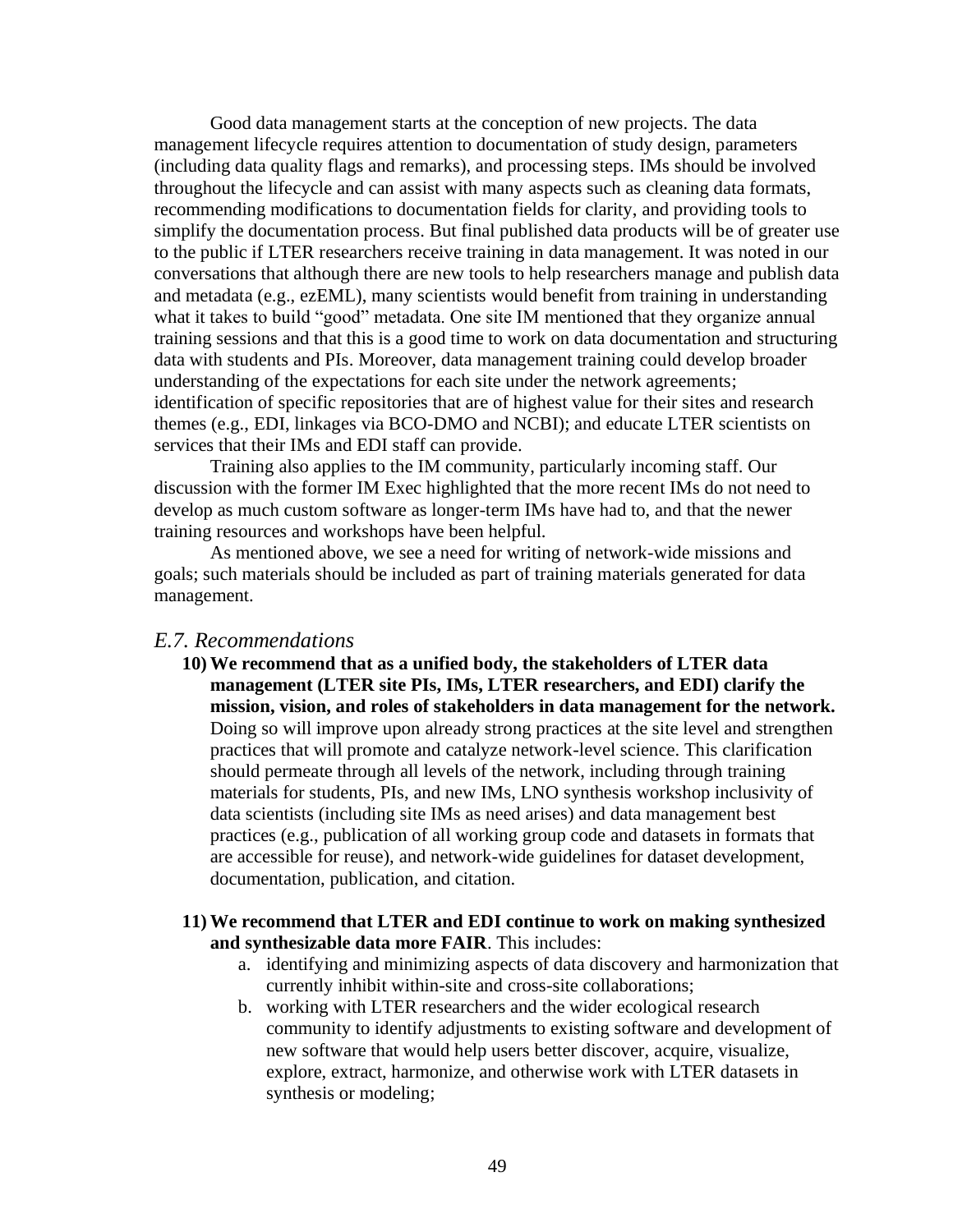- c. identifying methods of making datasets that are published or otherwise archived in less utilized repositories (e.g., university holdings, genomic databases, natural history collections) more FAIR and discoverable as LTER data to the external community;
- d. better advertising of LTER data to the global ecological research community through the promotion of published datasets from LNO synthesis working groups and any other synthesis activities across the network.

## **F. Facing Forward: A Grand Challenge for the 21st Century**

Every aspect of the Earth system is now being altered by human activities, with implications for ecosystems, the biological communities they support, and life-supporting functions they provide. The last four decades have each been sequentially warmer than any previous decade. Intensification of hurricanes, heat waves, wildfires, precipitation and flooding events are now definitively attributed to planetary warming<sup>30</sup>. The heat content of the world's oceans is increasing, seawater  $pH$  is decreasing<sup>2</sup>, ocean circulation patterns are changing<sup>31</sup>, and microplastics are ubiquitous in zooplankton<sup>32</sup>. More than half of coral reef area has been lost since the  $1950s^{33}$ , and coastal forests are now being lost to sea-level rise, salinization, and tropical storms $34$ . The warming of lakes has led to altered mixing regimes, expansion of hypoxia and harmful cyanobacterial blooms<sup>35</sup>. The cryosphere is shrinking and ice masses in Greenland and the Antarctic both reached record lows in 2020<sup>2</sup>. The rate of global tree cover loss has more than doubled since 20012, and the annual area burned in the US has tripled since  $1980<sup>2</sup>$ . A quarter of all species now face extinction<sup>5</sup> while the biomass of humans plus our livestock now exceeds the biomass of all other mammals<sup>36</sup>. The certainty of continued warming and all other manifestations of an expanding human footprint has generated an urgency in the scientific community about the sustainability of planet Earth as habitat to support humans and all other species<sup>2,5,37</sup>.

 and other species, and anticipate outcomes of different strategies to slow or reverse the While there has been outstanding progress in observational and experimental research to advance concepts, principles and theories of ecosystem science, ecosystems continue to degrade and species extinctions accelerate. This incongruity poses a grand science challenge to anticipate future ecosystem changes, assess their consequences for us ecosystem consequences of human activities. The LTER model is proven, and we see an opportunity for it to play a crucial role in meeting this challenge.

 We have a broad vision for meeting the challenge. It is forward looking, using the deep knowledge and data accumulated over the past four decades to forecast ecosystem responses to an expanding human footprint. It includes a strong modeling component to identify those ecosystem types, functions, biological communities, and human populations at greatest risk from accelerating global changes, and it includes strategies for slowing or reversing the loss of natural ecosystems and their life-supporting functions. This vision is tightly aligned with NSF goals described in the LTER solicitation of: (A) "achieving a mechanistic understanding of biological responses to past and present environmental change", and (B) "using this understanding to predict ecological responses at population, community, and ecosystem levels, and - if appropriate - evolutionary responses and social responses to ongoing or future environmental change." The LTER program has been extraordinarily successful at meeting goal A, but less progress has been made in meeting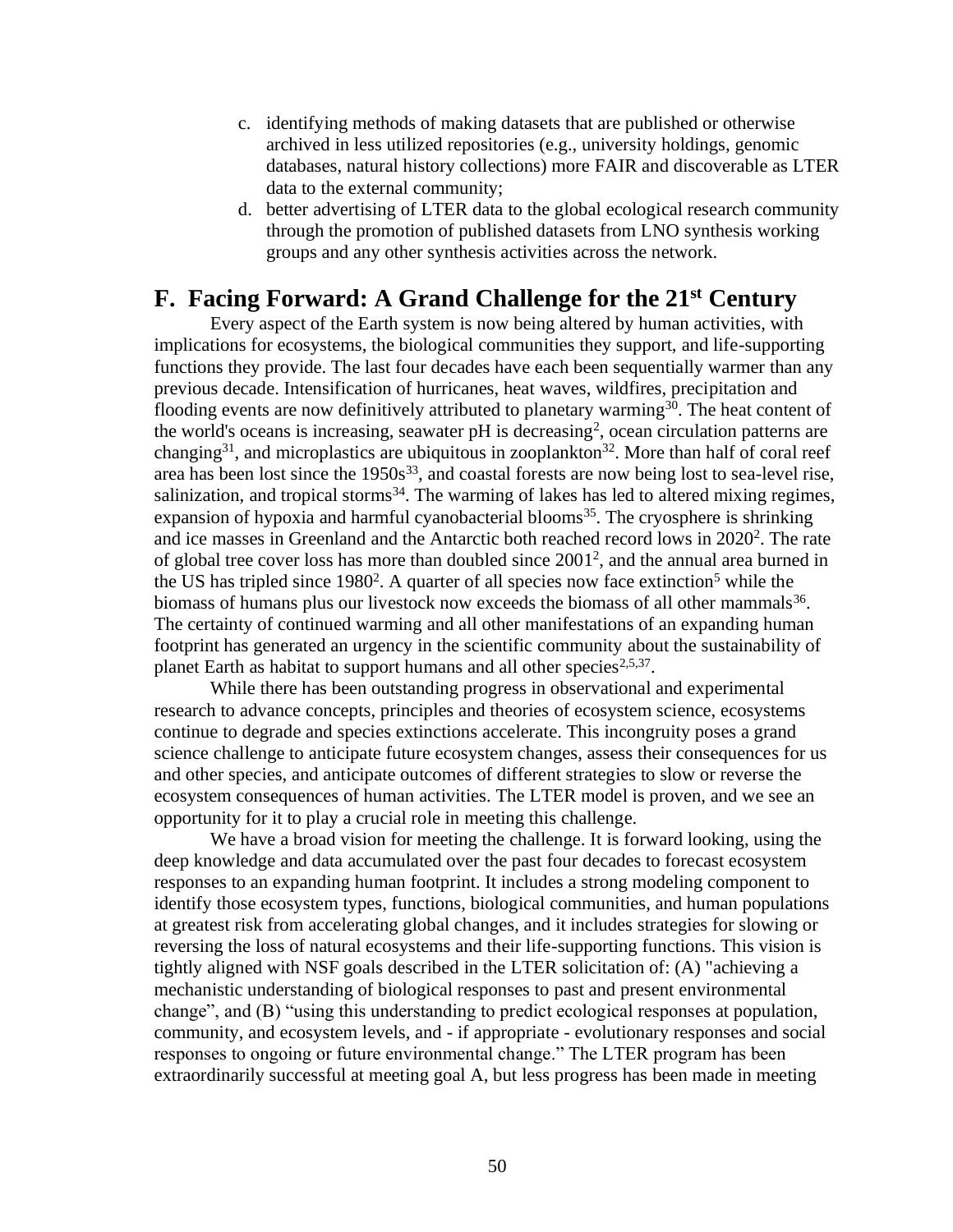goal B. We view the uncertain consequences of future ecosystem changes as strong motivation for advancing NSF's goal B.

 from global change are the same as those under-represented in the Earth system sciences. Our vision is also tightly aligned with recommendations made earlier in this report. It includes explicit recognition of the role of human activities as drivers of change, feedbacks between human activities and natural processes, and the consequences of lost ecosystem functions for human welfare and global biodiversity. Those peoples most at risk Addressing the grand challenge will create opportunities to diversify the LTER workforce and attract and train the next generation of Earth system scientists – the generation facing the greatest threats from global change. Sound forecasts are built from sound conceptual models derived from and validated with data syntheses across sites and ecosystems. Those syntheses require analysis-ready data sets compiled from LTER and other networks.

One of the many strengths of the LTER program is its bottom-up approach to scientific research. Members of the LTER community have demonstrated impressive initiative and resourcefulness to leverage network support through partnerships with government agencies, stakeholders, other networks and across sites. This community is clearly motivated to meet the challenge of ecosystem sustainability, and progress is being made. Long-term experiments at some sites are designed to anticipate plant community responses to global warming, elevated CO<sub>2</sub>, and nutrient enrichment. The GCE and CCE LTER sites have used model simulations to *forecast* the effects of accelerated sea level rise on tidal marsh ecosystem services and future responses to biotic processes in the California Current. The LTER Self Study explains that: MCR researchers "are positioned to *forecast*  the effects of intensifying global change and the expanding human footprint on oceanic coral reef ecosystems"; NTL site researchers envision expansion of their work to "describe, understand, and *forecast* shifting baselines and ecological transitions in lakes and their landscapes"; NWT site goals are to "elucidate the mechanisms driving ecological sensitivity and … use this information to enhance *forecasting*, management, and conservation in mountain areas". We encourage the LTER community to accelerate the exploration and creation of opportunities to advance these directions of forward-looking and solution-driven research.

Success will require NSF leaders to embrace, promote, facilitate, and incentivize LTER research to assess sustainability of ecosystems and their life-supporting functions in a rapidly changing world. We see many possible avenues for moving forward. For example, LTER proposals and Mid-Term site reviews could include plans for meeting and progress made to advance NSF's goal of predicting ecosystem responses to environmental change. NSF leaders could communicate to the LTER community that they embrace forward-looking research (goal B) that builds from the first four decades of LTER science, includes human-ecological interactions, examines the evolutionary basis for change, and assesses future states of ecosystems across scenarios of global change. They could actively promote use of new NSF funding opportunities, such as the *Biodiversity on a Changing Planet* program that supports "interdisciplinary proposals addressing grand challenges in biodiversity science within the context of unprecedented environmental change". They could explore opportunities for collaboration with programs in other Directorates, such as the *Chemical, Bioengineering, Environmental and Transport Systems Divisio*n. Collaboration with that Division has a potential for bringing valuable and needed resources and expertise to LTER, such as expertise in hydrology, hydrodynamics, water and air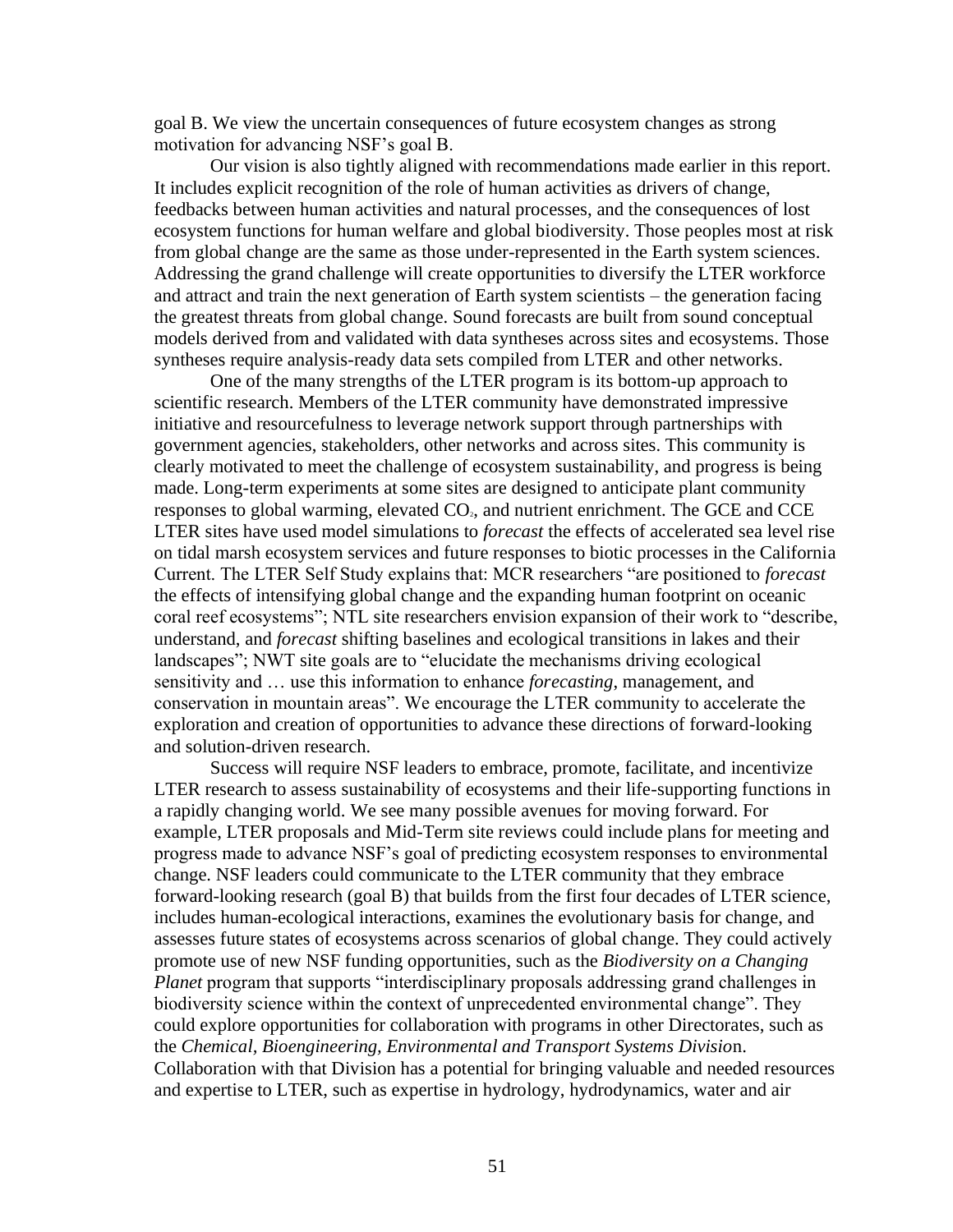quality, coupled physical-biogeochemical-biological models, uncertainty analyses, data science, green infrastructure, and artificial intelligence.

 SIP prescribing: "a society in which long-term ecological knowledge contributes to the observations and experiments to generate and test ecological theory at local to regional *Next Generation Earth Systems Science at the National Science Foundation*38: "The time is of a wide range of perspectives in the endeavor." To be clear, we are not recommending the restructuring of a highly successful fieldbased program or diminishment of the self-determination of LTER scientists. Rather, we see an urgent need to use that component of LTER science to address the uncertainty of how accelerating global changes will continue to transform ecosystems and the services they provide to us and other species. Meeting this need is consistent with the LTER 2011 advancement of the health, productivity, and welfare of the global environment, thereby advancing human well being. Within this vision, our primary mission is to use long-term scales." Our vision for a more forward looking LTER that emphasizes human-ecological interactions, grows diversity and inclusivity, trains the next generation of LTER researchers, and advances cross-system syntheses is also tightly aligned with guidance from the National Academies of Sciences, Engineering and Medicine in their 2021 report ripe for an Earth Systems Science that recognizes the urgency to inform decisions about human stewardship of the planet; builds on the scientific advances of the previous decades; incorporates all relevant disciplines, approaches, and perspectives into convergent approaches; utilizes the vast expansion in data and advances in computation, takes advantage of new analysis methods, and addresses the mandate for diversity and inclusion

#### F.1. *Recommendation*

**12) The LTER Program has an opportunity to address the challenge of global change by expecting and supporting research to meet NSF's stated goals of both understanding past ecosystem changes and anticipating future ecosystem changes and their consequences.** We lay out a broad vision throughout this report to provide a framework for implementing this high-priority recommendation.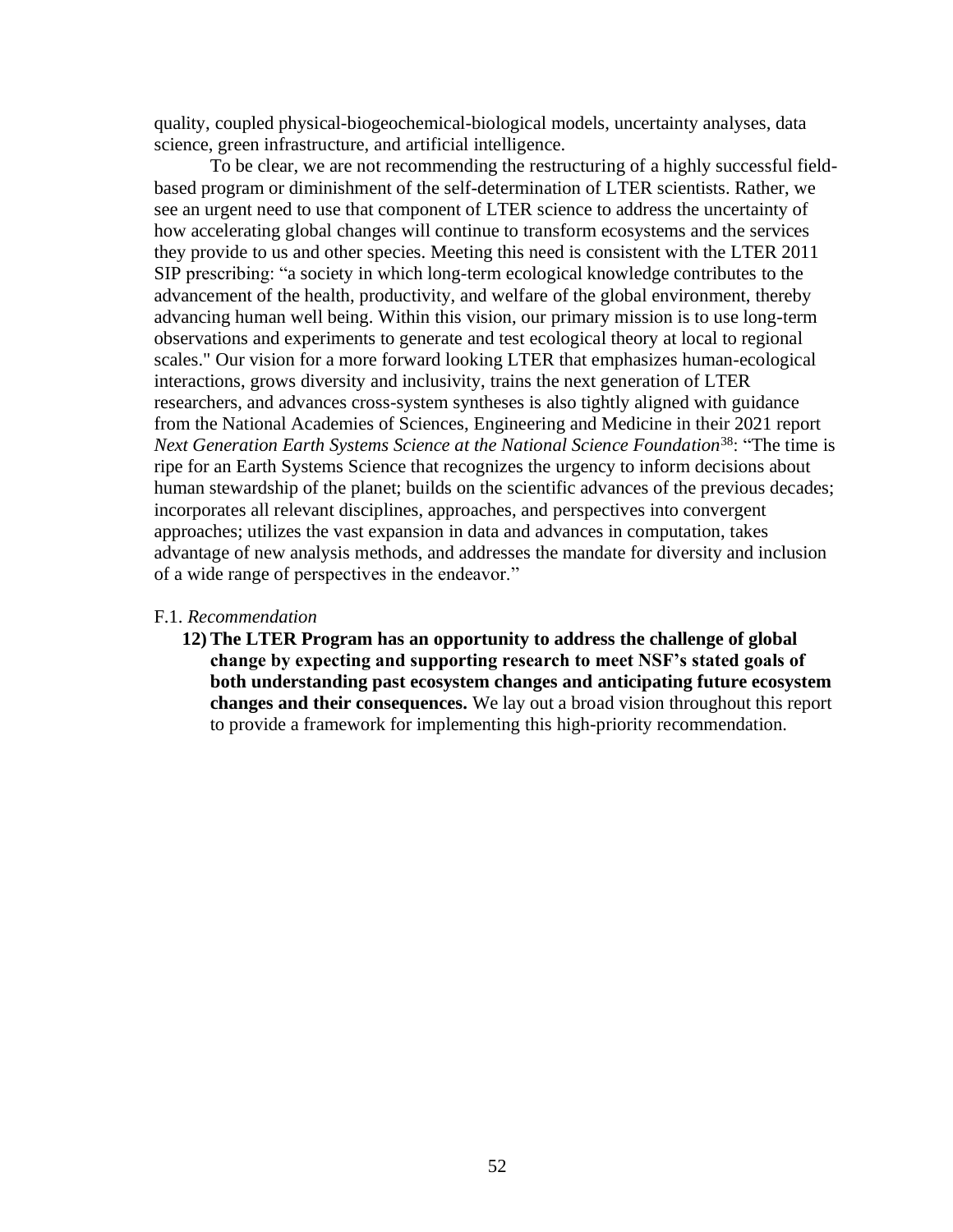## **IV. References cited in this report**

- (1) World Bank. 2021. Population, Total. Available at <https://Data.Worldbank.Org/Indicator/SP.POP.TOTL?End=2020&start=1960&view> =chart.
- (2) Ripple, W. J.; Wolf, C.; Newsome, T. M.; Gregg, J. W.; Lenton, T. M.; Palomo, I.; Eikelboom, J. A. J.; Law, B. E.; Huq, S.; Duffy, P. B.; Rockström, J. 2021. World Scientists' Warning of a Climate Emergency 2021. *BioScience* 71: 894–898. <https://doi.org/10.1093/biosci/biab079>.
- (3) Intergovernmental Panel on Climate Change, 2019: Summary for Policymakers. In: *IPCC Special Report on the Ocean and Cryosphere in a Changing Climate*; H. -O. Pörtner, D. C. Roberts, V. Masson-Delmotte, P. Zhai, M. Tignor, E. Poloczanska, K. Mintenbeck, A. Alegría, M. Nicolai, A. Okem, J. Petzold, B. Rama, N. M. Weyer, Series Eds.
- (4) Abbott, B. W.; Bishop, K.; Zarnetske, J. P.; Minaudo, C.; Chapin, F. S.; Krause, S.; Hannah, D. M.; Conner, L.; Ellison, D.; Godsey, S. E.; Plont, S.; Marçais, J.; Kolbe, T.; Huebner, A.; Frei, R. J.; Hampton, T.; Gu, S.; Buhman, M.; Sara Sayedi, S.; Ursache, O.; Chapin, M.; Henderson, K. D.; Pinay, G. 2019. Human Domination of the Global Water Cycle Absent from Depictions and Perceptions. *Nature Geoscience*, *12*: 533–540. <https://doi.org/10.1038/s41561-019-0374-y>.
- (5) Haberl, H.; Erb, K. H.; Krausmann, F.; Gaube, V.; Bondeau, A.; Plutzar, C.; Gingrich, S.; Lucht, W.; Fischer-Kowalski, M. 2007. Quantifying and Mapping the Human Appropriation of Net Primary Production in Earth's Terrestrial Ecosystems. *Proceedings of the National Academy of Sciences of the USA*, 104: 12942–12947. [https://doi.org/10.1073/pnas.0704243104.](https://doi.org/10.1073/pnas.0704243104)
- C.; Conant, R. T.; Dorich, C. D.; Gerber, J.; Tian, H.; Bruulsema, T.; Maaz, T. M.; P.; Leclère, D.; Canadell, J. G.; Jackson, R. B.; Heffer, P.; Wanner, N.; Zhang, W.; (6) Zhang, X.; Zou, T.; Lassaletta, L.; Mueller, N. D.; Tubiello, F. N.; Lisk, M. D.; Lu, Nishina, K.; Bodirsky, B. L.; Popp, A.; Bouwman, L.; Beusen, A.; Chang, J.; Havlík, Davidson, E. A. 2021. Quantification of Global and National Nitrogen Budgets for Crop Production. *Nature Food*, 2: 529–540. [https://doi.org/10.1038/s43016-021-](https://doi.org/10.1038/s43016-021) 00318-5.
- (7) Elhacham, E.; Ben-Uri, L.; Grozovski, J.; Bar-On, Y. M.; Milo, R. 2020. Global Human-Made Mass Exceeds All Living Biomass. *Nature*, 588: 442–444. <https://doi.org/10.1038/s41586-020-3010-5>.
- in the LTER Network. In *The Challenges of Long Term Ecological Research: A*  (8) Magnuson, J. J.; Waide, R. B. 2021. History of Comparative Research and Synthesis *Historical Analysis. Waide R.B., Kingsland S.E. (*Editors*)*; Archimedes (New Studies in the History and Philosophy of Science and Technology); Springer, Vol. 59.
- (9) Peters, D. P.; Laney, C. M.; Lugo, A. E.; Collins, S. L.; Driscoll, C. T.; Groffman, P. M.; Grove, J. M.; Knapp, A. K.; Kratz, T. K.; Ohman, M. D. 2013. Long-Term Trends in Ecological Systems: An Introduction to Cross-Site Comparisons and Relevance to Global Change Studies. In: *Long-term trends in ecological systems: a basis for understanding responses to global change.* DPC Peters et al. (Editors),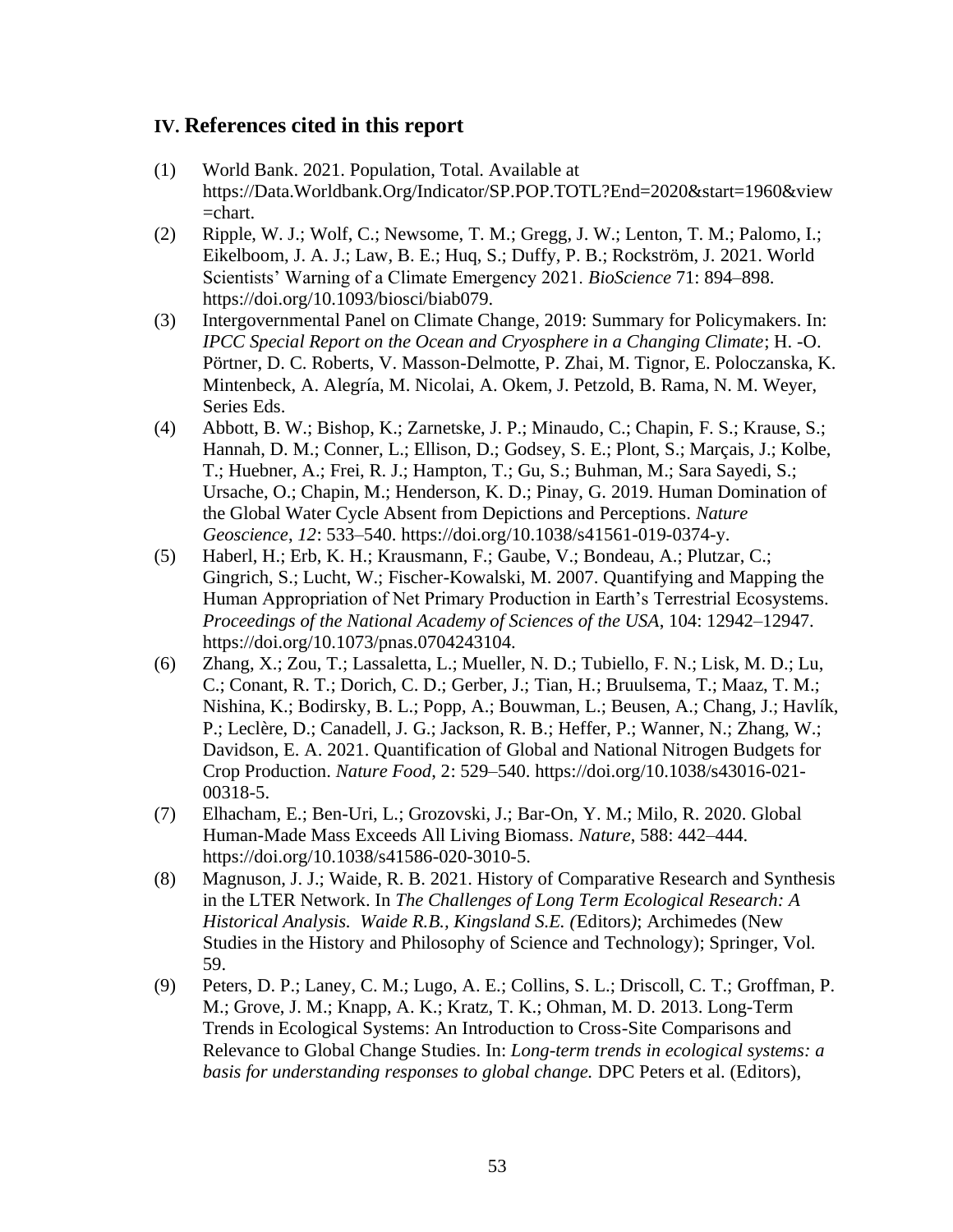USDA ARS Tech. Bull. No. 1931. USDA Agricultural Research Service, Las Cruces, NM. Pages 1-20.

- (10) Waide, R. B.; Kingsland, S. E. 2021. *The Challenges of Long Term Ecological Research: A Historical Analysis*; Springer.
- (11) Wieder, W. R.; Pierson, D.; Earl, S.; Lajtha, K.; Baer, S. G.; Ballantyne, F.; Berhe, A. A.; Billings, S. A.; Brigham, L. M.; Chacon, S. S. 2021. SoDaH: The SOils DAta Harmonization Database, an Open-Source Synthesis of Soil Data from Research Networks, Version 1.0. *Earth System Science Data*, 13: 1843–1854.
- (12) Hallett, L. M.; Hsu, J. S.; Cleland, E. E.; Collins, S. L.; Diskson, T. L.; Farrer, E. C.; Gherardi, L. A.; Gross, K. L.; Hobbs, R. J.; Turnbull, L. 2019. Combined Data on Plant Species Abundance and Composition from LTER and Other Grasslands in the United States, 1943-2010. Environmental Data Initiative. <https://doi.org/10.6073/pasta/1f677c39993cbdd2739cef7ad8dd758e>
- (13) Hallett, L. M.; Jones, S. K.; MacDonald, A. A. M.; Jones, M. B.; Flynn, D. F.; Ripplinger, J.; Slaughter, P.; Gries, C.; Collins, S. L. 2016. Codyn: An r Package of Community Dynamics Metrics. *Methods in Ecology and Evolution*, 7: 1146–1151.
- (14) Cowles, J.; Templeton, L.; Battles, J. J.; Edmunds, P. J.; Carpenter, R. C.; Carpenter, S. R.; Paul Nelson, M.; Cleavitt, N. L.; Fahey, T. J.; Groffman, P. M. 2021. Resilience: Insights from the US LongTerm Ecological Research Network. *Ecosphere*, 12: e03434.
- (15) Rastetter, E. B.; Ohman, M. D.; Elliott, K. J.; Rehage, J.; Rivera‐Monroy, V. H.; Boucek, R.; Castañeda‐Moya, E.; Danielson, T. M.; Gough, L.; Groffman, P. M. 2021. Time Lags: Insights from the US Long Term Ecological Research Network. *Ecosphere*, 12: e03431.
- (16) Zinnert, J. C.; Nippert, J. B.; Rudgers, J. A.; Pennings, S. C.; González, G.; Alber, M.; Baer, S. G.; Blair, J. M.; Burd, A.; Collins, S. L. 2021. State Changes: Insights from the US Long Term Ecological Research Network. *Ecosphere*, 12: e03433.
- (17) Iwaniec, D. M.; Gooseff, M.; Suding, K. N.; Samuel Johnson, D.; Reed, D. C.; Peters, D. P.; Adams, B.; Barrett, J. E.; Bestelmeyer, B. T.; Castorani, M. C. 2021. Connectivity: Insights from the US Long Term Ecological Research Network. *Ecosphere*, 12: e03432.
- (18) Bahlai, C. A.; Hart, C.; Kavanaugh, M. T.; White, J. D.; Ruess, R. W.; Brinkman, T. J.; Ducklow, H. W.; Foster, D. R.; Fraser, W. R.; Genet, H. 2021. Cascading Effects: Insights from the US Long Term Ecological Research Network. *Ecosphere*, 12: e03430.
- (19) Huang, T.-Y.; Downs, M. R.; Ma, J.; Zhao, B. 2020. Collaboration across Time and Space in the LTER Network. *BioScience*, 70: 353–364. <https://doi.org/10.1093/biosci/biaa014>.
- (20) Brokaw, N., Crowl, T., Lugo, A., McDowell, W., Scatena, F., Waide, R., Willig, M. 2012. *A Caribbean Forest Tapestry: The Multidimensional Nature of Disturbance and Response*; The Long-Term Ecological Research Network Series; Oxford University Press: New York. <https://doi.org/10.1093/acprof:osobl/9780195334692.001.0001>.
- (21) Swank, W. T.; Webster, J. R. 2014. *Long-Term Response of a Forest Watershed Ecosystem: Clearcutting in the Southern Appalachians*; The Long-Term Ecological Research Network Series; Oxford University Press: New York.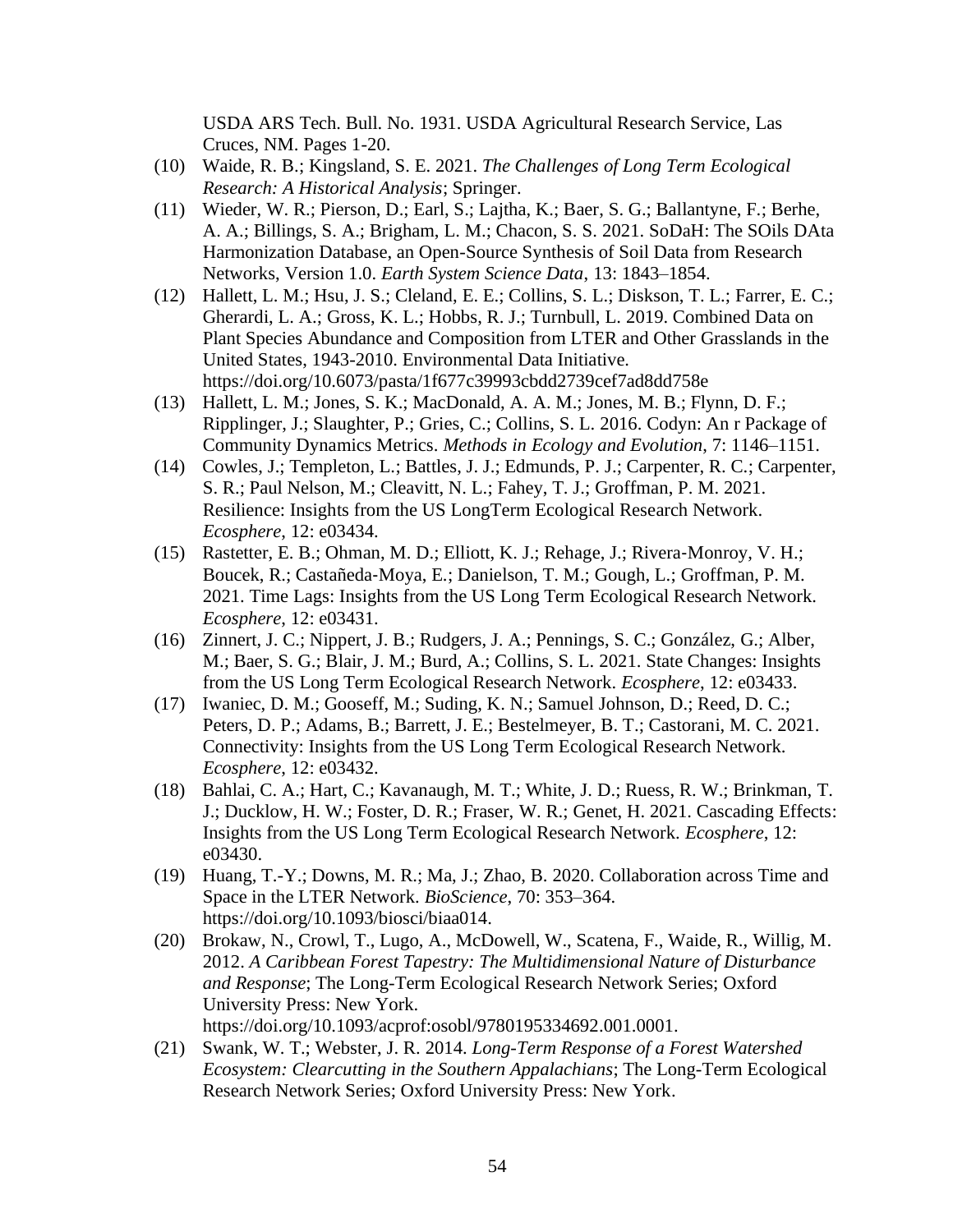- (22) Hamilton, S. K.; Doll, J. E.; Robertson, G. P. 2015. *The Ecology of Agricultural Landscapes: Long-Term Research on the Path to Sustainability*; The Long-Term Ecological Research Network Series; Oxford University Press: New York
- *Consequences for Tundra, Streams, and Lakes*; The Long-Term Ecological Research (23) Hobbie, J. E.; Kling, G. W. 2014. *Alaska's Changing Arctic: Ecological* Network Series; Oxford University Press: New York.
- Long-Term Ecological Research Network Series; Oxford University Press: New (24) Childers, D. L.; Gaiser, E.; Ogden, L. A. 2019. *The Coastal Everglades: The Dynamics of Social-Ecological Transformation in the South Florida Landscape*; The York.
- (25) Willig, M. R.; Walker, L. R. 2016. *Long-Term Ecological Research: Changing the Nature of Scientists*; The Long-Term Ecological Research Network Series; Oxford University Press: New York.
- (26) National Science Board, National Science Foundation. 2022. *Science and Engineering Indicators 2022: The State of U.S. Science and Engineering*. NSB-2022-1. Alexandria, VA. Available at<https://ncses.nsf.gov/pubs/nsb20221>
- (27) 2020 Decennial Census. Census Redistricting Data. 2020.
- (28) National Center for Science and Engineering Statistics, National Science Foundation. 2021. *Doctorate Recipients from U.S. Universities: 2020*; NSF 22-300; Alexandria, VA.
- S.; Evelo, C. T.; Finkers, R.; Gonzalez-Beltran, A.; Gray, A. J. G.; Groth, P.; Goble, (29) Wilkinson, M. D.; Dumontier, M.; Aalbersberg, Ij. J.; Appleton, G.; Axton, M.; Baak, A.; Blomberg, N.; Boiten, J.-W.; da Silva Santos, L. B.; Bourne, P. E.; Bouwman, J.; Brookes, A. J.; Clark, T.; Crosas, M.; Dillo, I.; Dumon, O.; Edmunds, C.; Grethe, J. S.; Heringa, J.; 't Hoen, P. A. C.; Hooft, R.; Kuhn, T.; Kok, R.; Kok, J.; Lusher, S. J.; Martone, M. E.; Mons, A.; Packer, A. L.; Persson, B.; Rocca-Serra, P.; Roos, M.; van Schaik, R.; Sansone, S.-A.; Schultes, E.; Sengstag, T.; Slater, T.; Strawn, G.; Swertz, M. A.; Thompson, M.; van der Lei, J.; van Mulligen, E.; Velterop, J.; Waagmeester, A.; Wittenburg, P.; Wolstencroft, K.; Zhao, J.; Mons, B. 2016. The FAIR Guiding Principles for Scientific Data Management and Stewardship. *Scientific Data*, 3:160018.<https://doi.org/10.1038/sdata.2016.18>.
- (30) Intergovernmental Panel on Climate Change, 2021: Summary for Policymakers. In: Climate Change 2021: The Physical Science Basis. Contribution of Working Group I to the Sixth Assessment Report of the Intergovernmental Panel on Climate Change *[*Masson-Delmotte, V., P. Zhai, A. Pirani, S. L. Connors, C. Péan, S. Berger, N. Caud, Y. Chen, L. Goldfarb, M. I. Gomis, M. Huang, K. Leitzell, E. Lonnoy, J.B.R. Matthews, T. K. Maycock, T. Waterfield, O. Yelekçi, R. Yu and B. Zhou (Editors)*]. Cambridge University Press. Available at <https://Www.Ipcc.Ch/Report/Ar6/Wg1>/*; 2021.
- (31) Caesar, L.; McCarthy, G. D.; Thornalley, D. J. R.; Cahill, N.; Rahmstorf, S. 2021. Current Atlantic Meridional Overturning Circulation Weakest in Last Millennium. *Nature Geoscience*, 14: 118–120. [https://doi.org/10.1038/s41561-021-00699-z.](https://doi.org/10.1038/s41561-021-00699-z)
- (32) Brandon, J. A.; Freibott, A.; Sala, L. M. 2019. Patterns of Suspended and Salp‐ ingested Microplastic Debris in the North Pacific Investigated with Epifluorescence Microscopy. *Limnology and Oceanography Letters*, 5: 46–53. <https://doi.org/10.1002/lol2.10127>.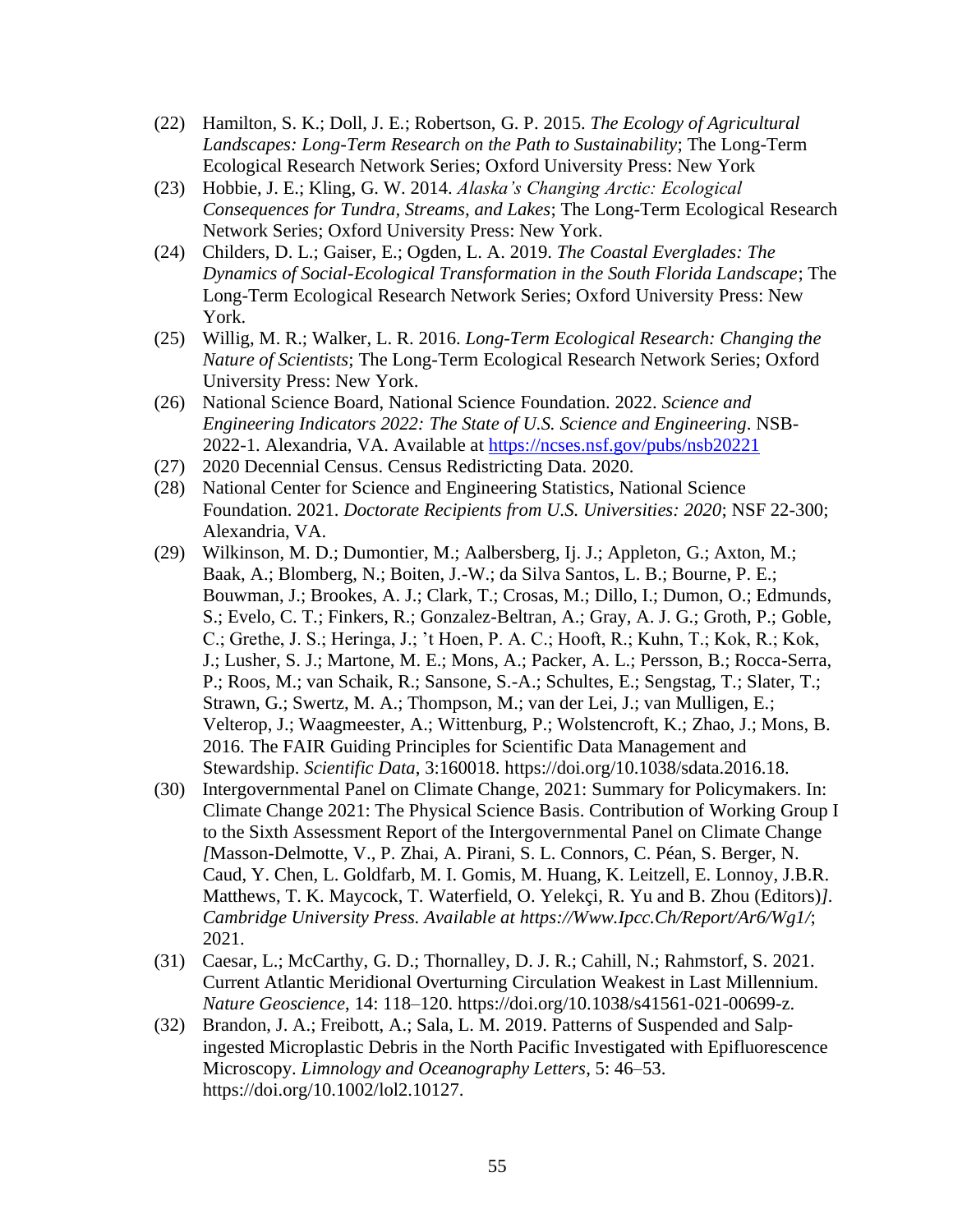- (33) Eddy, T. D.; Lam, V. W. Y.; Reygondeau, G.; Cisneros-Montemayor, A. M.; Greer, K.; Palomares, M. L. D.; Bruno, J. F.; Ota, Y.; Cheung, W. W. L. 2021. Global Decline in Capacity of Coral Reefs to Provide Ecosystem Services. *One Earth*, 4: 1278–1285.<https://doi.org/10.1016/j.oneear.2021.08.016>.
- (34) Ury, E. A.; Yang, X.; Wright, J. P.; Bernhardt, E. S. 2021. Rapid Deforestation of a Coastal Landscape Driven by Sea-Level Rise and Extreme Events. *Ecological Applications*, 31: e02339. [https://doi.org/10.1002/eap.2339.](https://doi.org/10.1002/eap.2339)
- (35) Woolway, R. I.; Kraemer, B. M.; Lenters, J. D.; Merchant, C. J.; O'Reilly, C. M.; Sharma, S. 2020. Global Lake Responses to Climate Change. *Nature Reviews Earth & Environment*, 1: 388–403. <https://doi.org/10.1038/s43017-020-0067-5>.
- (36) Bar-On, Y. M.; Phillips, R.; Milo, R. 2018. The Biomass Distribution on Earth. *Proceedings of the National Academy of Sciences of the USA*, 115: 6506–6511. [https://doi.org/10.1073/pnas.1711842115.](https://doi.org/10.1073/pnas.1711842115)
- (37) Ceballos, G.; Ehrlich, P. R.; Raven, P. H. 2020. Vertebrates on the Brink as Indicators of Biological Annihilation and the Sixth Mass Extinction. *Proceedings of the National Academy of Sciences of the USA*, 117:13596–13602. [https://doi.org/10.1073/pnas.1922686117.](https://doi.org/10.1073/pnas.1922686117)
- (38) National Academies of Sciences, Engineering and Medicine. 2021. *Next Generation Earth Systems Science at the National Science Foundation*; The National Academies Press: Washington, DC. <https://doi.org/10.17226/26042>.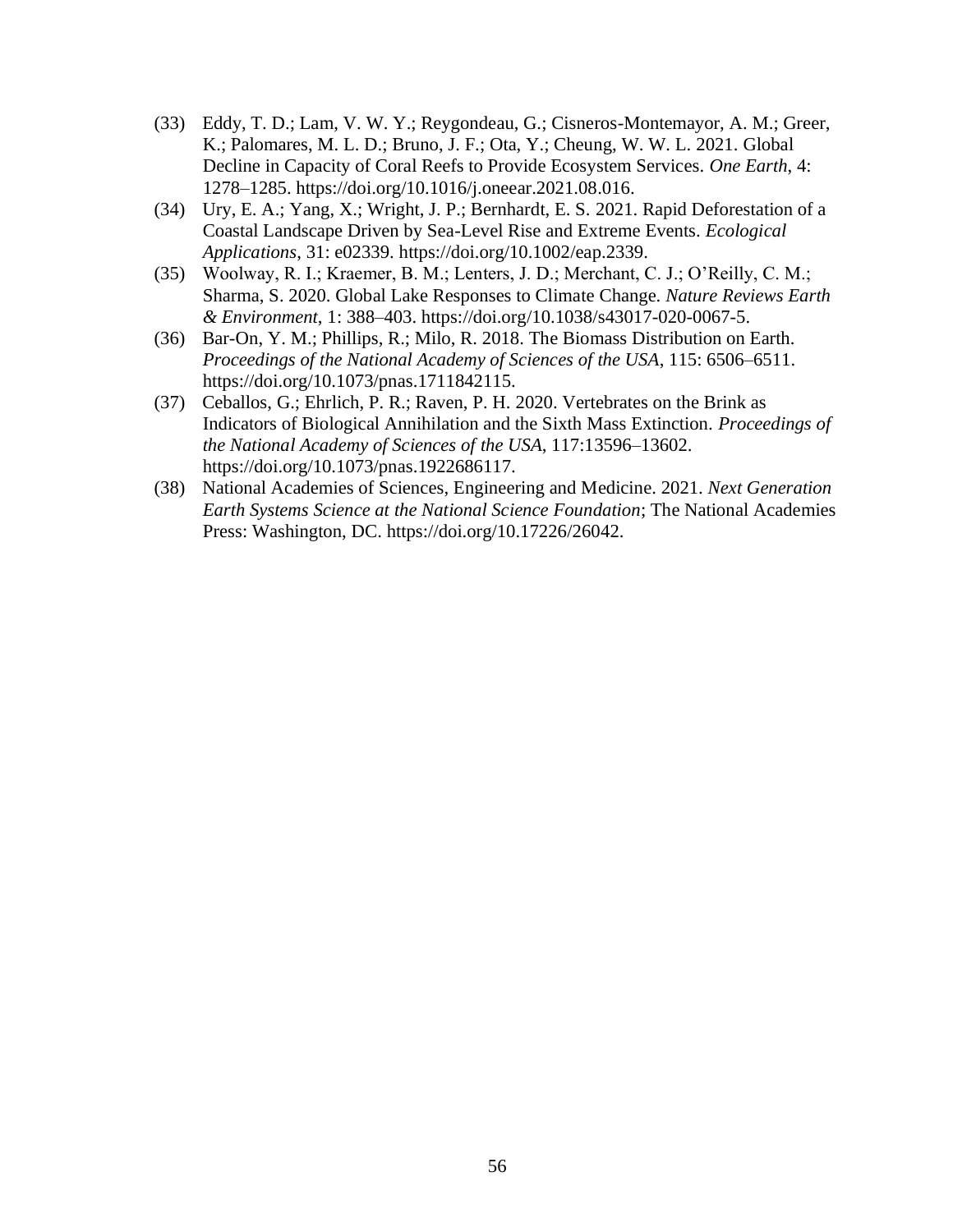## **VII. Appendices**

## **Appendix A Members of the LTER 40 Year Review Committee:**

Matthew Church, Chair Flathead Lake Biological Station, University of Montana

James Cloern United States Geological Survey (emeritus)

Jacqueline Grebmeier Chesapeake Bay Laboratory, University of Maryland Center for Environmental Science

Daniel Hernández Carleton College

Christine Laney Battelle Memorial Institute

Gretchen North Occidental College

Michelle Evans-White University of Arkansas

### **In addition, the following individuals provided service to the committee:**

Diane Pataki University of Utah

Bryan Foster University of Kansas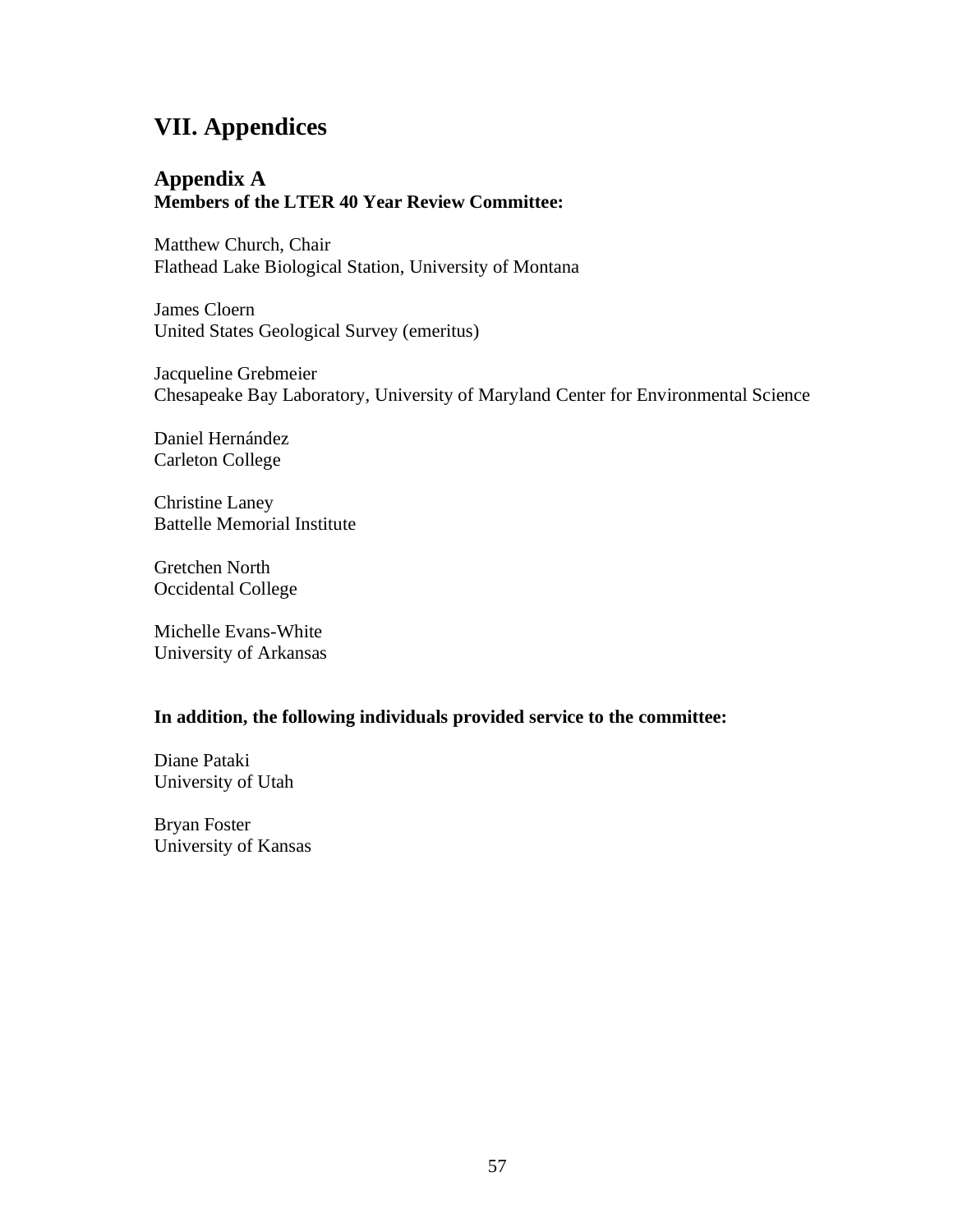## **Appendix B**

## **Charge for the Fourth Decadal Review of the NSF Long-Term Ecological Research Network**

 shape our environment. The NSF began funding the Long-Term Ecological Research biology, urban ecology, oceanography, and, in some cases, social and economic sciences. This is the fourth decadal review of the NSF Long-Term Ecological Research Network. Long-term research is essential to understanding many of the ecological processes that program (LTER) in 1980 to support site-based ecological research over broad temporal and spatial scales. Today the NSF LTER network is comprised of 28 distinct research sites, a network office, and a data management initiative. The disciplinary breadth of LTER research includes population and community ecology, ecosystem science, evolutionary The LTER investment across NSF exceeds \$30 million annually with most contributions coming from the Directorates of Biological Sciences and Geosciences. In addition to science funding, some sites in remote locations require and receive substantial support for ships and logistics.

 sites are conceptually united by the requirement that data be collected in five core areas: 1) sites collect in the five core areas, Urban LTER sites must collect data in at least one social, LTER research is characterized by the study of ecological phenomena motivated by a strong conceptual framework and in that respect is similar to other ecological programs at NSF. However, three main components differentiate the science conducted through the LTER program. First, the questions addressed required long-term studies to answer. Second, LTER sites are chosen to represent major biomes or ecosystem types. Third, all primary production, 2) population dynamics and food web interactions, 3) organic matter accumulation and decomposition, 4) inorganic inputs and movements of nutrients through soils, groundwater, and surface waters, and 5) disturbances. In addition to data all LTER economic, or cultural process, and those data should be integrated with other core data to examine effects of human-environment interactions on urban ecosystem dynamics.

The LTER network incorporate a range of broader impacts both at individual sites and at the network level. The longevity of LTER sites makes them well-suited to develop and maintain relationships with stakeholders, educators, and the public. LTER sites receive support for a "Schoolyard" program and two Research Experience for Undergraduates students each year. The "Schoolyard" program is intended to enable sites to create and sustain activities that engage K-12 students and teachers.

Prior to 2015, the network office was responsible for (1) supporting network-level activities, which included governance and synthesis, and (2) data management, which included repository and methods development. Based on concerns raised in the thirty-year review and infrastructure needs at the network level, these two functions were divided. Network-level activities currently managed by the LTER Network Communications Office (NCO) involve communication and coordination among all LTER sites and the establishment and support of synthesis activities. NSF has worked with the LTER sites and the NCO to streamline data management. This effort culminated in the development and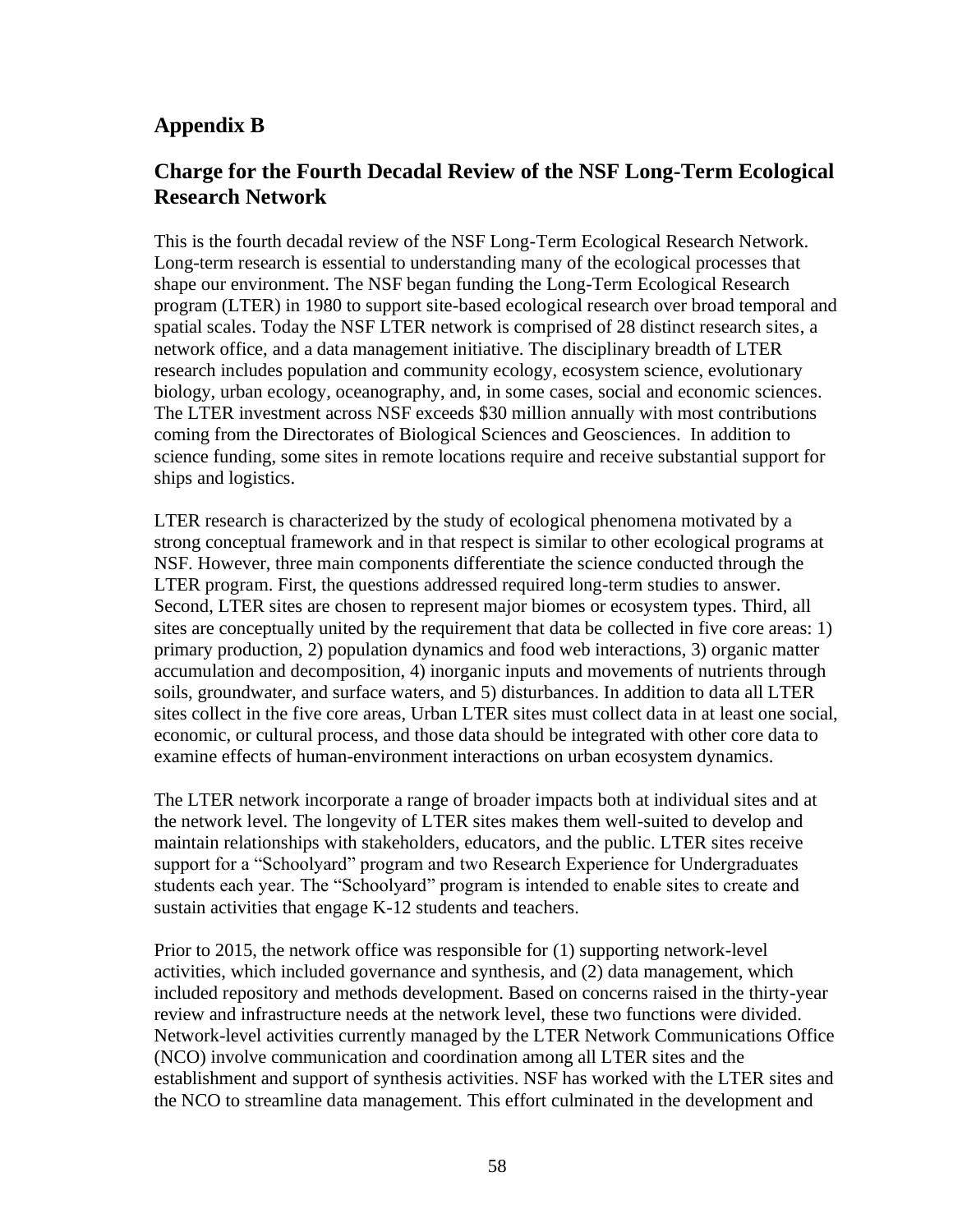support of the Environmental Data Initiative (EDI), which provides informatics expertise and serves as a repository for LTER data and data from ecological community at large. EDI works closely with the LTER Information Management committee to coordinate data management best practices and stewardship.

LTER Program Summary and Solicitation: LTER Network:<https://lternet.edu/>

 **Charge:** The charge to the Fourth Decadal LTER Review Committee is to evaluate the The evaluation will culminate in a report to NSF assessing the 1) significance of the longsignificance of the long-term scientific findings and approach to research of the LTER Network over the last decade, and its readiness to support the research of future decades. term ecological and environmental science produced by the LTER network over the last decade, and 2) strengths and weaknesses of the LTER network model of supporting longterm, site-based research through renewable funding. Any recommendations that emerge from the review should be developed in the context of an NSF program with stable support, but with the flexibility to make changes. The report will be delivered to the Directorates of Biological Sciences and Geosciences, including the Office of Polar Programs and Division of Ocean Sciences, for review and response.

## **Report Guidance:**

The structure and length of the report will be determined by the Committee. The LTER Network will provide the Committee self-study reports for each site and a response to the thirty-review report. The Committee may also choose to visit individual sites, the NCO, EDI headquarters, meet with LTER PIs, and meet with NSF Staff and Program Officers overseeing the Program. In addition, NSF has developed the following overarching questions to guide, *not limit*, the decadal review.

### **Research**

- 1. How well has the LTER network advanced important long-term research objectives and demonstrated a clear need for continuing the current model of long-term site-based research?
- 2. Could comparable results have been obtained through shorter-term awards to individual investigators through core Programs?
- 3. The current model for the LTER network requires data collections in at least five "core" areas, intended to characterize the defining structural and functional components of regions or biomes and to facilitate synthetic research. What are the strengths and weaknesses of this model?

## **Synthesis**

4. How effective have synthesis activities (cross-site and beyond-site) been in expanding use of long-term data collected at the individual sites and expanding the research capacity of the network?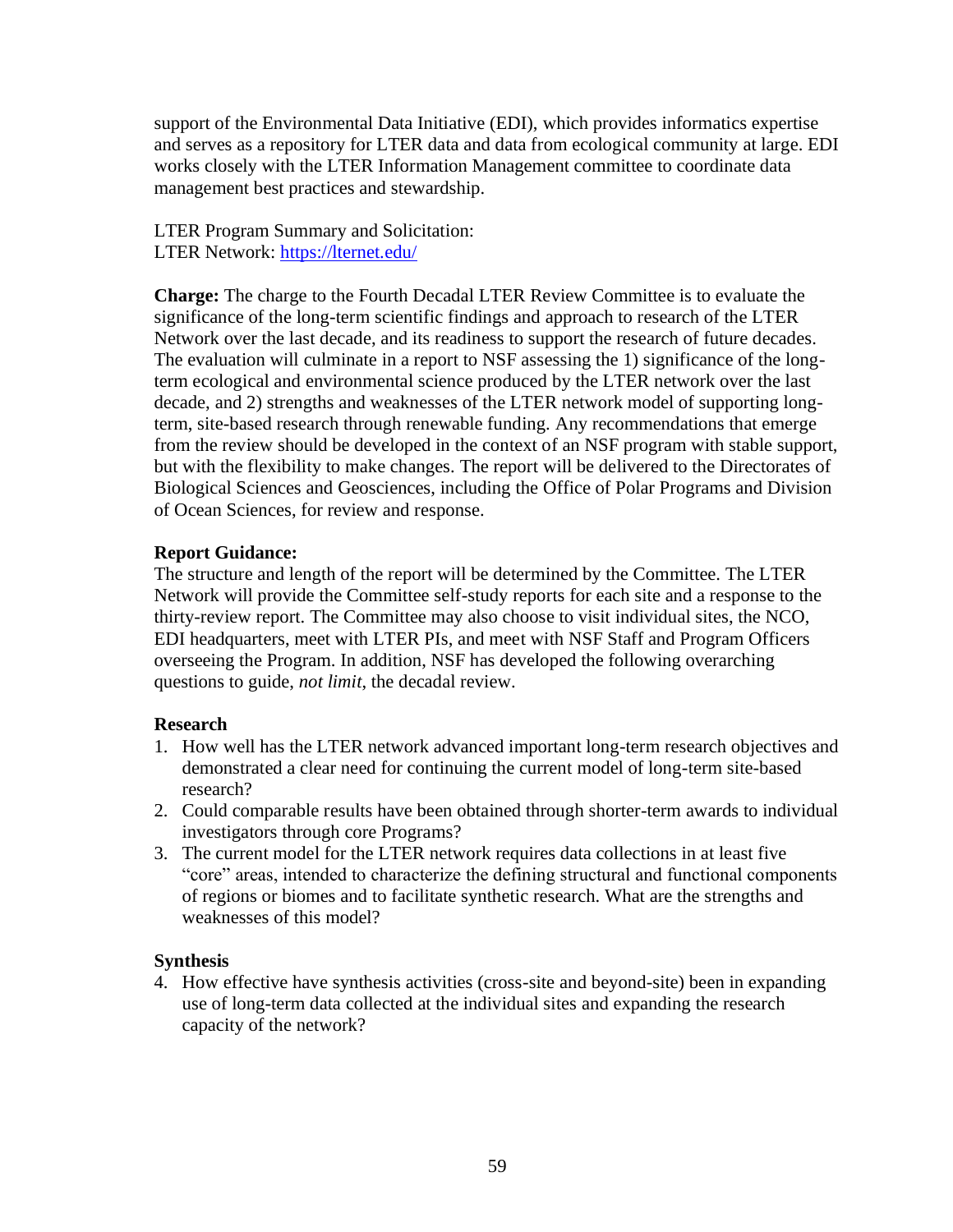## **Expanding Resources**

5. How effectively has the network addressed the resource challenges discussed in the thirty-year review recommendations?

## **Education**

- activities that engage diverse communities in science? 6. How effective has the LTER network been with fostering education and outreach
- 7. Does training fostered by the LTER network broaden participation?
- 8. Are sites equipping the next generation of researchers to innovatively address complex ecological challenges?

## **Outreach and Partnerships**

- 9. To what extent has the long-term data provided by LTER sites been instrumental in informing policy making and resource management?
- beneficial leveraging of resources at the LTER sites and expanded the overall research 10. How effectively have partnerships with federal agencies (other than NSF), non-profit organizations, state agencies, or other co-located research efforts provide mutually capacity of the LTER network?
- 11. How have the LTER sites interacted with NSF-funded observatories such as NEON, OOI, NCAR, and CZO in addressing their science objectives? What are the strengths and weaknesses of these interactions?

### **Data Management and Ecoinformatics**

- [https://www.nature.com/articles/sdata201618\)](https://www.nature.com/articles/sdata201618)? 12. How do data generated by LTER research meet the recommendations of the FAIR principles (Findable, Accessible, Interoperable, and Reusable -
- 13. How effective is the network in releasing data through independent repositories such as Environmental Data Initiative, Biological and Chemical Oceanography-Data Management Office and broader data portals such as DataONE?
- 14. How does the network keep up with or contribute to advances in data management, cyberinfrastructure, computational methods, and data standardization?

### **Planning for the next decade**

- acidification, and climate change? 15. How does ongoing work at LTER sites address past and emerging topics relevant to cross-NSF initiatives or areas of national interest, such as sea level rise, ocean
- 16. How well prepared is the LTER network to advance ecological science and meet future disciplinary and interdisciplinary research challenges in ecology, ecosystems science, and other fields of environmental biology?
- 17. What are some of the network's most compelling opportunities and pressing challenges?